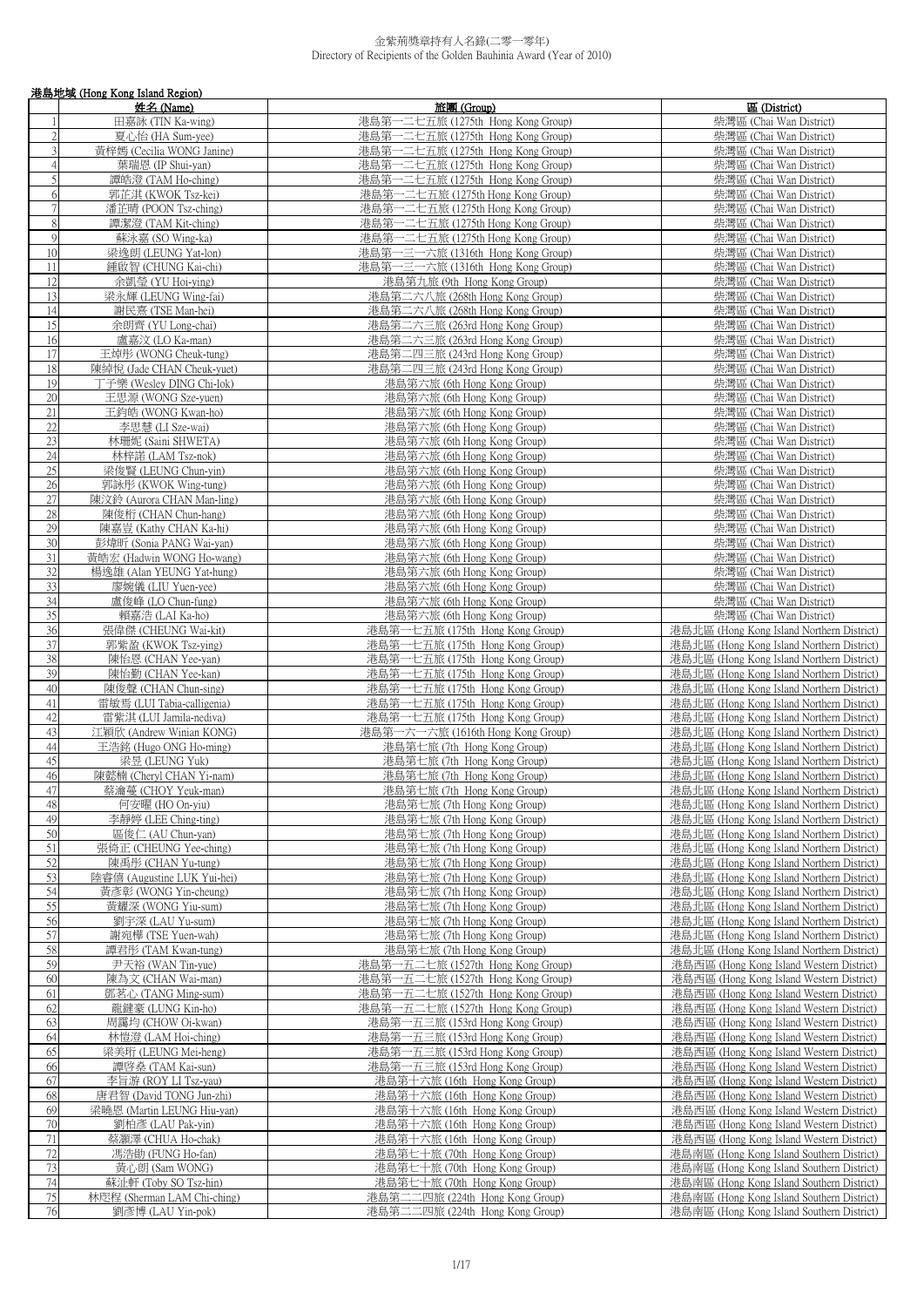|     | 姓名 (Name)                     | 旅團 (Group)                        | 區 (District)                              |
|-----|-------------------------------|-----------------------------------|-------------------------------------------|
| 77  | 王政恆 (Julian WONG Ching-hang)  | 港島第二三六旅 (236th Hong Kong Group)   | 港島南區 (Hong Kong Island Southern District) |
| 78  | 李天朗 (LEE Tin-long)            | 港島第二三六旅 (236th Hong Kong Group)   | 港島南區 (Hong Kong Island Southern District) |
|     |                               |                                   |                                           |
| 79  | 阮東怡 (Tiffany YUEN Tung-yee)   | 港島第二三六旅 (236th Hong Kong Group)   | 港島南區 (Hong Kong Island Southern District) |
| 80  | 冼敬偉 (SIN King-wai)            | 港島第二三六旅 (236th Hong Kong Group)   | 港島南區 (Hong Kong Island Southern District) |
| 81  | 張映彤 (CHEUNG Ying-tung)        | 港島第二三六旅 (236th Hong Kong Group)   | 港島南區 (Hong Kong Island Southern District) |
| 82  | 黃梓軒 (WONG Tsz-hin)            | 港島第二三六旅 (236th Hong Kong Group)   | 港島南區 (Hong Kong Island Southern District) |
| 83  | 黃森然 (WONG Sum-yin)            | 港島第二三六旅 (236th Hong Kong Group)   | 港島南區 (Hong Kong Island Southern District) |
|     |                               | 港島第二三六旅 (236th Hong Kong Group)   |                                           |
| 84  | 劉光堯 (Karic R. LAU)            |                                   | 港島南區 (Hong Kong Island Southern District) |
| 85  | 歐慶棠 (AU Hing-tong)            | 港島第二三六旅 (236th Hong Kong Group)   | 港島南區 (Hong Kong Island Southern District) |
| 86  | 盧亓セ (LO Kei-nip)              | 港島第二三六旅 (236th Hong Kong Group)   | 港島南區 (Hong Kong Island Southern District) |
| 87  | 顏己然 (NGAN Kei-yin)            | 港島第二三六旅 (236th Hong Kong Group)   | 港島南區 (Hong Kong Island Southern District) |
| 88  | 譚宇軒 (TAM Yue-hin)             | 港島第二三六旅 (236th Hong Kong Group)   | 港島南區 (Hong Kong Island Southern District) |
| 89  | 吳文謙 (NG Man-him)              | 港島第二四一旅 (241st Hong Kong Group)   | 港島南區 (Hong Kong Island Southern District) |
|     |                               |                                   |                                           |
| 90  | 饒卓豐 (YIU Cheuk-fung)          | 港島第二四一旅 (241st Hong Kong Group)   | 港島南區 (Hong Kong Island Southern District) |
| 91  | 李澔澄 (LEE Ho-ching)            | 港島第一三六八旅 (1368th Hong Kong Group) | 筲箕灣區 (Shau Kei Wan District)              |
| 92  | 香本柔 (HEUNG Pun-yau)           | 港島第一三六八旅 (1368th Hong Kong Group) | 筲箕灣區 (Shau Kei Wan District)              |
| 93  | 張廸琛 (CHEUNG Tik-sum)          | 港島第一三六八旅 (1368th Hong Kong Group) | 筲箕灣區 (Shau Kei Wan District)              |
| 94  | 張煒聰 (Justin CHEUNG Wai-chung) | 港島第一三六八旅 (1368th Hong Kong Group) | 筲箕灣區 (Shau Kei Wan District)              |
| 95  |                               |                                   |                                           |
|     | 郭慧淇 (Vicky KWOK Wai-kei)      | 港島第一三六八旅 (1368th Hong Kong Group) | 筲箕灣區 (Shau Kei Wan District)              |
| 96  | 雷暐邦 (LUI Wai-pong)            | 港島第一三六八旅 (1368th Hong Kong Group) | 筲箕灣區 (Shau Kei Wan District)              |
| 97  | 戴樂怡 (Kristy TAI)              | 港島第一三六八旅 (1368th Hong Kong Group) | 筲箕灣區 (Shau Kei Wan District)              |
| 98  | 林志傑 (LAM Chi-kit)             | 港島第一五三九旅 (1539th Hong Kong Group) | 筲箕灣區 (Shau Kei Wan District)              |
| 99  | 黃定邦 (Eric WONG Ting-bong)     | 港島第一五三九旅 (1539th Hong Kong Group) | 筲箕灣區 (Shau Kei Wan District)              |
| 100 | 黃詠詩 (WONG Wing-sze)           | 港島第一五三九旅 (1539th Hong Kong Group) | 筲箕灣區 (Shau Kei Wan District)              |
|     |                               |                                   |                                           |
| 101 | 孔令陶 (HUNG Ling-to)            | 港島第二四二旅 (242nd Hong Kong Group)   | 筲箕灣區 (Shau Kei Wan District)              |
| 102 | 王美賢 (Grace WONG Mei-yin)      | 港島第二四二旅 (242nd Hong Kong Group)   | 筲箕灣區 (Shau Kei Wan District)              |
| 103 | 梁鈞俊 (Angus LEUNG)             | 港島第二四二旅 (242nd Hong Kong Group)   | 筲箕灣區 (Shau Kei Wan District)              |
| 104 | 許澤衡 (Jonathan HUI Chak-hang)  | 港島第二四二旅 (242nd Hong Kong Group)   | 筲箕灣區 (Shau Kei Wan District)              |
| 105 | 陳宇軒 (Terence CHAN Yu-hin)     | 港島第二四二旅 (242nd Hong Kong Group)   | 筲箕灣區 (Shau Kei Wan District)              |
| 106 | 陳偉駿 (CHAN Wai-chun)           | 港島第二四二旅 (242nd Hong Kong Group)   | 筲箕灣區 (Shau Kei Wan District)              |
|     |                               |                                   |                                           |
| 107 | 黃浩維 (WONG Ho-wai)             | 港島第二四二旅 (242nd Hong Kong Group)   | 筲箕灣區 (Shau Kei Wan District)              |
| 108 | 楊子浚 (Jason YOUNG Chi-chun)    | 港島第二四二旅 (242nd Hong Kong Group)   | 筲箕灣區 (Shau Kei Wan District)              |
| 109 | 楊嘉豪 (Gary YEUNG Ka-hou)       | 港島第二四二旅 (242nd Hong Kong Group)   | 筲箕灣區 (Shau Kei Wan District)              |
| 110 | 歐陽肇謙 (AUYEUNG Siu-him)        | 港島第二四二旅 (242nd Hong Kong Group)   | 筲箕灣區 (Shau Kei Wan District)              |
| 111 |                               |                                   |                                           |
|     | 鄧采兒 (Joyce TANG Choi-yi)      | 港島第二四二旅 (242nd Hong Kong Group)   | 筲箕灣區 (Shau Kei Wan District)              |
| 112 | 盧婉穎 (LO Yuen-wing)            | 港島第二四二旅 (242nd Hong Kong Group)   | 筲箕灣區 (Shau Kei Wan District)              |
| 113 | 蘇子顒 (Jerome SO Tsz-yung)      | 港島第二四二旅 (242nd Hong Kong Group)   | 筲箕灣區 (Shau Kei Wan District)              |
| 114 | 容梓斌 (YUNG Tsz-pan)            | 港島第八十二旅 (82nd Hong Kong Group)    | 筲箕灣區 (Shau Kei Wan District)              |
| 115 | 梁添樂 (LEUNG Tim-lok)           | 港島第八十二旅 (82nd Hong Kong Group)    | 筲箕灣區 (Shau Kei Wan District)              |
| 116 | 陳皓琳 (CHAN Ho-lam)             | 港島第八十二旅 (82nd Hong Kong Group)    | 筲箕灣區 (Shau Kei Wan District)              |
|     |                               |                                   |                                           |
| 117 | 彭兼惠 (PANG Kim-wai)            | 港島第八十二旅 (82nd Hong Kong Group)    | 筲箕灣區 (Shau Kei Wan District)              |
| 118 | 黎子鈞 (LAI Tsz-kwan)            | 港島第八十二旅 (82nd Hong Kong Group)    | 筲箕灣區 (Shau Kei Wan District)              |
| 119 | 黎建熙 (LAI Kin-hei)             | 港島第八十二旅 (82nd Hong Kong Group)    | 筲箕灣區 (Shau Kei Wan District)              |
| 120 | 李詩敏 (LEE Sze-man)             | 港島第一〇八八旅 (1088th Hong Kong Group) | 維多利亞城區 (Victoria District)                |
| 121 | 譚振華 (TAM Chun-wa)             | 港島第一〇八八旅 (1088th Hong Kong Group) | 維多利亞城區 (Victoria District)                |
| 122 | 何偉健 (HO Wai-kin)              | 港島第一一七六旅 (1176th Hong Kong Group) | 維多利亞城區 (Victoria District)                |
|     |                               |                                   |                                           |
| 123 | 李顯能 (LEE Hin-nang)            | 港島第一一七六旅 (1176th Hong Kong Group) | 維多利亞城區 (Victoria District)                |
| 124 | 雷璧嘉 (LUI Pik-ka)              | 港島第一一七六旅 (1176th Hong Kong Group) | 維多利亞城區 (Victoria District)                |
| 125 | 周朗希 (CHOW Long-hei)           | 港島第一二五旅 (125th Hong Kong Group)   | 維多利亞城區 (Victoria District)                |
| 126 | 莫梓茵 (Acacia MOK Tsz-yan)      | 港島第一二五旅 (125th Hong Kong Group)   | 維多利亞城區 (Victoria District)                |
| 127 | 劉倩祺 (LAU Sin-ki)              | 港島第一二五旅 (125th Hong Kong Group)   | 維多利亞城區 (Victoria District)                |
| 128 |                               | 港島第一四六二旅 (1462nd Hong Kong Group) | 維多利亞城區 (Victoria District)                |
|     | 陳建媛 (CHAN Kin-wun)            |                                   |                                           |
| 129 | 陳幗欣 (Kornee CHAN Kwok-yan)    | 港島第一四六二旅 (1462nd Hong Kong Group) | 維多利亞城區 (Victoria District)                |
| 130 | 陸家欣 (LUK Ka-yan)              | 港島第一四六二旅 (1462nd Hong Kong Group) | 維多利亞城區 (Victoria District)                |
| 131 | 黃肖欣 (WONG Chiu-yan)           | 港島第一四六二旅 (1462nd Hong Kong Group) | 維多利亞城區 (Victoria District)                |
| 132 | 劉思慧 (LAU Sze-wai)             | 港島第一四六二旅 (1462nd Hong Kong Group) | 維多利亞城區 (Victoria District)                |
| 133 | 李文康 (LEE Man-hong)            | 港島第一旅 (1st Hong Kong Group)       | 維多利亞城區 (Victoria District)                |
| 134 | 卓其鋒 (CHEUK Ki-fung)           |                                   | 維多利亞城區 (Victoria District)                |
|     |                               | 港島第一旅 (1st Hong Kong Group)       |                                           |
| 135 | 周志健 (Anson CHOW Chi-kin)      | 港島第一旅 (1st Hong Kong Group)       | 維多利亞城區 (Victoria District)                |
| 136 | 邵鈺淇 (Jeffrey SIU Yuk-kei)     | 港島第一旅 (1st Hong Kong Group)       | 維多利亞城區 (Victoria District)                |
| 137 | 張子健 (Alvin CHEUNG Chi-kin)    | 港島第一旅 (1st Hong Kong Group)       | 維多利亞城區 (Victoria District)                |
| 138 | 梁立賢 (Wallace LEUNG Lap-yin)   | 港島第一旅 (1st Hong Kong Group)       | 維多利亞城區 (Victoria District)                |
| 139 | 梁晉圖 (Darren LEUNG Chun-tao)   | 港島第一旅 (1st Hong Kong Group)       | 維多利亞城區 (Victoria District)                |
|     |                               |                                   |                                           |
| 140 | 連誠駿 (Ambrose LIN Shing-chun)  | 港島第一旅 (1st Hong Kong Group)       | 維多利亞城區 (Victoria District)                |
| 141 | 郭浩軒 (Nicholas KWOK Ho-hin)    | 港島第一旅 (1st Hong Kong Group)       | 維多利亞城區 (Victoria District)                |
| 142 | 郭詠璋 (Aaron KWOK Wing-cheung)  | 港島第一旅 (1st Hong Kong Group)       | 維多利亞城區 (Victoria District)                |
| 143 | 陳恩諾 (Brian CHAN Yan-lok)      | 港島第一旅 (1st Hong Kong Group)       | 維多利亞城區 (Victoria District)                |
| 144 | 黃樂謙 (Louis WONG Lok-him)      | 港島第一旅 (1st Hong Kong Group)       | 維多利亞城區 (Victoria District)                |
| 145 |                               | 港島第一旅 (1st Hong Kong Group)       | 維多利亞城區 (Victoria District)                |
|     | 楊卓熺 (Howard YEUNG Cheuk-hei)  |                                   |                                           |
| 146 | 葉浩旻 (Donald YIP Ho-man)       | 港島第一旅 (1st Hong Kong Group)       | 維多利亞城區 (Victoria District)                |
| 147 | 鄒若宏 (Nicholas CHAU Yeuk-wang) | 港島第一旅 (1st Hong Kong Group)       | 維多利亞城區 (Victoria District)                |
| 148 | 劉展宏 (Alvin LAU Chin-wang)     | 港島第一旅 (1st Hong Kong Group)       | 維多利亞城區 (Victoria District)                |
| 149 | 薛賀文 (Herman XUE Ho-man)       | 港島第一旅 (1st Hong Kong Group)       | 維多利亞城區 (Victoria District)                |
| 150 | 謝俊燊 (Marco TSE Chun-san)      | 港島第一旅 (1st Hong Kong Group)       | 維多利亞城區 (Victoria District)                |
|     |                               |                                   |                                           |
| 151 | 羅嘉浚 (Anson LAW ka-chun)       | 港島第一旅 (1st Hong Kong Group)       | 維多利亞城區 (Victoria District)                |
| 152 | 梁俊堯 (LEUNG Chun-yiu)          | 港島第九十九旅 (99th Hong Kong Group)    | 維多利亞城區 (Victoria District)                |
| 153 | 趙晉賢 (Alan CHIU Chon-yin)      | 港島第九十九旅 (99th Hong Kong Group)    | 維多利亞城區 (Victoria District)                |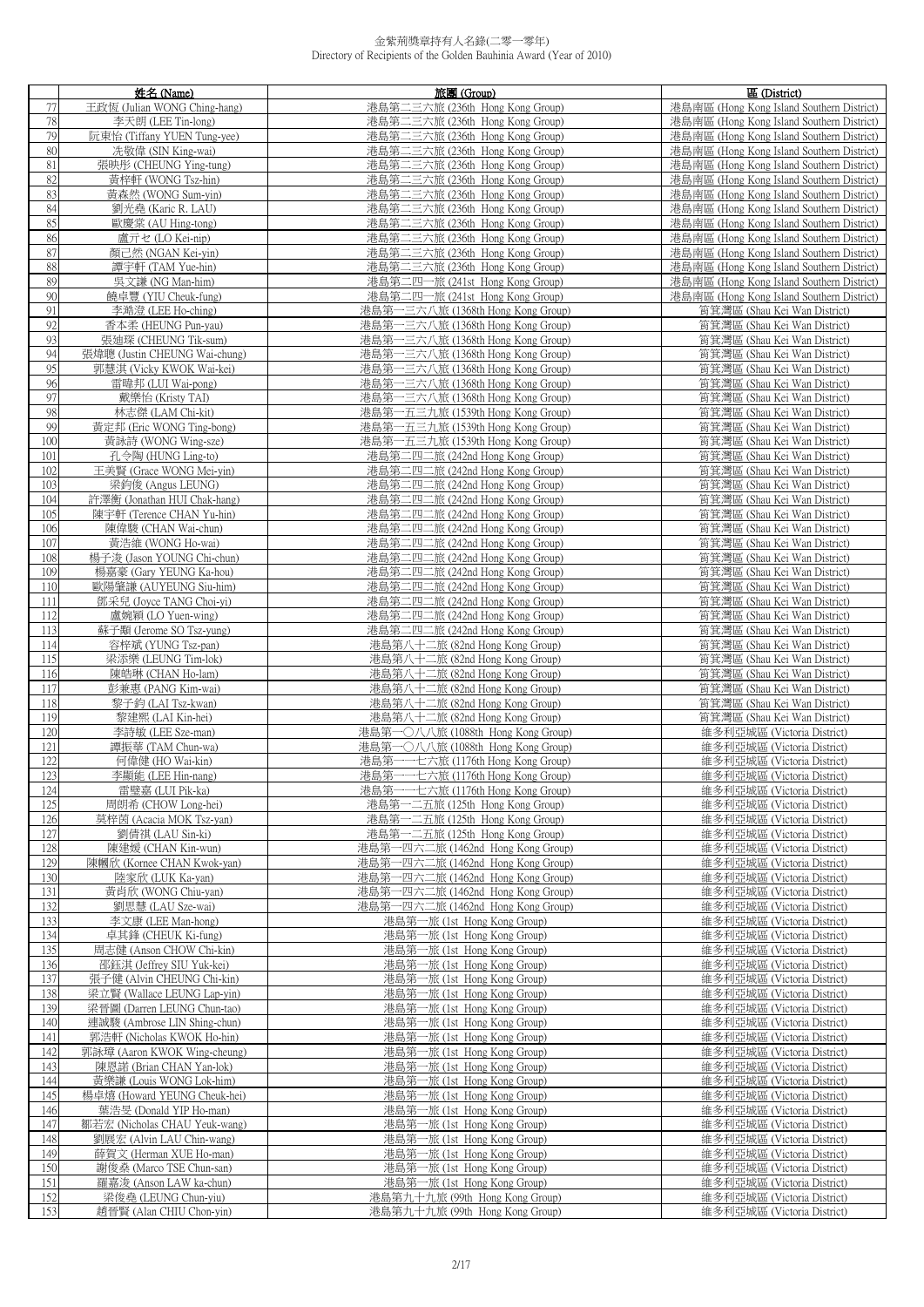|     | 姓名 (Name)                      | 旅團 (Group)                                 | 區 (District)               |
|-----|--------------------------------|--------------------------------------------|----------------------------|
| 154 | 鍾卓倫 (CHUNG Cheuk-lun)          | 港島第九十九旅 (99th Hong Kong Group)             | 維多利亞城區 (Victoria District) |
| 155 | 何俊樂 (HO Chun-lok)              | 港島第九十九旅 (99th Hong Kong Group)             | 維多利亞城區 (Victoria District) |
|     | 陳樹培 (Boris CHAN Shu-pui)       |                                            |                            |
| 156 |                                | 港島第九十九旅 (99th Hong Kong Group)             | 維多利亞城區 (Victoria District) |
| 157 | 鄭偉洛 (CHENG Wai-lok)            | 港島第九十九旅 (99th Hong Kong Group)             | 維多利亞城區 (Victoria District) |
| 158 | 冼廷錡 (SIN Ting-yuk)             | 港島第十二海童軍旅 (12th Hong Kong Sea Scout Group) | 維多利亞城區 (Victoria District) |
| 159 | 孫沅瑩 (SUEN Yuen-ying)           | 港島第十二海童軍旅 (12th Hong Kong Sea Scout Group) | 維多利亞城區 (Victoria District) |
| 160 | 鄧沛恆 (Ivan TANG Pui-hang)       | 港島第十二海童軍旅 (12th Hong Kong Sea Scout Group) | 維多利亞城區 (Victoria District) |
| 161 | 蘇雅恩 (SOO Nga-yan)              | 港島第十二海童軍旅 (12th Hong Kong Sea Scout Group) | 維多利亞城區 (Victoria District) |
|     |                                |                                            |                            |
| 162 | 吳學端 (NG Hock-tuen)             | 港島第六十六旅 (66th Hong Kong Group)             | 維多利亞城區 (Victoria District) |
| 163 | 李浩銘 (LEE Ho-ming)              | 港島第六十六旅 (66th Hong Kong Group)             | 維多利亞城區 (Victoria District) |
| 164 | 姜兆軒 (KEUNG Shiu-hin)           | 港島第六十六旅 (66th Hong Kong Group)             | 維多利亞城區 (Victoria District) |
| 165 | 梁浩瑋 (LEUNG Ho-wai)             | 港島第六十六旅 (66th Hong Kong Group)             | 維多利亞城區 (Victoria District) |
| 166 | 麥錦堂 (MAK Kam-tong)             | 港島第六十六旅 (66th Hong Kong Group)             | 維多利亞城區 (Victoria District) |
| 167 | 黃洭原 (WONG Hon-yuen)            |                                            | 維多利亞城區 (Victoria District) |
|     |                                | 港島第六十六旅 (66th Hong Kong Group)             |                            |
| 168 | 葉卓鎌 (YIP Cheuk-lim)            | 港島第六十六旅 (66th Hong Kong Group)             | 維多利亞城區 (Victoria District) |
| 169 | 盧悅銳 (LO Yuet-yui)              | 港島第六十六旅 (66th Hong Kong Group)             | 維多利亞城區 (Victoria District) |
| 170 | 姚敬朗 (YIU King-long)            | 港島第一一六旅 (116th Hong Kong Group)            | 灣仔區 (Wan Chai District)    |
| 171 | 林志朗 (Edmund LAM Chi-long)      | 港島第一八六旅 (186th Hong Kong Group)            | 灣仔區 (Wan Chai District)    |
| 172 | 林駿爾 (LAM Chun-yi)              | 港島第一八六旅 (186th Hong Kong Group)            | 灣仔區 (Wan Chai District)    |
| 173 | 黃苡琳 (WONG Yee-lam)             | 港島第一八六旅 (186th Hong Kong Group)            | 灣仔區 (Wan Chai District)    |
|     |                                |                                            |                            |
| 174 | 潘應滔 (POON Ying-tao)            | 港島第一八六旅 (186th Hong Kong Group)            | 灣仔區 (Wan Chai District)    |
| 175 | 錢柏淇 (CHIEN Pak-ki)             | 港島第一八六旅 (186th Hong Kong Group)            | 灣仔區 (Wan Chai District)    |
| 176 | 譚皓程 (TAM Ho-ching)             | 港島第一八六旅 (186th Hong Kong Group)            | 灣仔區 (Wan Chai District)    |
| 177 | 伍士湧 (NG Shi-yung)              | 港島第二〇八旅 (208th Hong Kong Group)            | 灣仔區 (Wan Chai District)    |
| 178 | 何宗儒 (HO Chung-yu)              | 港島第二〇八旅 (208th Hong Kong Group)            | 灣仔區 (Wan Chai District)    |
| 179 | 李鍶泓 (Marco LI Si-wang)         | 港島第二〇八旅 (208th Hong Kong Group)            | 灣仔區 (Wan Chai District)    |
|     |                                |                                            |                            |
| 180 | 林銘浩 (LAM Ming-ho)              | 港島第二〇八旅 (208th Hong Kong Group)            | 灣仔區 (Wan Chai District)    |
| 181 | 莊德熙 (CHONG Tak-hei)            | 港島第二〇八旅 (208th Hong Kong Group)            | 灣仔區 (Wan Chai District)    |
| 182 | 郭皓言 (Darrell KWOK)             | 港島第二〇八旅 (208th Hong Kong Group)            | 灣仔區 (Wan Chai District)    |
| 183 | 陳佑銘 (CHAN Yau-ming)            | 港島第二〇八旅 (208th Hong Kong Group)            | 灣仔區 (Wan Chai District)    |
| 184 | 陳緯峰 (CHAN Wai-fung)            | 港島第二〇八旅 (208th Hong Kong Group)            | 灣仔區 (Wan Chai District)    |
| 185 | 麥佑僑 (Ryan Douglas MAXWELL)     | 港島第二〇八旅 (208th Hong Kong Group)            | 灣仔區 (Wan Chai District)    |
|     |                                |                                            |                            |
| 186 | 黃傲枬 (Andrew WONG Ngo-nam)      | 港島第二〇八旅 (208th Hong Kong Group)            | 灣仔區 (Wan Chai District)    |
| 187 | 甄子洋 (Tony YAN Tsz-yeung)       | 港島第二〇八旅 (208th Hong Kong Group)            | 灣仔區 (Wan Chai District)    |
| 188 | 潘啟謙 (PUN Kai-him)              | 港島第二〇八旅 (208th Hong Kong Group)            | 灣仔區 (Wan Chai District)    |
| 189 | 鄧梓堅 (Erick TANG Tsz-kin)       | 港島第二〇八旅 (208th Hong Kong Group)            | 灣仔區 (Wan Chai District)    |
| 190 | 伍啟康 (NG Kai-hong)              | 港島第二七四旅 (274th Hong Kong Group)            | 灣仔區 (Wan Chai District)    |
| 191 | 陳鈞浩 (CHAN Kwan-ho)             | 港島第二七四旅 (274th Hong Kong Group)            | 灣仔區 (Wan Chai District)    |
| 192 |                                |                                            |                            |
|     | 麥煒兒 (MAK Wai-yi)               | 港島第二七四旅 (274th Hong Kong Group)            | 灣仔區 (Wan Chai District)    |
| 193 | 吳玥彤 (Ariel NG Yuet-tung)       | 港島第二二九旅 (229th Hong Kong Group)            | 灣仔區 (Wan Chai District)    |
| 194 | 吳浚銘 (NG Tsun-ming)             | 港島第二二九旅 (229th Hong Kong Group)            | 灣仔區 (Wan Chai District)    |
| 195 | 杜雋思 (Jacqueline TO Chun-sze)   | 港島第二二九旅 (229th Hong Kong Group)            | 灣仔區 (Wan Chai District)    |
| 196 | 郭晴暉 (Anthony KWOK Ching-fai)   | 港島第二二九旅 (229th Hong Kong Group)            | 灣仔區 (Wan Chai District)    |
| 197 | 黃敬婷 (Stephanie WONG King-ting) | 港島第二二九旅 (229th Hong Kong Group)            | 灣仔區 (Wan Chai District)    |
| 198 | 黎朗恒 (Ernie LAI Long-hang)      | 港島第二二九旅 (229th Hong Kong Group)            | 灣仔區 (Wan Chai District)    |
|     |                                |                                            |                            |
| 199 | 孔繁笙 (Benson HUNG Fan-sang)     | 港島第十八旅 (18th Hong Kong Group)              | 灣仔區 (Wan Chai District)    |
| 200 | 朱芍茵 (CHU Cheuk-yan)            | 港島第十八旅 (18th Hong Kong Group)              | 灣仔區 (Wan Chai District)    |
| 201 | 朱荍茵 (CHU Kiu-yan)              | 港島第十八旅 (18th Hong Kong Group)              | 灣仔區 (Wan Chai District)    |
| 202 | 呂栢霖 (LUI Pak-lam)              | 港島第十八旅 (18th Hong Kong Group)              | 灣仔區 (Wan Chai District)    |
| 203 | 周晉鴻 (Anthony CHOW Gen-hun)     | 港島第十八旅 (18th Hong Kong Group)              | 灣仔區 (Wan Chai District)    |
| 204 | 林匯曦 (LAM Wui-hei)              | 港島第十八旅 (18th Hong Kong Group)              | 灣仔區 (Wan Chai District)    |
| 205 | 馬卓希 (MA Cheuk-hay)             | 港島第十八旅 (18th Hong Kong Group)              | 灣仔區 (Wan Chai District)    |
|     |                                |                                            |                            |
| 206 | 張皓天 (CHEUNG Ho-tin)            | 港島第十八旅 (18th Hong Kong Group)              | 灣仔區 (Wan Chai District)    |
| 207 | 曹淦霆 (TSO Kam-ting)             | 港島第十八旅 (18th Hong Kong Group)              | 灣仔區 (Wan Chai District)    |
| 208 | 莫雋軒 (MOK Chun-hin)             | 港島第十八旅 (18th Hong Kong Group)              | 灣仔區 (Wan Chai District)    |
| 209 | 莫曉澄 (MOK Hiu-ching)            | 港島第十八旅 (18th Hong Kong Group)              | 灣仔區 (Wan Chai District)    |
| 210 | 陳建東 (CHAN Kin-tung)            | 港島第十八旅 (18th Hong Kong Group)              | 灣仔區 (Wan Chai District)    |
| 211 | 彭淑敏 (PANG Shuk-man)            | 港島第十八旅 (18th Hong Kong Group)              | 灣仔區 (Wan Chai District)    |
| 212 | 黃善儀 (Cynthta WONG Sin-yi)      | 港島第十八旅 (18th Hong Kong Group)              | 灣仔區 (Wan Chai District)    |
|     |                                |                                            |                            |
| 213 | 火若韜 (Terence FOR Yeuk-to)      | 港島第十五旅 (15th Hong Kong Group)              | 灣仔區 (Wan Chai District)    |
| 214 | 余焌瑄 (YU Chuen-huen)            | 港島第十五旅 (15th Hong Kong Group)              | 灣仔區 (Wan Chai District)    |
| 215 | 林卓廷 (Gabriel LAM Cheuk-ting)   | 港島第十五旅 (15th Hong Kong Group)              | 灣仔區 (Wan Chai District)    |
| 216 | 莊立暐 (CHONG Lap-wai)            | 港島第十五旅 (15th Hong Kong Group)              | 灣仔區 (Wan Chai District)    |
| 217 | 陳戩揚 (Jason CHAN Chin-yeung)    | 港島第十五旅 (15th Hong Kong Group)              | 灣仔區 (Wan Chai District)    |
| 218 | 彭家駿 (Victor PANG Ka-chun)      | 港島第十五旅 (15th Hong Kong Group)              | 灣仔區 (Wan Chai District)    |
| 219 | 劉冠亨 (Abraham LAU Kwun-hang)    |                                            | 灣仔區 (Wan Chai District)    |
|     |                                | 港島第十五旅 (15th Hong Kong Group)              |                            |
| 220 | 鄧尚賢 (TANG Sheung-yin)          | 港島第十五旅 (15th Hong Kong Group)              | 灣仔區 (Wan Chai District)    |
| 221 | 鄭曉和 (CHENG Hiu-wo)             | 港島第十五旅 (15th Hong Kong Group)              | 灣仔區 (Wan Chai District)    |
| 222 | 黎浩霖 (Justin LAI Ho-lam)        | 港島第十五旅 (15th Hong Kong Group)              | 灣仔區 (Wan Chai District)    |
| 223 | 劉恩彤 (LAU Yan-tone)             | 港島第十四旅 (14th Hong Kong Group)              | 灣仔區 (Wan Chai District)    |
| 224 | 黎日曦 (LAI Yat-hei)              | 港島第十四旅 (14th Hong Kong Group)              | 灣仔區 (Wan Chai District)    |
|     |                                | 港島第十四旅 (14th Hong Kong Group)              |                            |
| 225 | 黎彥佑 (LAI Yin-yau)              |                                            | 灣仔區 (Wan Chai District)    |
| 226 | 鍾曦桐 (Tiffany CHUNG Hay-tung)   | 港島第十四旅 (14th Hong Kong Group)              | 灣仔區 (Wan Chai District)    |
| 227 | 譚子欣 (TAM Tsz-yan)              | 港島第十四旅 (14th Hong Kong Group)              | 灣仔區 (Wan Chai District)    |
| 228 | 叶雪玲 (HIP Suet-ling)            | 港島第五海童軍旅 (5th Hong Kong Sea Scout Group)   | 灣仔區 (Wan Chai District)    |
| 229 | 梁鈞譽 (LEUNG Kwan-yu)            | 港島第五海童軍旅 (5th Hong Kong Sea Scout Group)   | 灣仔區 (Wan Chai District)    |
| 230 | 陳樂熹 (CHAN Lok-hei)             | 港島第五海童軍旅 (5th Hong Kong Sea Scout Group)   | 灣仔區 (Wan Chai District)    |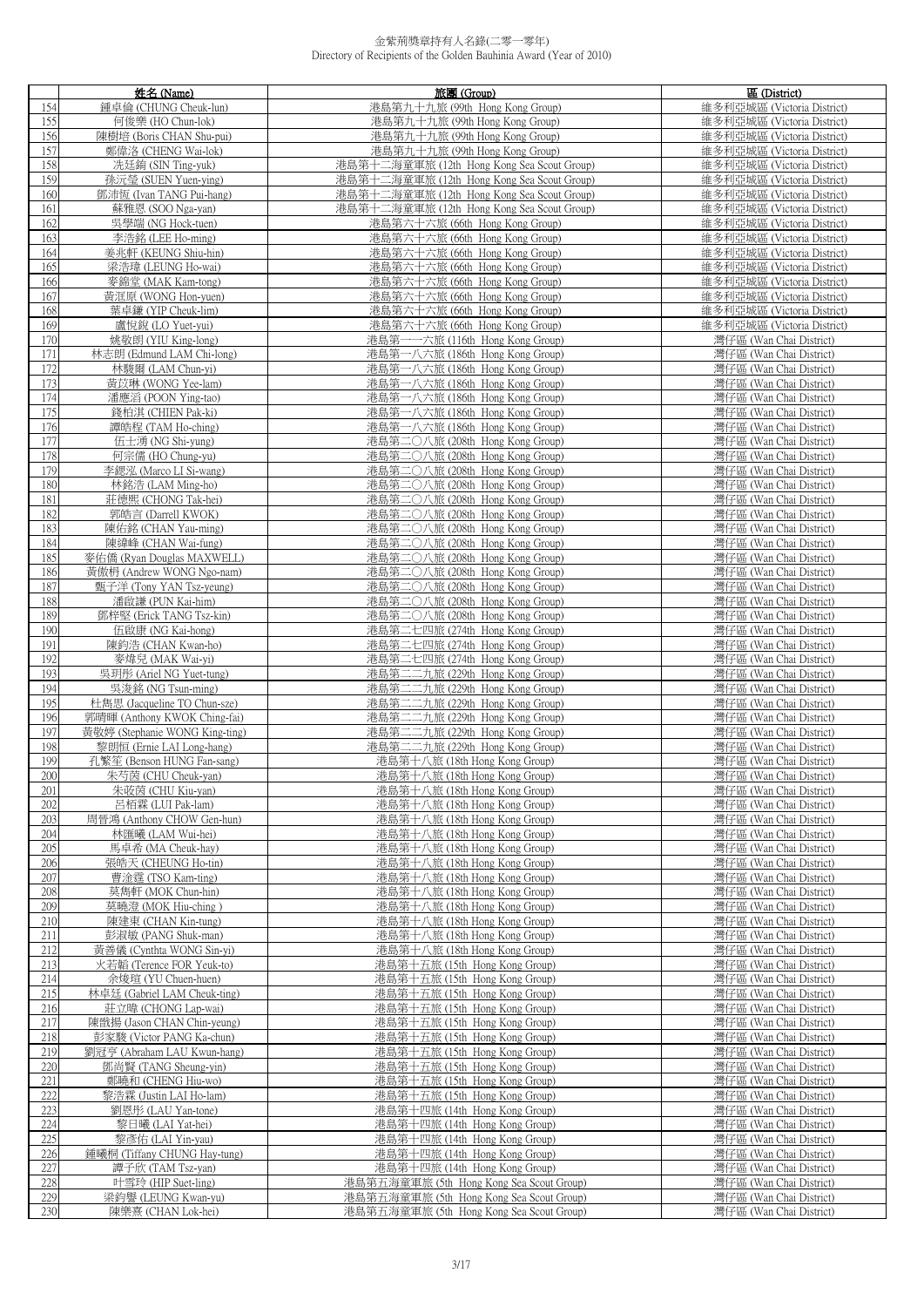|      | 姓名 (Name)                  | 旅團 (Group)                               | 區 (District)            |
|------|----------------------------|------------------------------------------|-------------------------|
| 231  | 麥丞豐 (MAK Shing-fung)       | 港島第五海童軍旅 (5th Hong Kong Sea Scout Group) | 灣仔區 (Wan Chai District) |
| 232  | 楊子賢 (YEUNG Tsz-yin)        | 港島第五海童軍旅 (5th Hong Kong Sea Scout Group) | 灣仔區 (Wan Chai District) |
| 233  | 蔡嘉璐 (CHOI Ka-lo)           | 港島第五海童軍旅 (5th Hong Kong Sea Scout Group) | 灣仔區 (Wan Chai District) |
| 2341 | 衛俊杰 (WAI Chun-kit)         | 港島第五海童軍旅 (5th Hong Kong Sea Scout Group) | 灣仔區 (Wan Chai District) |
| 235  | 李皓晴 (LEE Ho-ching)         | 港島第六十一旅 (61st Hong Kong Group)           | 灣仔區 (Wan Chai District) |
| 2361 | 列灝聲 (LIT Ho-sing)          | 港島第六十二旅 (62nd Hong Kong Group)           | 灣仔區 (Wan Chai District) |
| 237  | 李鈞汗 (LI Kwan-han)          | 港島第六十二旅 (62nd Hong Kong Group)           | 灣仔區 (Wan Chai District) |
| 238  | 黎弘毅 (Ernest LAI Wang-ngai) | 港島第六十二旅 (62nd Hong Kong Group)           | 灣仔區 (Wan Chai District) |
| 239  | 歐陽灝浚 (AUYEUNG Ho-chun)     | 港島第六十二旅 (62nd Hong Kong Group)           | 灣仔區 (Wan Chai District) |

# 九龍地域 (Kowloon Region)

|     | 姓名 (Name)                     | 旅團 (Group)                                   | 區 (District)                   |
|-----|-------------------------------|----------------------------------------------|--------------------------------|
| 240 | 李東泰 (LI Tung-tai)             | 九龍第一八〇旅 (180th Kowloon Group)                | 九龍城區 (Kowloon City District)   |
| 241 | 黃家園 (WONG Ga-yuen)            | 九龍第一三三五旅 (1335th Kowloon Group)              | 九龍城區 (Kowloon City District)   |
|     | 黎子樂 (LAI Tse-lok)             |                                              | 九龍城區 (Kowloon City District)   |
| 242 |                               | 九龍第一三三五旅 (1335th Kowloon Group)              |                                |
| 243 | 曾熙桐 (TSANG Hei-tung Chloe)    | 九龍第一六一旅 (161st Kowloon Group)                | 九龍城區 (Kowloon City District)   |
| 244 | 文子軒 (MAN Tsz-hin)             | 九龍第一四〇旅 (140th Kowloon Group)                | 九龍城區 (Kowloon City District)   |
| 245 | 吳灝泰 (NG Ho-tai)               | 九龍第一四〇旅 (140th Kowloon Group)                | 九龍城區 (Kowloon City District)   |
| 246 | 李俊偉 (LI Chun-wai)             | 九龍第一四〇旅 (140th Kowloon Group)                | 九龍城區 (Kowloon City District)   |
| 247 | 陸和平 (LUK Wo-ping)             | 九龍第一四〇旅 (140th Kowloon Group)                | 九龍城區 (Kowloon City District)   |
|     |                               |                                              |                                |
| 248 | 黃卓銘 (WONG Cheuk-ming German)  | 九龍第一四〇旅 (140th Kowloon Group)                | 九龍城區 (Kowloon City District)   |
| 249 | 楊裕程 (YEUNG Yu-ching)          | 九龍第一四〇旅 (140th Kowloon Group)                | 九龍城區 (Kowloon City District)   |
| 250 | 劉冠亨 (LAU Kwun-hang)           | 九龍第一四〇旅 (140th Kowloon Group)                | 九龍城區 (Kowloon City District)   |
| 251 | 劉嘉賢 (LAU Ka-yin)              | 九龍第一四〇旅 (140th Kowloon Group)                | 九龍城區 (Kowloon City District)   |
| 252 | 歐陽志延 (AU YEUNG Chi-yin)       | 九龍第一四〇旅 (140th Kowloon Group)                | 九龍城區 (Kowloon City District)   |
| 253 | 關雅諾 (KWAN Arnold)             | 九龍第一四〇旅 (140th Kowloon Group)                | 九龍城區 (Kowloon City District)   |
| 254 | 張廷翰 (CHEUNG Ting-hon)         | 九龍第十七旅 (17th Kowloon Group)                  | 九龍城區 (Kowloon City District)   |
| 255 | 張延藝 (CHEUNG Yin-ngai Ian)     | 九龍第十七旅 (17th Kowloon Group)                  | 九龍城區 (Kowloon City District)   |
| 256 | 陳恩舜 (CHAN Yan-shun)           | 九龍第十七旅 (17th Kowloon Group)                  | 九龍城區 (Kowloon City District)   |
| 257 |                               |                                              |                                |
|     | 陳恩澤 (CHAN Christopher)        | 九龍第十七旅 (17th Kowloon Group)                  | 九龍城區 (Kowloon City District)   |
| 258 | 劉世鏗 (LAU Emil)                | 九龍第十七旅 (17th Kowloon Group)                  | 九龍城區 (Kowloon City District)   |
| 259 | 黎家琿 (LAI Kar-fai Calvin)      | 九龍第十七旅 (17th Kowloon Group)                  | 九龍城區 (Kowloon City District)   |
| 260 | 鄧梓嵐 (TANG Tsz-laam)           | 九龍第五十一旅 (51st Kowloon Group)                 | 九龍城區 (Kowloon City District)   |
| 261 | 鍾景筒 (CHUNG King-tung)         | 九龍第五十一旅 (51st Kowloon Group)                 | 九龍城區 (Kowloon City District)   |
| 262 | 左仲達 (CHOR Chung-tat)          | 九龍第五十三旅 (53rd Kowloon Group)                 | 九龍城區 (Kowloon City District)   |
| 263 | 何善衡 (HO Mathew)               | 九龍第五十三旅 (53rd Kowloon Group)                 | 九龍城區 (Kowloon City District)   |
| 264 | 林穎楊 (LAM Wing-yeung)          | 九龍第五十三旅 (53rd Kowloon Group)                 | 九龍城區 (Kowloon City District)   |
| 265 | 袁奕曦 (YUEN Yick-hei)           | 九龍第五十三旅 (53rd Kowloon Group)                 | 九龍城區 (Kowloon City District)   |
| 266 | 連灝銘 (LIN Ho-ming)             | 九龍第五十三旅 (53rd Kowloon Group)                 | 九龍城區 (Kowloon City District)   |
| 267 | 陳安生 (CHAN On-sang)            | 九龍第五十三旅 (53rd Kowloon Group)                 | 九龍城區 (Kowloon City District)   |
|     |                               |                                              |                                |
| 268 | 陳浩樂 (CHAN Ho-lok)             | 九龍第五十三旅 (53rd Kowloon Group)                 | 九龍城區 (Kowloon City District)   |
| 269 | 陳灝津 (CHAN Ho-chun)            | 九龍第五十三旅 (53rd Kowloon Group)                 | 九龍城區 (Kowloon City District)   |
| 270 | 黃祐良 (WONG Yau-leung)          | 九龍第五十三旅 (53rd Kowloon Group)                 | 九龍城區 (Kowloon City District)   |
| 271 | 劉柏熙 (LAU Pak-hei)             | 九龍第五十三旅 (53rd Kowloon Group)                 | 九龍城區 (Kowloon City District)   |
| 272 | 謝鏊泓 (TSE Ngo-wang Owen)       | 九龍第五十三旅 (53rd Kowloon Group)                 | 九龍城區 (Kowloon City District)   |
| 273 | 吳家濠 (NG Ka-ho)                | 九龍第四十一旅 (41st Kowloon Group)                 | 九龍城區 (Kowloon City District)   |
| 274 | 林建鋒 (LAM Kin-fung)            | 九龍第四十一旅 (41st Kowloon Group)                 | 九龍城區 (Kowloon City District)   |
| 275 | 張文聰 (CHEUNG Man-chung)        | 九龍第四十一旅 (41st Kowloon Group)                 | 九龍城區 (Kowloon City District)   |
| 276 | 梁卓斌 (LEUNG Cheuk-pan)         | 九龍第四十一旅 (41st Kowloon Group)                 | 九龍城區 (Kowloon City District)   |
| 277 | 陳芷筠 (CHAN Tsz-kwan)           | 九龍第四十一旅 (41st Kowloon Group)                 | 九龍城區 (Kowloon City District)   |
| 278 | 黃俊熹 (WONG Chun-hei)           | 九龍第四十一旅 (41st Kowloon Group)                 | 九龍城區 (Kowloon City District)   |
| 279 | 吳景晉 (NG King-chun)            | 九龍第一三六一旅 (1361st Kowloon Group)              | 九龍塘區 (Kowloong Tong District)  |
| 280 | 周靖文 (CHOW Ching-man)          | 九龍第一三六一旅 (1361st Kowloon Group)              |                                |
|     |                               |                                              | 九龍塘區 (Kowloong Tong District)  |
| 281 | 黃卓朗 (WONG Cheuk-long)         | 九龍第一五九三旅 (1593rd Kowloon Group)              | 九龍塘區 (Kowloong Tong District)  |
| 282 | 李宇晴 (LEE Yu-ching)            | 九龍第一五九三旅 (1593th Kowloon Group)              | 九龍塘區 (Kowloong Tong District)  |
| 283 | 冼保治 (SIN Bo-chi)              | 九龍第一五九三旅 (1593th Kowloon Group)              | 九龍塘區 (Kowloong Tong District)  |
| 284 | 林嘉璘 (LAM Ka-lun)              | 九龍第一五九三旅 (1593th Kowloon Group)              | 九龍塘區 (Kowloong Tong District)  |
| 285 | 曹灝賢 (CHO Ho-yin)              | 九龍第一五九三旅 (1593th Kowloon Group)              | 九龍塘區 (Kowloong Tong District)  |
| 286 | 連晉霆 (LIN Chun-ting)           | 九龍第一五九三旅 (1593th Kowloon Group)              | 九龍塘區 (Kowloong Tong District)  |
| 287 | 楊堯熙 (YEUNG Yiu-hei)           | 九龍第一五九三旅 (1593th Kowloon Group)              | 九龍塘區 (Kowloong Tong District)  |
| 288 | 劉彧雋 (LAU Yuk-chun)            | 九龍第一五九三旅 (1593th Kowloon Group)              | 九龍塘區 (Kowloong Tong District)  |
| 289 | 江渭璟 (KONG Wai-king)           | 九龍第十一海童軍旅 (11th Kowloon Sea Scout Group)     | 九龍塘區 (Kowloong Tong District)  |
| 290 | 孫惠栭 (SUEN Wai-yi Joey)        | 一海童軍旅 (11th Kowloon Sea Scout Group)<br>九龍第十 | 九龍塘區 (Kowloong Tong District)  |
| 291 | 孫惠森 (SUEN Wai-sum Winsome)    | 九龍第十一海童軍旅 (11th Kowloon Sea Scout Group)     | 九龍塘區 (Kowloong Tong District)  |
|     |                               |                                              |                                |
| 292 | 湯子賢 (TONG Zhi-xian)           | 九龍第十一海童軍旅 (11th Kowloon Sea Scout Group)     | 九龍塘區 (Kowloong Tong District)  |
| 293 | 劉梓晉 (LAU Chi-jun)             | 九龍第十一海童軍旅 (11th Kowloon Sea Scout Group)     | 九龍塘區 (Kowloong Tong District)  |
| 294 | 何瑋晴 (HO Wai-ching Sabrina)    | 九龍第五十七旅 (57th Kowloon Group)                 | 力.龍塘區 (Kowloong Tong District) |
| 295 | 宋樂怡 (SUNG Lok-yee)            | 九龍第五十七旅 (57th Kowloon Group)                 | 九龍塘區 (Kowloong Tong District)  |
| 296 | 李穎兒 (LI Wing-yi)              | 九龍第五十七旅 (57th Kowloon Group)                 | 九龍塘區 (Kowloong Tong District)  |
| 297 | 許穎桐 (HUI Wing-tung)           | 九龍第五十七旅 (57th Kowloon Group)                 | 九龍塘區 (Kowloong Tong District)  |
| 298 | 甄文軒 (YAN Ivan)                | 九龍第五十七旅 (57th Kowloon Group)                 | 九龍塘區 (Kowloong Tong District)  |
| 299 | 關詠霖 (KWAN Wing-lam Stephanie) | 九龍第五十七旅 (57th Kowloon Group)                 | 九龍塘區 (Kowloong Tong District)  |
| 300 | 周柏辛 (CHOW Pak-sun)            | 九龍第七十九旅 (79th Kowloon Group)                 | 何文田區 (Ho Man Tin District)     |
| 301 | 范愷逸 (FAN Lucie Kaivi)         | 九龍第七十九旅 (79th Kowloon Group)                 | 何文田區 (Ho Man Tin District)     |
| 302 | 唐灝德 (TANG Ho-tak)             | 九龍第七十九旅 (79th Kowloon Group)                 | 何文田區 (Ho Man Tin District)     |
| 303 | 莊芷鈞 (CHONG Tsz-kwan Jennifer) | 九龍第七十九旅 (79th Kowloon Group)                 | 何文田區 (Ho Man Tin District)     |
|     |                               |                                              |                                |
| 304 | 陳承匡 (CHAN Shing-hong)         | 九龍第七十九旅 (79th Kowloon Group)                 | 何文田區 (Ho Man Tin District)     |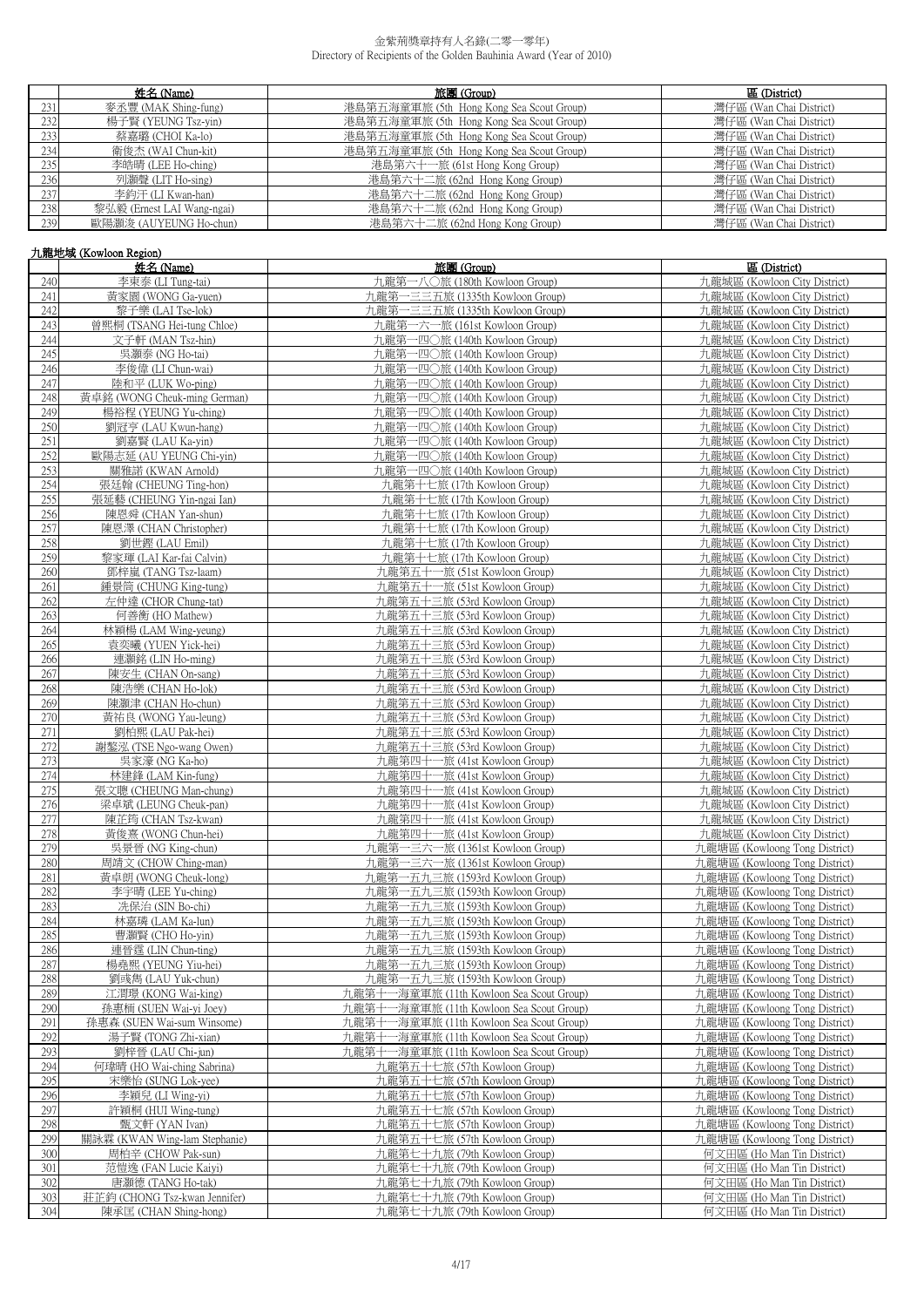|            | 姓名 (Name)                                     | 旅團 (Group)                                                     | 區 (District)                                             |
|------------|-----------------------------------------------|----------------------------------------------------------------|----------------------------------------------------------|
| 305        | 黃昱林 (HUANG Yu-lin)                            | 九龍第七十九旅 (79th Kowloon Group)                                   | 何文田區 (Ho Man Tin District)                               |
| 306        | 楊凱芝 (YEUNG Hoi-chi Winnie)                    | 九龍第七十九旅 (79th Kowloon Group)                                   | 何文田區 (Ho Man Tin District)                               |
| 307        | 劉晴薏 (LAU Laurene)                             | 九龍第七十九旅 (79th Kowloon Group)                                   | 何文田區 (Ho Man Tin District)                               |
| 308        | 歐漢銘 (AU Hon-ming)                             | 九龍第七十九旅 (79th Kowloon Group)                                   | 何文田區 (Ho Man Tin District)                               |
| 309        | 貝思崑 (PUI Sze-kwan)                            | 九龍第七十八旅 (78th Kowloon Group)                                   | 何文田區 (Ho Man Tin District)                               |
| 310        | 許卓然 (HUI Cheuk-yin)                           | 九龍第七十八旅 (78th Kowloon Group)                                   | 何文田區 (Ho Man Tin District)                               |
| 311        | 許曦婷 (HUI Hei-ting)                            | 九龍第七十八旅 (78th Kowloon Group)                                   | 何文田區 (Ho Man Tin District)                               |
| 312        | 陳傑煇 (CHAN Kit-fai)                            | 九龍第七十八旅 (78th Kowloon Group)                                   | 何文田區 (Ho Man Tin District)                               |
| 313        | 曾銳烺 (TSANG Yui-long)                          | 九龍第七十八旅 (78th Kowloon Group)                                   | 何文田區 (Ho Man Tin District)                               |
| 314<br>315 | 鄧啟恆 (TANG Kai-hang)<br>鄭沅汶 (CHENG Yuen-man)   | 九龍第七十八旅 (78th Kowloon Group)<br>九龍第七十八旅 (78th Kowloon Group)   | 何文田區 (Ho Man Tin District)<br>何文田區 (Ho Man Tin District) |
| 316        | 黎永基 (LAI Wing-kei)                            | 九龍第七十八旅 (78th Kowloon Group)                                   | 何文田區 (Ho Man Tin District)                               |
| 317        | 謝子盈 (TSIE Tsz-ving Natalie)                   | 九龍第七十八旅 (78th Kowloon Group)                                   | 何文田區 (Ho Man Tin District)                               |
| 318        | 韓詩敏 (HON Sze-man)                             | 九龍第七十八旅 (78th Kowloon Group)                                   | 何文田區 (Ho Man Tin District)                               |
| 319        | 吳梓豪 (NG Tsz-ho Alex)                          | 九龍第二〇五旅 (205th Kowloon Group)                                  | 何文田區 (Ho Man Tin District)                               |
| 320        | 姚承瀚 (YIU Shing-hon)                           | 九龍第二〇五旅 (205th Kowloon Group)                                  | 何文田區 (Ho Man Tin District)                               |
| 321        | 梁易生 (LEUNG Yi-sheng Ibsen)                    | 九龍第二海童軍旅 (2nd Kowloon Sea Scout Group)                         | 何文田區 (Ho Man Tin District)                               |
| 322        | 吳梓滔 (NG Ernest)                               | 九龍第一〇〇旅 (100th Kowloon Group)                                  | 旺角區 (Mong Kok District)                                  |
| 323        | 周潤鈞 (CHOW Yun-kwan)                           | 九龍第一〇〇旅 (100th Kowloon Group)                                  | 旺角區 (Mong Kok District)                                  |
| 324        | 林靄誼 (LAM Oi-yi)                               | 九龍第一〇〇旅 (100th Kowloon Group)                                  | 旺角區 (Mong Kok District)                                  |
| 325        | 凌框霆 (LING Hong-ting Henry)                    | 九龍第一〇〇旅 (100th Kowloon Group)                                  | 旺角區 (Mong Kok District)                                  |
| 326        | 楊建充 (YEUNG Kin-chung)                         | 九龍第一〇〇旅 (100th Kowloon Group)                                  | 旺角區 (Mong Kok District)                                  |
| 327        | 魏健恆 (NGAI Kin-hang Andrew)                    | 九龍第一〇〇旅 (100th Kowloon Group)                                  | 旺角區 (Mong Kok District)                                  |
| 328        | 沈君浩 (SHAM Kwan-ho)                            | 九龍第一三六旅 (136th Kowloon Group)                                  | 旺角區 (Mong Kok District)                                  |
| 329        | 張菀霖 (CHEUNG Yuen-lam)                         | 九龍第一三六旅 (136th Kowloon Group)                                  | 旺角區 (Mong Kok District)                                  |
| 330        | 梁曉君 (LEUNG Hiu-gwan Jenny)                    | 九龍第一三六旅 (136th Kowloon Group)                                  | 旺角區 (Mong Kok District)                                  |
| 331        | 許梓冲 (HUI Tsz-chung Eric)                      | 九龍第一三六旅 (136th Kowloon Group)                                  | 旺角區 (Mong Kok District)                                  |
| 332<br>333 | 陳楓弘 (CHAN Fung-wang)<br>黃芍穎 (WONG Cheuk-wing) | 九龍第一三六旅 (136th Kowloon Group)<br>九龍第一三六旅 (136th Kowloon Group) | 旺角區 (Mong Kok District)<br>旺角區 (Mong Kok District)       |
| 334        | 招振韜 (CHIU Chun-to)                            | 九龍第二一七旅 (217th Kowloon Group)                                  | 旺角區 (Mong Kok District)                                  |
| 335        | 吳佩儀 (NG Pui-yee)                              | 九龍第十旅 (10th Kowloon Group)                                     | 旺角區 (Mong Kok District)                                  |
| 336        | 周肇匡 (CHAU Siu-hong Gerald)                    | 九龍第十旅 (10th Kowloon Group)                                     | 旺角區 (Mong Kok District)                                  |
| 337        | 林修賢 (LAM Sau-yin)                             | 九龍第十旅 (10th Kowloon Group)                                     | 旺角區 (Mong Kok District)                                  |
| 338        | 馬慧華 (MA Wai-wa)                               | 九龍第十旅 (10th Kowloon Group)                                     | 旺角區 (Mong Kok District)                                  |
| 339        | 張凱彥 (CHEUNG Hoi-yin Alexandra)                | 九龍第十旅 (10th Kowloon Group)                                     | 旺角區 (Mong Kok District)                                  |
| 340        | 許晴瑋 (HUI Ching-wai Maisy)                     | 九龍第十旅 (10th Kowloon Group)                                     | 旺角區 (Mong Kok District)                                  |
| 341        | 陳子欣 (CHAN Chi-yan)                            | 九龍第十旅 (10th Kowloon Group)                                     | 旺角區 (Mong Kok District)                                  |
| 342        | 陳衍壬 (CHAN Ian)                                | 九龍第十旅 (10th Kowloon Group)                                     | 旺角區 (Mong Kok District)                                  |
| 343        | 陳朗峯 (CHAN Long-fung)                          | 九龍第十旅 (10th Kowloon Group)                                     | 旺角區 (Mong Kok District)                                  |
| 344        | 陳浚樂 (CHAN Tsun-lok)<br>陳熹埕 (CHAN Hei-ching)   | 九龍第十旅 (10th Kowloon Group)                                     | 旺角區 (Mong Kok District)                                  |
| 345<br>346 | 歐陽俊熙 (AU YUENG Chun-hei)                      | 九龍第十旅 (10th Kowloon Group)<br>九龍第十旅 (10th Kowloon Group)       | 旺角區 (Mong Kok District)<br>旺角區 (Mong Kok District)       |
| 347        | 鄧文慧 (TANG Man-wai)                            | 九龍第十旅 (10th Kowloon Group)                                     | 旺角區 (Mong Kok District)                                  |
| 348        | 鄧佳榮 (TANG Kai-wing Michael)                   | 九龍第十旅 (10th Kowloon Group)                                     | 旺角區 (Mong Kok District)                                  |
| 349        | 鄭智韜 (CHENG Chi-to)                            | 九龍第十旅 (10th Kowloon Group)                                     | 旺角區 (Mong Kok District)                                  |
| 350        | 關旭捷 (KWAN Yuk-chit)                           | 九龍第十旅 (10th Kowloon Group)                                     | 旺角區 (Mong Kok District)                                  |
| 351        | 蘇正康 (SO Ching-hong)                           | 九龍第十旅 (10th Kowloon Group)                                     | 旺角區 (Mong Kok District)                                  |
| 352        | 梁彥富 (LEUNG Yin-fu)                            | 九龍第三十五旅 (35th Kowloon Group)                                   | 旺角區 (Mong Kok District)                                  |
| 353        | 陳琪 (CHAN Ki Angel)                            | 九龍第三十五旅 (35th Kowloon Group)                                   | 旺角區 (Mong Kok District)                                  |
| 354        | 鍾影彤 (CHUNG Ying-tung)                         | 九龍第三十五旅 (35th Kowloon Group)                                   | 旺角區 (Mong Kok District)                                  |
| 355        | 田樂然 (TIN Lok-yin)                             | 九龍第一三七〇旅 (1370th Kowloon Group)                                | 油尖區 (Yau Tsim District)                                  |
| 356        | 祝眾怡 (CHUK Chung-yi)                           | 九龍第一三二旅 (132nd Kowloon Group)                                  | 油尖區 (Yau Tsim District)                                  |
| 357        | 袁嘉儀 (YUEN Ka-yee)                             | 九龍第一三二旅 (132nd Kowloon Group)                                  | 油尖區 (Yau Tsim District)                                  |
| 358<br>359 | 梁曉珍 (LEUNG Hiu-chun)<br>麥啟瀅 (MAK Kai-ying)    | 九龍第一三二旅 (132nd Kowloon Group)<br>九龍第一三二旅 (132nd Kowloon Group) | 油尖區 (Yau Tsim District)<br>油尖區 (Yau Tsim District)       |
| 360        | 蔡灝然 (CHOI Ho-yin Alison)                      | 九龍第一三二旅 (132nd Kowloon Group)                                  | 油尖區 (Yau Tsim District)                                  |
| 361        | 羅瀚翔 (LAW Hon-cheung Edmond)                   | 九龍第一三二旅 (132nd Kowloon Group)                                  | 油尖區 (Yau Tsim District)                                  |
| 362        | 林家薇 (LAM Ka-mei)                              | 九龍第一五八三旅 (1583rd Kowloon Group)                                | 油尖區 (Yau Tsim District)                                  |
| 363        | 梁綽蕎 (LEUNG Cheuk-kiu Audrey)                  | 九龍第一五八三旅 (1583rd Kowloon Group)                                | 油尖區 (Yau Tsim District)                                  |
| 364        | 陳國章 (CHAN Kwok-cheung)                        | 九龍第一五八三旅 (1583rd Kowloon Group)                                | 油尖區 (Yau Tsim District)                                  |
| 365        | 鍾惠珊 (CHUNG Wai-shan)                          | 九龍第一五八三旅 (1583rd Kowloon Group)                                | 油尖區 (Yau Tsim District)                                  |
| 366        | 李善銘 (LEE Sin-ming)                            | 九龍第二十一旅 (21st Kowloon Group)                                   | 油尖區 (Yau Tsim District)                                  |
| 367        | 袁巧塋 (YUEN Hau-ying)                           | 九龍第二十一旅 (21st Kowloon Group)                                   | 油尖區 (Yau Tsim District)                                  |
| 368        | 陳樂羲 (CHAN Lok-hay)                            | 九龍第二十一旅 (21st Kowloon Group)                                   | 油尖區 (Yau Tsim District)                                  |
| 369        | 李立仁 (LEE Lap-yan Martin)                      | 九龍第十九旅 (19th Kowloon Group)                                    | 油尖區 (Yau Tsim District)                                  |
| 370        | 孟梓鴻 (MANG Tsz-hung)                           | 九龍第十九旅 (19th Kowloon Group)                                    | 油尖區 (Yau Tsim District)                                  |
| 371<br>372 | 梁梓瑩 (LEUNG Tsz-ying)<br>梁諾萱 (LEONG Nok-huen)  | 九龍第十九旅 (19th Kowloon Group)<br>九龍第十九旅 (19th Kowloon Group)     | 油尖區 (Yau Tsim District)<br>油尖區 (Yau Tsim District)       |
| 373        | 陳穎紅 (CHAN Wing-hung)                          | 九龍第十九旅 (19th Kowloon Group)                                    | 油尖區 (Yau Tsim District)                                  |
| 374        | 彭曦輪 (PANG Hei-lun Harold)                     | 九龍第十九旅 (19th Kowloon Group)                                    | 油尖區 (Yau Tsim District)                                  |
| 375        | 曾建業 (TSANG Kin-yip)                           | 九龍第十九旅 (19th Kowloon Group)                                    | 油尖區 (Yau Tsim District)                                  |
| 376        | 黃焯琳 (WONG Cheuk-lam)                          | 九龍第十九旅 (19th Kowloon Group)                                    | 油尖區 (Yau Tsim District)                                  |
| 377        | 楊叡智 (YEUNG Yui-chi Richie)                    | 九龍第十九旅 (19th Kowloon Group)                                    | 油尖區 (Yau Tsim District)                                  |
| 378        | 余泳熙 (YU Wing-hei)                             | 九龍第十三海童軍旅 (13th Kowloon Sea Scout Group)                       | 油尖區 (Yau Tsim District)                                  |
| 379        | 潘倩瑤 (POON Sin-yiu)                            | 九龍第十三海童軍旅 (13th Kowloon Sea Scout Group)                       | 油尖區 (Yau Tsim District)                                  |
| 380        | 鄧晉諾 (TANG Chun-nok)                           | 九龍第十三海童軍旅 (13th Kowloon Sea Scout Group)                       | 油尖區 (Yau Tsim District)                                  |
| 381        | 李嘉榮 (LI Ka-wing)                              | 九龍第四十七旅 (47th Kowloon Group)                                   | 油尖區 (Yau Tsim District)                                  |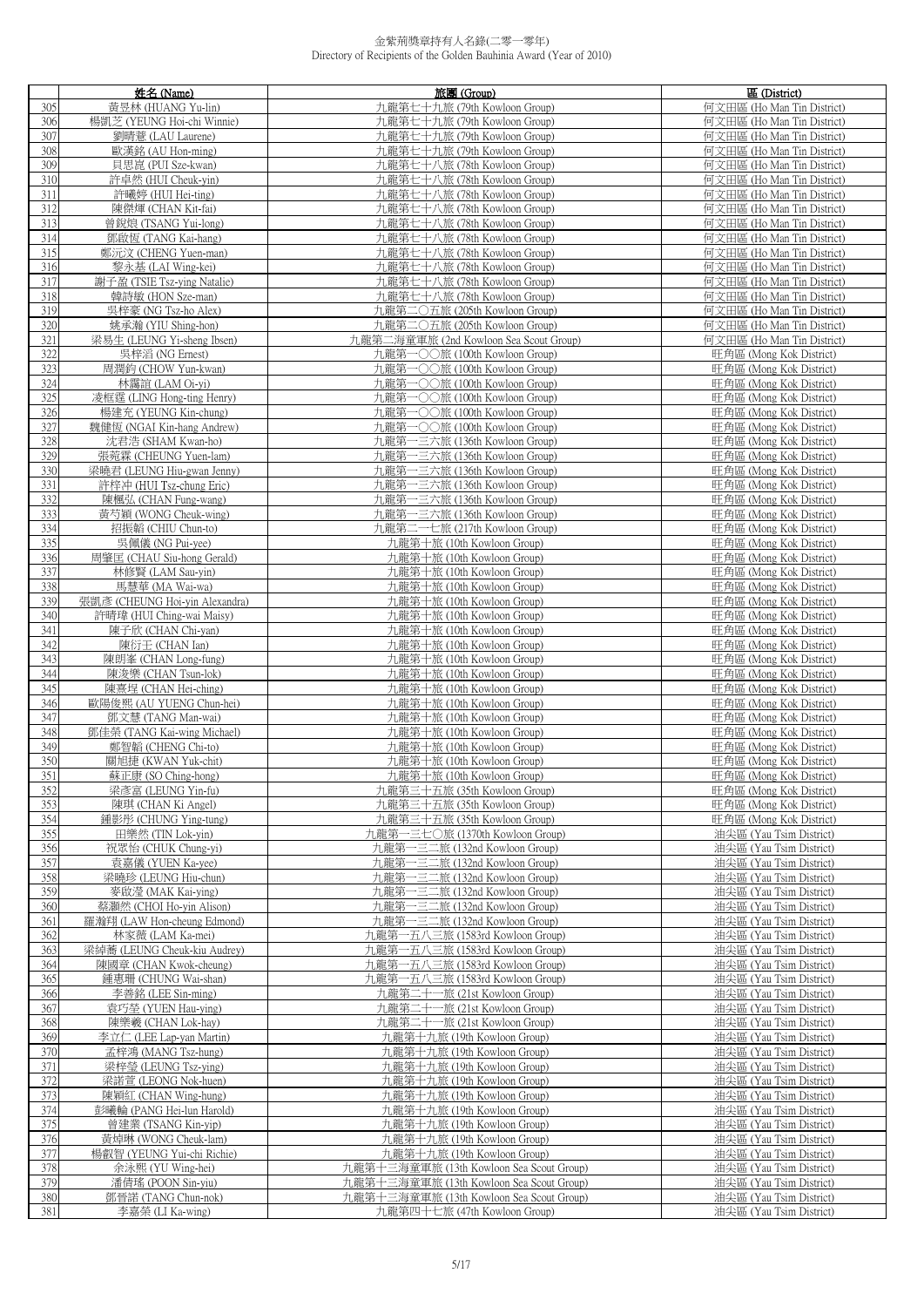|     | 姓名 (Name)                   | 旅團 (Group)                                                 | 區 (District)                                                             |
|-----|-----------------------------|------------------------------------------------------------|--------------------------------------------------------------------------|
| 382 | 林沛倫 (LAM Pui-lun)           | 九龍第四十七旅 (47th Kowloon Group)                               | 油尖區 (Yau Tsim District)                                                  |
| 383 | 孫靈雨 (SUN Ling-yu)           | 九龍第四十七旅 (47th Kowloon Group)                               | 油尖區 (Yau Tsim District)                                                  |
| 384 | 殷祖健 (YAN Cho-kin)           | 九龍第四十七旅 (47th Kowloon Group)                               | 油尖區 (Yau Tsim District)                                                  |
| 385 | 張潁灝 (CHEUNG Wing-ho)        | 九龍第四十七旅 (47th Kowloon Group)                               | 油尖區 (Yau Tsim District)                                                  |
| 386 | 曾柏羲 (TSANG Pak-hei)         | 九龍第四十七旅 (47th Kowloon Group)                               | 油尖區 (Yau Tsim District)                                                  |
| 387 | 馮凱澧 (FUNG Hoi-lai)          | 九龍第四十七旅 (47th Kowloon Group)                               | 油尖區 (Yau Tsim District)                                                  |
| 388 | 馮凱謙 (FUNG Hoi-him)          | 九龍第四十七旅 (47th Kowloon Group)                               | 油尖區 (Yau Tsim District)                                                  |
| 389 | 盧俊匡 (LO Chun-hong)          | 九龍第四十七旅 (47th Kowloon Group)                               | 油尖區 (Yau Tsim District)                                                  |
| 390 | 關晉喬 (KWAN Chun-kiu)         | 九龍第四十七旅 (47th Kowloon Group)                               | 油尖區 (Yau Tsim District)                                                  |
| 391 | 馬嘉禮 (MA Ka-lai)             | 九龍第一三五八旅 (1358th Kowloon Group)                            | 紅磡區 (Hung Hom District)                                                  |
| 392 | 郭正男 (KWOK Ching-nam)        | 九龍第一三五八旅 (1358th Kowloon Group)                            | 紅磡區 (Hung Hom District)                                                  |
| 393 |                             |                                                            | 紅磡區 (Hung Hom District)                                                  |
| 394 | 吳昕霖 (NG Yan-lam)            | 九龍第一六三〇旅 (1630th Kowloon Group)                            |                                                                          |
|     | 周子穎 (CHOW Tsz-wing)         | 九龍第一六三〇旅 (1630th Kowloon Group)                            | 紅磡區 (Hung Hom District)                                                  |
| 395 | 尚頌樺 (SEUNG Chung-wa)        | 九龍第一六三〇旅 (1630th Kowloon Group)                            | 紅磡區 (Hung Hom District)                                                  |
| 396 | 梁其健 (LIANG Ki-kin)          | 九龍第一六三〇旅 (1630th Kowloon Group)                            | 紅磡區 (Hung Hom District)                                                  |
| 397 | 陳詠琳 (CHAN Wing-lam)         | 九龍第一六三〇旅 (1630th Kowloon Group)                            | 紅磡區 (Hung Hom District)                                                  |
| 398 | 陳墡碧 (CHAN Shan-pik)         | 九龍第一六三〇旅 (1630th Kowloon Group)                            | 紅磡區 (Hung Hom District)                                                  |
| 399 | 麥栢豪 (MAK Pak-ho)            | 九龍第一六三〇旅 (1630th Kowloon Group)                            | 紅磡區 (Hung Hom District)                                                  |
| 400 | 楊沛欣 (YEUNG Pui-yan)         | 九龍第一六三〇旅 (1630th Kowloon Group)                            | 紅磡區 (Hung Hom District)                                                  |
| 401 | 鄧浩謙 (DENG Ho-him)           | 九龍第一六三〇旅 (1630th Kowloon Group)                            | 紅磡區 (Hung Hom District)                                                  |
| 402 | 張樂延 (CHEUNG Lok-yin)        | 九龍第二十九旅 (29th Kowloon Group)                               | 紅磡區 (Hung Hom District)                                                  |
| 403 | 曾思恆 (TSANG Sze-hang)        | 九龍第二十九旅 (29th Kowloon Group)                               | 紅磡區 (Hung Hom District)                                                  |
| 404 | 賀浚豪 (HO Chun-ho)            | 九龍第二十九旅 (29th Kowloon Group)                               | 紅磡區 (Hung Hom District)                                                  |
| 405 | 黃芷晴 (WONG Tsz-ching)        | 九龍第二十九旅 (29th Kowloon Group)                               | 紅磡區 (Hung Hom District)                                                  |
| 406 | 廖卓瑤 (LIU Cheuk-yiu Chelvie) | 九龍第二十九旅 (29th Kowloon Group)                               | 紅磡區 (Hung Hom District)                                                  |
| 407 | 蘇穎晴 (SO Ying-qing)          | 九龍第二十九旅 (29th Kowloon Group)                               | 紅磡區 (Hung Hom District)                                                  |
| 408 | 田應亨 (TING Ying-hang)        | 九龍第四十二旅 (42nd Kowloon Group)                               | 紅磡區 (Hung Hom District)                                                  |
| 409 | 李瀚林 (LEE Hon-lam Felix)     | 九龍第四十二旅 (42nd Kowloon Group)                               | 紅磡區 (Hung Hom District)                                                  |
| 410 | 張溢軒 (CHEUNG Yat-hin Justin) | 九龍第四十二旅 (42nd Kowloon Group)                               | 紅磡區 (Hung Hom District)                                                  |
| 411 | 張穎麒 (CHEUNG Wing-ki)        | 九龍第四十二旅 (42nd Kowloon Group)                               | 紅磡區 (Hung Hom District)                                                  |
| 412 | 黃俊寧 (WONG Tsun-ning Tien)   | 九龍第四十二旅 (42nd Kowloon Group)                               | 紅磡區 (Hung Hom District)                                                  |
| 413 | 鄧俊鏵 (TANG Chun-wah Richard) | 九龍第四十二旅 (42nd Kowloon Group)                               | 紅磡區 (Hung Hom District)                                                  |
| 414 | 羅文晞 (LO Man-hei Alvin)      | 九龍第四十二旅 (42nd Kowloon Group)                               | 紅磡區 (Hung Hom District)                                                  |
| 415 | 羅洛桐 (LO Lok-tung Natalie)   | 九龍第四十二旅 (42nd Kowloon Group)                               | 紅磡區 (Hung Hom District)                                                  |
| 416 | 嚴詩淇 (YIM Sze-ki Sukie)      | 九龍第四十二旅 (42nd Kowloon Group)                               | 紅磡區 (Hung Hom District)                                                  |
| 417 | 張宙嵐 (CHEUNG Chau-laam)      | 九龍第一〇二旅 (102nd Kowloon Group)                              | 深水埗西區 (Sham Shui Po West District)                                       |
| 418 | 潘雋軒 (POON Chun-hin)         | 九龍第一〇二旅 (102nd Kowloon Group)                              | 深水埗西區 (Sham Shui Po West District)                                       |
| 419 | 郭梓賢 (KWOK Tsz-yin)          | 九龍第一八七旅 (187th Kowloon Group)                              | 深水埗西區 (Sham Shui Po West District)                                       |
| 420 | 胡梓琦 (WOO Tsz-ki)            | 九龍第一三〇四旅 (1304th Kowloon Group)                            | 深水埗西區 (Sham Shui Po West District)                                       |
| 421 | 崔子安 (CHUI Tsz-on)           | 九龍第一三〇四旅 (1304th Kowloon Group)                            | 深水埗西區 (Sham Shui Po West District)                                       |
| 422 | 陳雅婷 (CHEN Ya-ting)          | 九龍第一三〇四旅 (1304th Kowloon Group)                            | 深水埗西區 (Sham Shui Po West District)                                       |
| 423 | 陳耀東 (CHAN Yiu-tung)         | 九龍第一三〇四旅 (1304th Kowloon Group)                            | 深水埗西區 (Sham Shui Po West District)                                       |
| 424 | 麥康婷 (MAK Hong-ting)         | 九龍第一三〇四旅 (1304th Kowloon Group)                            | 深水埗西區 (Sham Shui Po West District)                                       |
| 425 | 麥敏盈 (MAK Man-ying)          | 九龍第一三〇四旅 (1304th Kowloon Group)                            | 深水埗西區 (Sham Shui Po West District)                                       |
| 426 | 麥萃霖 (MAK Sui-lam)           | 九龍第一三〇四旅 (1304th Kowloon Group)                            | 深水埗西區 (Sham Shui Po West District)                                       |
| 427 | 翁潔穎 (YUNG Kit-wing)         | 九龍第一三五七旅 (1357th Kowloon Group)                            | 深水埗西區 (Sham Shui Po West District)                                       |
| 428 | 馬子殷 (MA Tsz-yan)            | 九龍第一三五七旅 (1357th Kowloon Group)                            | 深水埗西區 (Sham Shui Po West District)                                       |
| 429 | 郭子聰 (KWOK Tsz-chung)        | 九龍第一三五七旅 (1357th Kowloon Group)                            | 深水埗西區 (Sham Shui Po West District)                                       |
| 430 | 陳梓汶 (CHAN Tsz-man)          | 九龍第一三五七旅 (1357th Kowloon Group)                            | 深水埗西區 (Sham Shui Po West District)                                       |
| 431 | 楊皓然 (YEUNG Ho-yin)          | 九龍第一三五七旅 (1357th Kowloon Group)                            | 深水埗西區 (Sham Shui Po West District)                                       |
| 432 | 王嘉浚 (WONG Ka-tsun)          | 九龍第一六四旅 (164th Kowloon Group)                              | 深水埗西區 (Sham Shui Po West District)                                       |
| 433 | 吳咏鵬 (NG Wing-pang)          | 九龍第一六四旅 (164th Kowloon Group)                              | 深水埗西區 (Sham Shui Po West District)                                       |
| 434 | 李樂生 (LI Lok-sang)           | 九龍第一六四旅 (164th Kowloon Group)                              | 深水埗西區 (Sham Shui Po West District)                                       |
| 435 | 林卓男 (LAM Cheuk-nam)         | 九龍第一六四旅 (164th Kowloon Group)                              | 深水埗西區 (Sham Shui Po West District)                                       |
| 436 | 韋逸樑 (WAI Yat-leung)         | 九龍第一六四旅 (164th Kowloon Group)                              | 深水埗西區 (Sham Shui Po West District)                                       |
| 437 | 梁永佳 (LEUNG Wing-kai)        | 九龍第一六四旅 (164th Kowloon Group)                              | 深水埗西區 (Sham Shui Po West District)                                       |
| 438 | 陳健朗 (CHAN Kin-long)         | 九龍第一六四旅 (164th Kowloon Group)                              | 深水埗西區 (Sham Shui Po West District)                                       |
| 439 | 黎家宏 (LAI Ka-wang)           | 九龍第一六四旅 (164th Kowloon Group)                              | 深水埗西區 (Sham Shui Po West District)                                       |
| 440 | 朱卓伶 (CHU Cheuk-ling)        | 九龍第九十旅 (90th Kowloon Group)                                | 深水埗西區 (Sham Shui Po West District)                                       |
| 441 | 洪朗殷 (HUNG Long-yan)         | 九龍第九十旅 (90th Kowloon Group)                                | 深水埗西區 (Sham Shui Po West District)                                       |
| 442 | 陳天蔚 (CHAN Tin-wai)          | 九龍第九十旅 (90th Kowloon Group)                                | 深水埗西區 (Sham Shui Po West District)                                       |
| 443 | 陳思瑋 (CHAN Sze-wai)          | 九龍第九十旅 (90th Kowloon Group)                                | 深水埗西區 (Sham Shui Po West District)                                       |
| 444 | 麥源峰 (MAK Yuen-fung Kelvin)  | 九龍第九十旅 (90th Kowloon Group)                                | 深水埗西區 (Sham Shui Po West District)                                       |
| 445 | 馮樂程 (FUNG Lok-ching)        |                                                            |                                                                          |
|     |                             | 九龍第九十旅 (90th Kowloon Group)<br>九龍第九十旅 (90th Kowloon Group) | 深水埗西區 (Sham Shui Po West District)<br>深水埗西區 (Sham Shui Po West District) |
| 446 | 黃偉晉 (WONG Wai-chun)         |                                                            |                                                                          |
| 447 | 劉嘉寶 (LAU Ka-po)             | 九龍第九十旅 (90th Kowloon Group)                                | 深水埗西區 (Sham Shui Po West District)                                       |
| 448 | 潘承謙 (POON Shing-him)        | 九龍第九十旅 (90th Kowloon Group)                                | 深水埗西區 (Sham Shui Po West District)                                       |
| 449 | 蔡浩謙 (CHOI Ho-him)           | 九龍第九十旅 (90th Kowloon Group)                                | 深水埗西區 (Sham Shui Po West District)                                       |
| 450 | 鄭駿暉 (CHENG Chun-fai)        | 九龍第九十旅 (90th Kowloon Group)                                | 深水埗西區 (Sham Shui Po West District)                                       |
| 451 | 鄭駿曜 (CHENG Chun-yiu)        | 九龍第九十旅 (90th Kowloon Group)                                | 深水埗西區 (Sham Shui Po West District)                                       |
| 452 | 謝朗斯 (TSE Long-sze)          | 九龍第九十旅 (90th Kowloon Group)                                | 深水埗西區 (Sham Shui Po West District)                                       |
| 453 | 謝渟軒 (TSE Ting-hin)          | 九龍第九十旅 (90th Kowloon Group)                                | 深水埗西區 (Sham Shui Po West District)                                       |
| 454 | 鍾詠楒 (CHUNG Wing-sze)        | 九龍第九十旅 (90th Kowloon Group)                                | 深水埗西區 (Sham Shui Po West District)                                       |
| 455 | 陳柏熹 (CHAN Pak-hei)          | 九龍第三十三旅 (33rd Kowloon Group)                               | 深水埗西區 (Sham Shui Po West District)                                       |
| 456 | 黃嘉林 (WONG Ka-lam)           | 九龍第三十三旅 (33rd Kowloon Group)                               | 深水埗西區 (Sham Shui Po West District)                                       |
| 457 | 楊梓杰 (YEUNG Tse-kit Ivan)    | 九龍第三十三旅 (33rd Kowloon Group)                               | 深水埗西區 (Sham Shui Po West District)                                       |
| 458 | 鄧思洛 (TANG Sze-lok)          | 九龍第三十三旅 (33rd Kowloon Group)                               | 深水埗西區 (Sham Shui Po West District)                                       |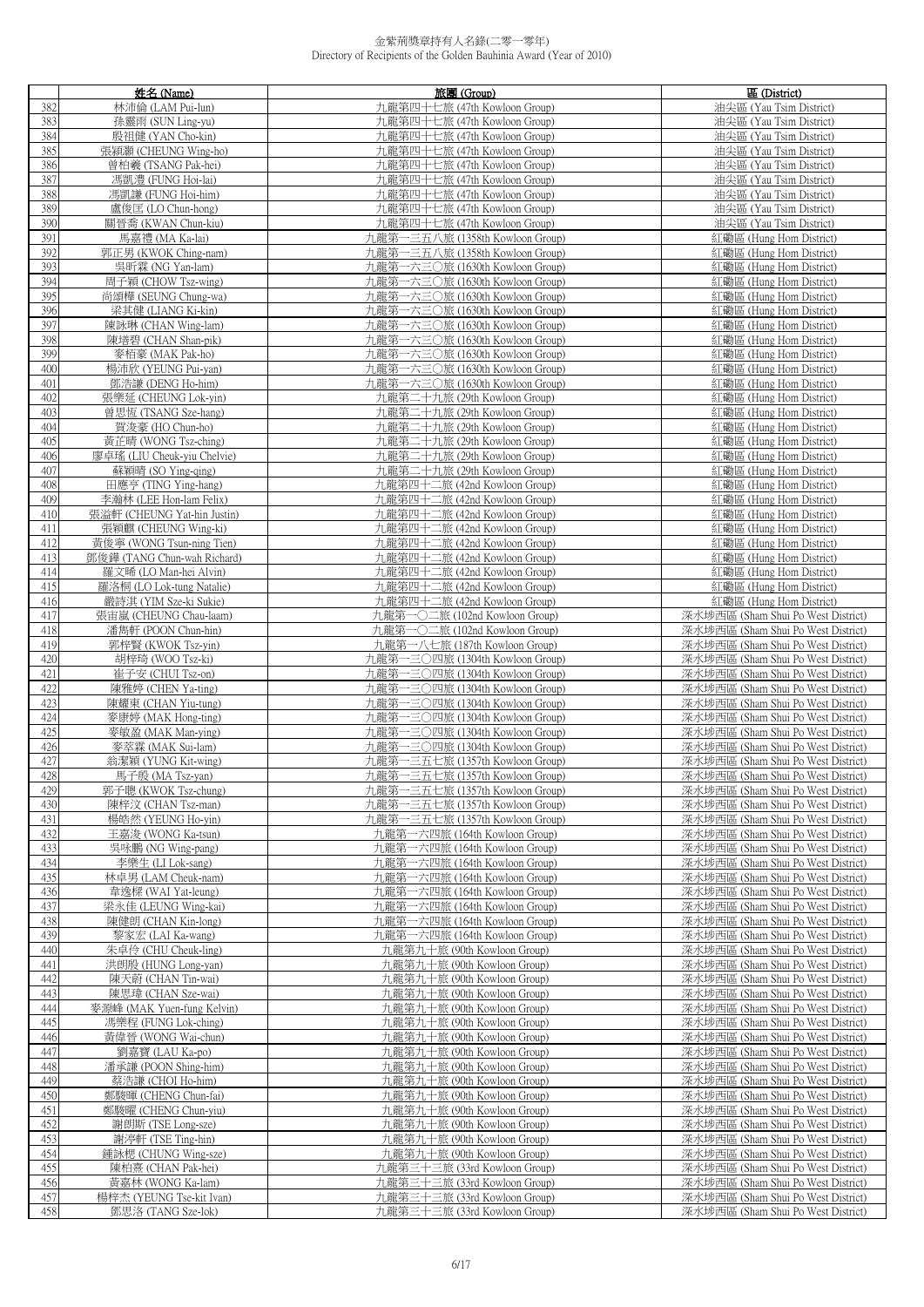|     | 姓名 (Name)                   | 旅團 (Group)                      | 區 (District)                       |
|-----|-----------------------------|---------------------------------|------------------------------------|
| 459 | 鄭芷昀 (CHENG Tsz-wan)         | 九龍第三十三旅 (33rd Kowloon Group)    | 深水埗西區 (Sham Shui Po West District) |
| 460 | 黎栩潼 (LAI Hui-tung Marco)    | 九龍第三十三旅 (33rd Kowloon Group)    | 深水埗西區 (Sham Shui Po West District) |
| 461 | 陳鈞亮 (CHAN Kwan-leong)       | 九龍第五十四旅 (54th Kowloon Group)    | 深水埗西區 (Sham Shui Po West District) |
| 462 | 林譽軒 (LAM Yu-hin)            | 九龍第一五八○旅 (1580th Kowloon Group) | 深水埗東區 (Sham Shui Po East District) |
| 463 | 畢劍明 (PAK Kim-ming)          | 九龍第一五八〇旅 (1580th Kowloon Group) | 深水埗東區 (Sham Shui Po East District) |
| 464 | 莫家樂 (MOK Ka-lok)            | 九龍第一五八〇旅 (1580th Kowloon Group) | 深水埗東區 (Sham Shui Po East District) |
| 465 | 黃以傑 (WONG Yee-kit)          | 九龍第一五八〇旅 (1580th Kowloon Group) | 深水埗東區 (Sham Shui Po East District) |
| 466 | 黃以琳 (WONG Yee-lam)          | 九龍第一五八〇旅 (1580th Kowloon Group) | 深水埗東區 (Sham Shui Po East District) |
| 467 | 何嘉浩 (HO K H Alex)           | 九龍第四十八旅 (48th Kowloon Group)    | 深水埗東區 (Sham Shui Po East District) |
| 468 | 楊泳豪 (YEUNG Wing-ho)         | 九龍第四十八旅 (48th Kowloon Group)    | 深水埗東區 (Sham Shui Po East District) |
| 469 | 鄧智仁 (TANG Chi-yan)          | 九龍第四十八旅 (48th Kowloon Group)    | 深水埗東區 (Sham Shui Po East District) |
| 470 | 鍾子健 (CHUNG Tsz-kin)         | 九龍第四十八旅 (48th Kowloon Group)    | 深水埗東區 (Sham Shui Po East District) |
| 471 | 梁世韜 (LEUNG Sai-to)          | 九龍第一二〇一旅 (1201st Kowloon Group) | 深旺區 (Sham Mong District)           |
| 472 | 鄧紫盈 (TANG Tsz-ying)         | 九龍第一二〇一旅 (1201st Kowloon Group) | 深旺區 (Sham Mong District)           |
| 473 | 王彩兒 (WONG Choi-vi)          | 九龍第一四一七旅 (1417th Kowloon Group) | 深旺區 (Sham Mong District)           |
| 474 | 姚俊杰 (YIU Chun-kit)          | 九龍第一四一七旅 (1417th Kowloon Group) | 深旺區 (Sham Mong District)           |
| 475 | 梁亦舜 (LEUNG Yik-shun)        | 九龍第一四一七旅 (1417th Kowloon Group) | 深旺區 (Sham Mong District)           |
| 476 | 陳雅倩 (CHAN Nga-sin)          | 九龍第一四一七旅 (1417th Kowloon Group) | 深旺區 (Sham Mong District)           |
| 477 | 單浚曦 (SIN Tsun-hei)          | 九龍第一四一七旅 (1417th Kowloon Group) | 深旺區 (Sham Mong District)           |
| 478 | 劉詠淇 (LAU Wing-kei)          | 九龍第一四一七旅 (1417th Kowloon Group) | 深旺區 (Sham Mong District)           |
| 479 | 歐程謙 (AU Ching-him)          | 九龍第一四一七旅 (1417th Kowloon Group) | 深旺區 (Sham Mong District)           |
| 480 | 鄭伊晴 (CHENG Yi-ching)        | 九龍第一四一七旅 (1417th Kowloon Group) | 深旺區 (Sham Mong District)           |
| 481 | 藍家誠 (LAM Ka-shing)          | 九龍第一四一七旅 (1417th Kowloon Group) | 深旺區 (Sham Mong District)           |
| 482 | 關雪盈 (KWAN Suet-ying)        | 九龍第一四一七旅 (1417th Kowloon Group) | 深旺區 (Sham Mong District)           |
| 483 | 吳錫榮 (NG Sik-wing)           | 九龍第七十五旅 (75th Kowloon Group)    | 深旺區 (Sham Mong District)           |
| 484 | 林柏謙 (LAM Pak-him)           | 九龍第七十五旅 (75th Kowloon Group)    | 深旺區 (Sham Mong District)           |
| 485 | 胡智闳 (WOO Chi-hang)          | 九龍第七十五旅 (75th Kowloon Group)    | 深旺區 (Sham Mong District)           |
| 486 | 梁駿熙 (LEUNG Chun-hei Trevor) | 九龍第七十五旅 (75th Kowloon Group)    | 深旺區 (Sham Mong District)           |
| 487 | 陳力行 (CHAN Lik-heng)         | 九龍第七十五旅 (75th Kowloon Group)    | 深旺區 (Sham Mong District)           |
| 488 | 黃英浩 (WONG Ying-ho)          | 九龍第七十五旅 (75th Kowloon Group)    | 深旺區 (Sham Mong District)           |
| 489 | 葉子俊 (YIP Tsz-chun)          | 九龍第七十五旅 (75th Kowloon Group)    | 深旺區 (Sham Mong District)           |
| 490 | 李伊蕎 (LEE Yi-kiu)            | 九龍第二四九旅 (249th Kowloon Group)   | 深旺區 (Sham Mong District)           |
| 491 | 陳正濠 (CHAN Ching-ho)         | 九龍第二四九旅 (249th Kowloon Group)   | 深旺區 (Sham Mong District)           |
| 492 | 彭錦濤 (PANG Kam-to)           | 九龍第二四九旅 (249th Kowloon Group)   | 深旺區 (Sham Mong District)           |
| 493 | 葉梓聰 (IP Tsz-chung)          | 九龍第二四九旅 (249th Kowloon Group)   | 深旺區 (Sham Mong District)           |
| 494 | 劉卓謙 (LAU Cheuk-him)         | 九龍第二四九旅 (249th Kowloon Group)   | 深旺區 (Sham Mong District)           |
| 495 | 蕭浩延 (SIU Ho-yin)            | 九龍第二四九旅 (249th Kowloon Group)   | 深旺區 (Sham Mong District)           |

# 東九龍地域 (Kowloon East Region)

|     | 姓名 (Name)                      | 旅團 (Group)                            | 區 (District)                 |
|-----|--------------------------------|---------------------------------------|------------------------------|
| 496 | 王曉晴 (WONG Hiu-ching)           | 東九龍第一三八旅 (138th East Kowloon Group)   | 九龍灣區 (Kowloon Bay District)  |
| 497 | 李澤昕 (LEE Chak-yan)             | 東九龍第一三八旅 (138th East Kowloon Group)   | 九龍灣區 (Kowloon Bay District)  |
| 498 | 周家楠 (CHOW Ka-nam, Vincent)     | 東九龍第一三八旅 (138th East Kowloon Group)   | 九龍灣區 (Kowloon Bay District)  |
| 499 | 夏偉豪 (HA Wai-ho)                | 東九龍第一三八旅 (138th East Kowloon Group)   | 九龍灣區 (Kowloon Bay District)  |
| 500 | 梁樂桑 (LEUNG Lok-san)            | 東九龍第一三八旅 (138th East Kowloon Group)   | 力龍灣區 (Kowloon Bay District)  |
| 501 | 莫佩芝 (MOK Pui-chi)              | 東九龍第一三八旅 (138th East Kowloon Group)   | 九龍灣區 (Kowloon Bay District)  |
| 502 | 陳兆祺 (CHAN Siu-kei)             | 東九龍第一三八旅 (138th East Kowloon Group)   | 九龍灣區 (Kowloon Bay District)  |
| 503 | 馮偉傑 (FUNG Wai-kit)             | 東九龍第一三八旅 (138th East Kowloon Group)   | 九龍灣區 (Kowloon Bay District)  |
| 504 | 鄧卓謙 (TANG Cheuk-him, Raymondo) | 東九龍第一三八旅 (138th East Kowloon Group)   | 九龍灣區 (Kowloon Bay District)  |
| 505 | 關穎涵 (KWAN Wing-ham)            | 東九龍第一三八旅 (138th East Kowloon Group)   | 九龍灣區 (Kowloon Bay District)  |
| 506 | 葉梓熙 (YIP Tsz-hei)              | 東九龍第一六五旅 (165th East Kowloon Group)   | 九龍灣區 (Kowloon Bay District)  |
| 507 | 羅朗庭 (LAW Long-ting)            | 東九龍第一六五旅 (165th East Kowloon Group)   | 九龍灣區 (Kowloon Bay District)  |
| 508 | 何添順 (HO Tim-shun)              | 東九龍第一二二一旅 (1221st East Kowloon Group) | 西貢區 (Sai Kung District)      |
| 509 | 張俊銘 (CHEUNG Chun-ming)         | 東九龍第一二二一旅 (1221st East Kowloon Group) | 西貢區 (Sai Kung District)      |
| 510 | 陸梓浚 (LUK Tsz-tsun)             | 東九龍第一二二一旅 (1221st East Kowloon Group) | 西貢區 (Sai Kung District)      |
| 511 | 黃朗軒 (WONG Long-hin)            | 東九龍第一二二一旅 (1221st East Kowloon Group) | 西貢區 (Sai Kung District)      |
| 512 | 楊衍熙 (YEUNG Hin-hei)            | 東九龍第一二二一旅 (1221st East Kowloon Group) | 西貢區 (Sai Kung District)      |
| 513 | 鄭營泰 (CHENG Ying-tai)           | 東九龍第一二二一旅 (1221st East Kowloon Group) | 西貢區 (Sai Kung District)      |
| 514 | 李卓怡 (LEE Cheuk-yi)             | 東九龍第一四〇一旅 (1401st East Kowloon Group) | 西貢區 (Sai Kung District)      |
| 515 | 李梓滔 (LEE Tsz-to)               | 東九龍第一四〇一旅 (1401st East Kowloon Group) | 西貢區 (Sai Kung District)      |
| 516 | 王嘉富 (WONG Ka-foo)              | 東九龍第二八一旅 (281st East Kowloon Group)   | 西貢區 (Sai Kung District)      |
| 517 | 吳雋彥 (NG Chun-yin)              | 東九龍第二八一旅 (281st East Kowloon Group)   | 西貢區 (Sai Kung District)      |
| 518 | 袁上智 (YUEN Sheung-chi)          | 東九龍第二八一旅 (281st East Kowloon Group)   | 西貢區 (Sai Kung District)      |
| 519 | 區志穎 (AU Chi-wing)              | 東九龍第二八一旅 (281st East Kowloon Group)   | 西貢區 (Sai Kung District)      |
| 520 | 陳寶林 (CHAN Po-lam)              | 東九龍第二八一旅 (281st East Kowloon Group)   | 西貢區 (Sai Kung District)      |
| 521 | 馮毅致 (FUNG Ngai-chi)            | 東九龍第二八一旅 (281st East Kowloon Group)   | 西貢區 (Sai Kung District)      |
| 522 | 楊灝忻 (YEUNG Ho-yan)             | 東九龍第二八一旅 (281st East Kowloon Group)   | 西貢區 (Sai Kung District)      |
| 523 | 溫家杰 (WAN Ka-kit)               | 東九龍第二八一旅 (281st East Kowloon Group)   | 西貢區 (Sai Kung District)      |
| 524 | 溫家豪 (WAN Ka-ho)                | 東九龍第二八一旅 (281st East Kowloon Group)   | 西貢區 (Sai Kung District)      |
| 525 | 趙浩雲 (CHIU Ho-wan)              | 東九龍第二八一旅 (281st East Kowloon Group)   | 西貢區 (Sai Kung District)      |
| 526 | 劉希賢 (LAU Kevin)                | 東九龍第二八一旅 (281st East Kowloon Group)   | 西貢區 (Sai Kung District)      |
| 527 | 謝晉安 (TSE Chun-on)              | 東九龍第二八一旅 (281st East Kowloon Group)   | 西貢區 (Sai Kung District)      |
| 528 | 伍栩浚 (NG Hui-tsun)              | 東九龍第一八八旅 (188th East Kowloon Group)   | 秀茂坪區 (Sau Mau Ping District) |
| 529 | 張錫倫 (CHAN Sik-lun)             | 東九龍第一八八旅 (188th East Kowloon Group)   | 秀茂坪區 (Sau Mau Ping District) |
| 530 | 陳嘉建 (CHAN Ka-kin)              | 東九龍第一八八旅 (188th East Kowloon Group)   | 秀茂坪區 (Sau Mau Ping District) |
| 531 | 蔡文希 (CHOI Man-hei)             | 東九龍第一八八旅 (188th East Kowloon Group)   | 秀茂坪區 (Sau Mau Ping District) |
| 532 | 尹家洛 (WAN Ka-lok)               | 東九龍第二一二旅 (212th East Kowloon Group)   | 秀茂坪區 (Sau Mau Ping District) |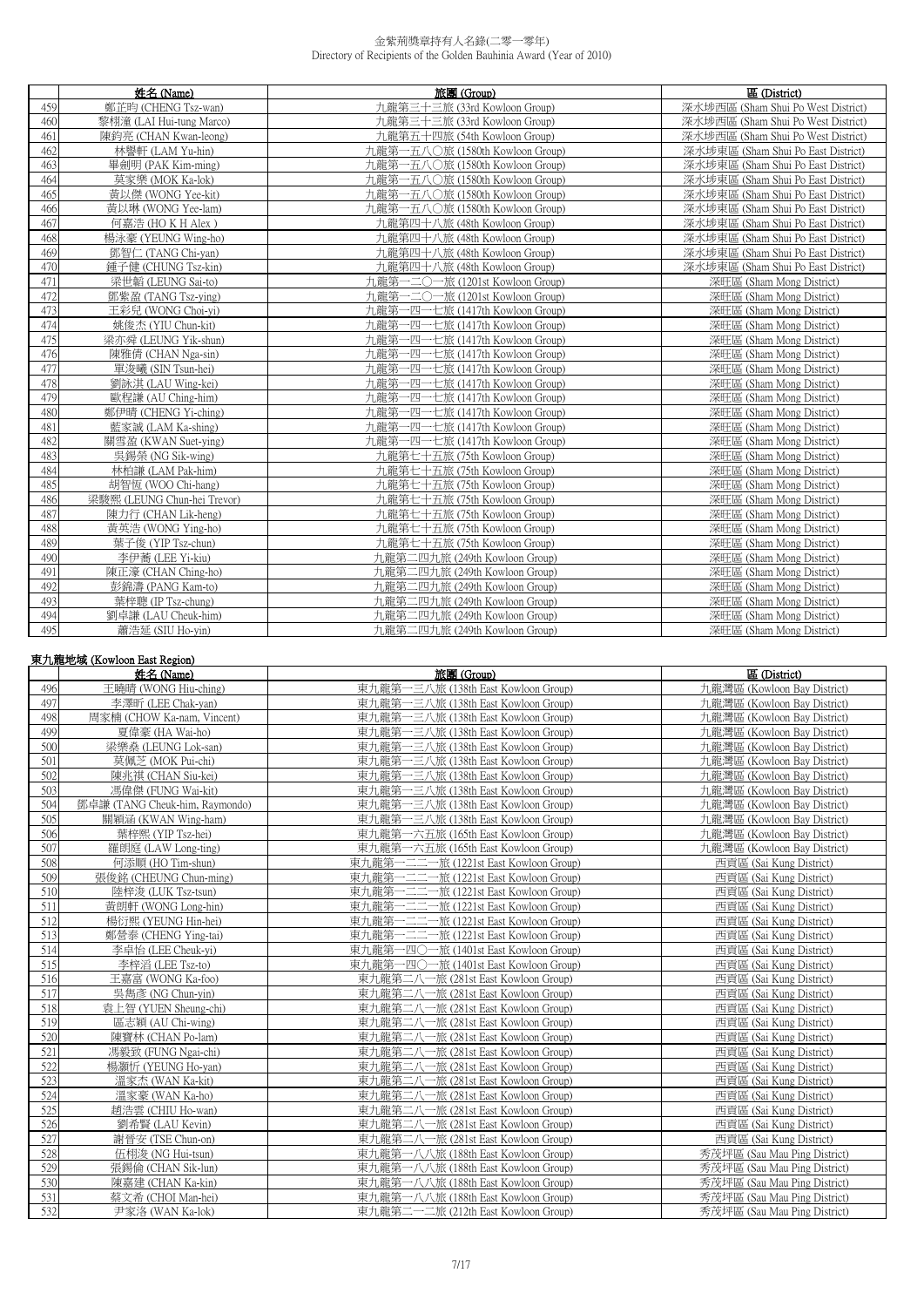|     | 姓名 (Name)                     | 旅團 (Group)                                   | 區 (District)                  |
|-----|-------------------------------|----------------------------------------------|-------------------------------|
| 533 | 文浚彥 (MAN Tsun-yin)            | 東九龍第二一二旅 (212th East Kowloon Group)          | 秀茂坪區 (Sau Mau Ping District)  |
| 534 | 何亮曈 (HO Leong-tung)           | 東九龍第二一二旅 (212th East Kowloon Group)          | 秀茂坪區 (Sau Mau Ping District)  |
| 535 | 梁健民 (LEUNG Kin-man)           | 東九龍第二一二旅 (212th East Kowloon Group)          | 秀茂坪區 (Sau Mau Ping District)  |
| 536 | 文立然 (MAN Lap-yin)             |                                              |                               |
|     |                               | 東九龍第二七八旅 (278th East Kowloon Group)          | 秀茂坪區 (Sau Mau Ping District)  |
| 537 | 梁東寧 (LEUNG Tung-ning)         | 東九龍第二七八旅 (278th East Kowloon Group)          | 秀茂坪區 (Sau Mau Ping District)  |
| 538 | 梁家銘 (LEUNG Ka-ming)           | 東九龍第二七八旅 (278th East Kowloon Group)          | 秀茂坪區 (Sau Mau Ping District)  |
| 539 | 布綺珊 (BU Qi-shan)              | 東九龍第三十五旅 (35th East Kowloon Group)           | 秀茂坪區 (Sau Mau Ping District)  |
| 540 | 李毅 (LI Ngai)                  | 東九龍第三十五旅 (35th East Kowloon Group)           | 秀茂坪區 (Sau Mau Ping District)  |
| 541 | 馬穎藍 (MA Wing-lam)             | 東九龍第三十五旅 (35th East Kowloon Group)           | 秀茂坪區 (Sau Mau Ping District)  |
| 542 | 梁子君 (LEUNG Tsz-kwan)          | 東九龍第三十五旅 (35th East Kowloon Group)           | 秀茂坪區 (Sau Mau Ping District)  |
| 543 | 梁子豐 (LEUNG Tsz-fung)          | 東九龍第三十五旅 (35th East Kowloon Group)           | 秀茂坪區 (Sau Mau Ping District)  |
| 544 | 陳譽澄 (CHAN Yu-ching)           | 東九龍第三十五旅 (35th East Kowloon Group)           | 秀茂坪區 (Sau Mau Ping District)  |
| 545 | 陶瑞楓 (TO Sui-fung)             | 東九龍第三十五旅 (35th East Kowloon Group)           | 秀茂坪區 (Sau Mau Ping District)  |
| 546 | 趙柏丞 (CHIU Pak-shing)          | 東九龍第一一〇三旅 (1103rd East Kowloon Group)        | 將軍澳區 (Tseung Kwan O District) |
| 547 | 關尚瑩 (KWAN Sheung-ying)        | 東九龍第一一〇三旅 (1103rd East Kowloon Group)        | 將軍澳區 (Tseung Kwan O District) |
| 548 | 文彥恒 (MAN Yin-hang)            | 東九龍第一一七八旅 (1178th East Kowloon Group)        | 將軍澳區 (Tseung Kwan O District) |
| 549 | 方安信 (FONG Anson)              | 東九龍第一一七八旅 (1178th East Kowloon Group)        | 將軍澳區 (Tseung Kwan O District) |
| 550 | 王諾文 (WONG Lok-man, Jeffrey)   | 東九龍第一一七八旅 (1178th East Kowloon Group)        | 將軍澳區 (Tseung Kwan O District) |
| 551 |                               |                                              |                               |
|     | 王豫安 (WONG Yu-an, Isaac)       | 東九龍第一<br>---七八旅 (1178th East Kowloon Group)  | 將軍澳區 (Tseung Kwan O District) |
| 552 | 古仲天 (KOO Chung-tin)           | 東九龍第一一七八旅 (1178th East Kowloon Group)        | 將軍澳區 (Tseung Kwan O District) |
| 553 | 吳鎧澄 (NG Hoi-ching)            | 東九龍第一一七八旅 (1178th East Kowloon Group)        | 將軍澳區 (Tseung Kwan O District) |
| 554 | 李卓熹 (LI Cheuk-hei, Kelvin)    | 東九龍第一一七八旅 (1178th East Kowloon Group)        | 將軍澳區 (Tseung Kwan O District) |
| 555 | 李紹林 (LI Siu-lam, Wayne)       | 東九龍第-<br>----七八旅 (1178th East Kowloon Group) | 將軍澳區 (Tseung Kwan O District) |
| 556 | 徐梓恩 (CHIU Tsz-yan)            | 東九龍第-<br>-七八旅 (1178th East Kowloon Group)    | 將軍澳區 (Tseung Kwan O District) |
| 557 | 浦美雪 (PO Michelle)             | 東九龍第一一七八旅 (1178th East Kowloon Group)        | 將軍澳區 (Tseung Kwan O District) |
| 558 | 秦樂蓉 (CHUN Lok-yung)           | 一一七八旅 (1178th East Kowloon Group)<br>東九龍第−   | 將軍澳區 (Tseung Kwan O District) |
| 559 | 馬健華 (MA Kin-wah)              | 東九龍第一<br>--亡八旅 (1178th East Kowloon Group)   | 將軍澳區 (Tseung Kwan O District) |
| 560 | 馬鎮權 (Carlson MA)              | 東九龍第-<br>・七八旅 (1178th East Kowloon Group)    | 將軍澳區 (Tseung Kwan O District) |
| 561 | 張恩澤 (CHEUNG Yan-chak)         | 東九龍第一一七八旅 (1178th East Kowloon Group)        | 將軍澳區 (Tseung Kwan O District) |
| 562 | 張皓瑜 (CHEUNG Ho-yu)            | 東九龍第一-<br>-七八旅 (1178th East Kowloon Group)   | 將軍澳區 (Tseung Kwan O District) |
| 563 | 張穎 (CHEUNG Wing)              | 東九龍第一一七八旅 (1178th East Kowloon Group)        | 將軍澳區 (Tseung Kwan O District) |
| 564 | 曹紀正 (CHAO Donald)             | 東九龍第<br>----七八旅 (1178th East Kowloon Group)  | 將軍澳區 (Tseung Kwan O District) |
| 565 | 梁思穎 (LEUNG Sze-wing)          | 東九龍第-<br>---七八旅 (1178th East Kowloon Group)  | 將軍澳區 (Tseung Kwan O District) |
| 566 | 梁詠榕 (LEUNG Wing-yung)         | 東九龍第一一七八旅 (1178th East Kowloon Group)        | 將軍澳區 (Tseung Kwan O District) |
| 567 |                               | 東九龍第一                                        | 將軍澳區 (Tseung Kwan O District) |
|     | 許詠琪 (HUI Wing-ki)             | ・七八旅 (1178th East Kowloon Group)             |                               |
| 568 | 陸穎怡 (LUK Wing-yi, Rita)       | 東九龍第一<br>- 七八旅 (1178th East Kowloon Group)   | 將軍澳區 (Tseung Kwan O District) |
| 569 | 葉曉頤 (YIP Hiu-yee)             | 東九龍第一一七八旅 (1178th East Kowloon Group)        | 將軍澳區 (Tseung Kwan O District) |
| 570 | 劉倩妏 (LAU Sin-man, Serena)     | 東九龍第一一七八旅 (1178th East Kowloon Group)        | 將軍澳區 (Tseung Kwan O District) |
| 571 | 潘梓峰 (PUN Tsz-fung)            | 東九龍第一一七八旅 (1178th East Kowloon Group)        | 將軍澳區 (Tseung Kwan O District) |
| 572 | 鄭嘉禧 (CHENG Ka-hei)            | 東九龍第一一七八旅 (1178th East Kowloon Group)        | 將軍澳區 (Tseung Kwan O District) |
| 573 | 周思澄 (CHAU Sze-ching)          | 東九龍第一五九四旅 (1594th East Kowloon Group)        | 將軍澳區 (Tseung Kwan O District) |
| 574 | 周曉恩 (CHOW Hiu-yan, Jaimie)    | 東九龍第一五九四旅 (1594th East Kowloon Group)        | 將軍澳區 (Tseung Kwan O District) |
| 575 | 林恩悅 (LAM Yan-yuet)            | 東九龍第一五九四旅 (1594th East Kowloon Group)        | 將軍澳區 (Tseung Kwan O District) |
| 576 | 林諾 (LAM Pandora Arlene)       | 東九龍第一五九四旅 (1594th East Kowloon Group)        | 將軍澳區 (Tseung Kwan O District) |
| 577 | 施懿容 (SZE Yi-yung)             | 東九龍第一五九四旅 (1594th East Kowloon Group)        | 將軍澳區 (Tseung Kwan O District) |
| 578 | 張晞彤 (CHEUNG Hei-tung, Nicole) | 東九龍第一五九四旅 (1594th East Kowloon Group)        | 將軍澳區 (Tseung Kwan O District) |
| 579 | 陳栢灝 (CHAN Pak-ho)             | 東九龍第一五九四旅 (1594th East Kowloon Group)        | 將軍澳區 (Tseung Kwan O District) |
| 580 | 楊弘業 (YEUNG Wang-yip, Wilson)  | 東九龍第一五九四旅 (1594th East Kowloon Group)        | 將軍澳區 (Tseung Kwan O District) |
| 581 | 甄臨 (YAN Lam)                  | 東九龍第一五九四旅 (1594th East Kowloon Group)        | 將軍澳區 (Tseung Kwan O District) |
| 582 | 鄭顥宜 (CHENG Ho-vi, Rachel)     | 東九龍第一五九四旅 (1594th East Kowloon Group)        | 將軍澳區 (Tseung Kwan O District) |
| 583 | 霍彥彤 (FOK Yin-tung)            | 東九龍第一五九四旅 (1594th East Kowloon Group)        | 將軍澳區 (Tseung Kwan O District) |
| 584 | 羅展博 (LAW Jin-pok)             | 東九龍第一五九四旅 (1594th East Kowloon Group)        | 將軍澳區 (Tseung Kwan O District) |
| 585 | 杜宛穎 (TO Yuen-wing)            | 東九龍第一五八五旅 (1585th East Kowloon Group)        | 將軍澳區 (Tseung Kwan O District) |
| 586 | 阮軒澄 (YUEN Hin-ching)          | 東九龍第一五八五旅 (1585th East Kowloon Group)        | 將軍澳區 (Tseung Kwan O District) |
| 587 | 熊鈺清 (HUNG Yuk-ching)          | 東九龍第一五八五旅 (1585th East Kowloon Group)        | 將軍澳區 (Tseung Kwan O District) |
| 588 | 霍進謙 (FOK Chun-him)            | 東九龍第一五八五旅 (1585th East Kowloon Group)        | 將軍澳區 (Tseung Kwan O District) |
| 589 | 鍾振耀 (CHUNG Chun-yiu)          | 東九龍第一五八五旅 (1585th East Kowloon Group)        | 將軍澳區 (Tseung Kwan O District) |
| 590 | 甘偉麟 (KAM Wai-lun)             | 東九龍第一海童軍旅 (1st East Kowloon Sea Scout Group) | 將軍澳區 (Tseung Kwan O District) |
| 591 |                               | 東九龍第一海童軍旅 (1st East Kowloon Sea Scout Group) | 將軍澳區 (Tseung Kwan O District) |
|     | 周天溢 (CHOW Tin-yat)            |                                              |                               |
| 592 | 高志豪 (KO Chi-ho)               | 東九龍第一海童軍旅 (1st East Kowloon Sea Scout Group) | 將軍澳區 (Tseung Kwan O District) |
| 593 | 任偉聰 (YAM Wei-chong)           | 東九龍第五旅 (5th East Kowloon Group)              | 將軍澳區 (Tseung Kwan O District) |
| 594 | 林穎蕎 (LAM Wing-kiu)            | 東九龍第五旅 (5th East Kowloon Group)              | 將軍澳區 (Tseung Kwan O District) |
| 595 | 馬子聰 (MA Tsz-chung)            | 東九龍第五旅 (5th East Kowloon Group)              | 將軍澳區 (Tseung Kwan O District) |
| 596 | 陳泳喬 (CHAN Wing-kiu)           | 東九龍第五旅 (5th East Kowloon Group)              | 將軍澳區 (Tseung Kwan O District) |
| 597 | 馮浩智 (FUNG Ho-chi)             | 東九龍第五旅 (5th East Kowloon Group)              | 將軍澳區 (Tseung Kwan O District) |
| 598 | 黃浚軒 (WONG Tsun-hin)           | 東九龍第五旅 (5th East Kowloon Group)              | 將軍澳區 (Tseung Kwan O District) |
| 599 | 李家賢 (LI Ka-yin)               | 東九龍第一一七旅 (117th East Kowloon Group)          | 黃大仙區 (Wong Tai Sin District)  |
| 600 | 黎泳詩 (LAI Wing-sze)            | 東九龍第一一七旅 (117th East Kowloon Group)          | 黃大仙區 (Wong Tai Sin District)  |
| 601 | 嚴祖球 (YIM Cho-kau)             | 東九龍第一一七旅 (117th East Kowloon Group)          | 黃大仙區 (Wong Tai Sin District)  |
| 602 | 王得維 (WONG Tak-wai, Derrick)   | 東九龍第一二六旅 (126th East Kowloon Group)          | 黃大仙區 (Wong Tai Sin District)  |
| 603 | 李俊賢 (LI Chun-yin)             | 東九龍第一二六旅 (126th East Kowloon Group)          | 黃大仙區 (Wong Tai Sin District)  |
| 604 | 張凱程 (CHEUNG Hoi-ching)        | 東九龍第一二六旅 (126th East Kowloon Group)          | 黃大仙區 (Wong Tai Sin District)  |
| 605 | 莫少霖 (MOK Siu-lum)             | 東九龍第一二六旅 (126th East Kowloon Group)          | 黃大仙區 (Wong Tai Sin District)  |
| 606 | 陳美欣 (CHAN Mei-yan)            | 東九龍第一二六旅 (126th East Kowloon Group)          | 黃大仙區 (Wong Tai Sin District)  |
| 607 | 陳浩軒 (CHAN Ho-hin)             | 東九龍第一二六旅 (126th East Kowloon Group)          | 黃大仙區 (Wong Tai Sin District)  |
| 608 | 陳灝朗 (CHAN Hou-long)           | 東九龍第一二六旅 (126th East Kowloon Group)          | 黃大仙區 (Wong Tai Sin District)  |
| 609 | 廖泓峰 (LIU Wang-fung, Bosco)    | 東九龍第一二六旅 (126th East Kowloon Group)          | 黃大仙區 (Wong Tai Sin District)  |
|     |                               |                                              |                               |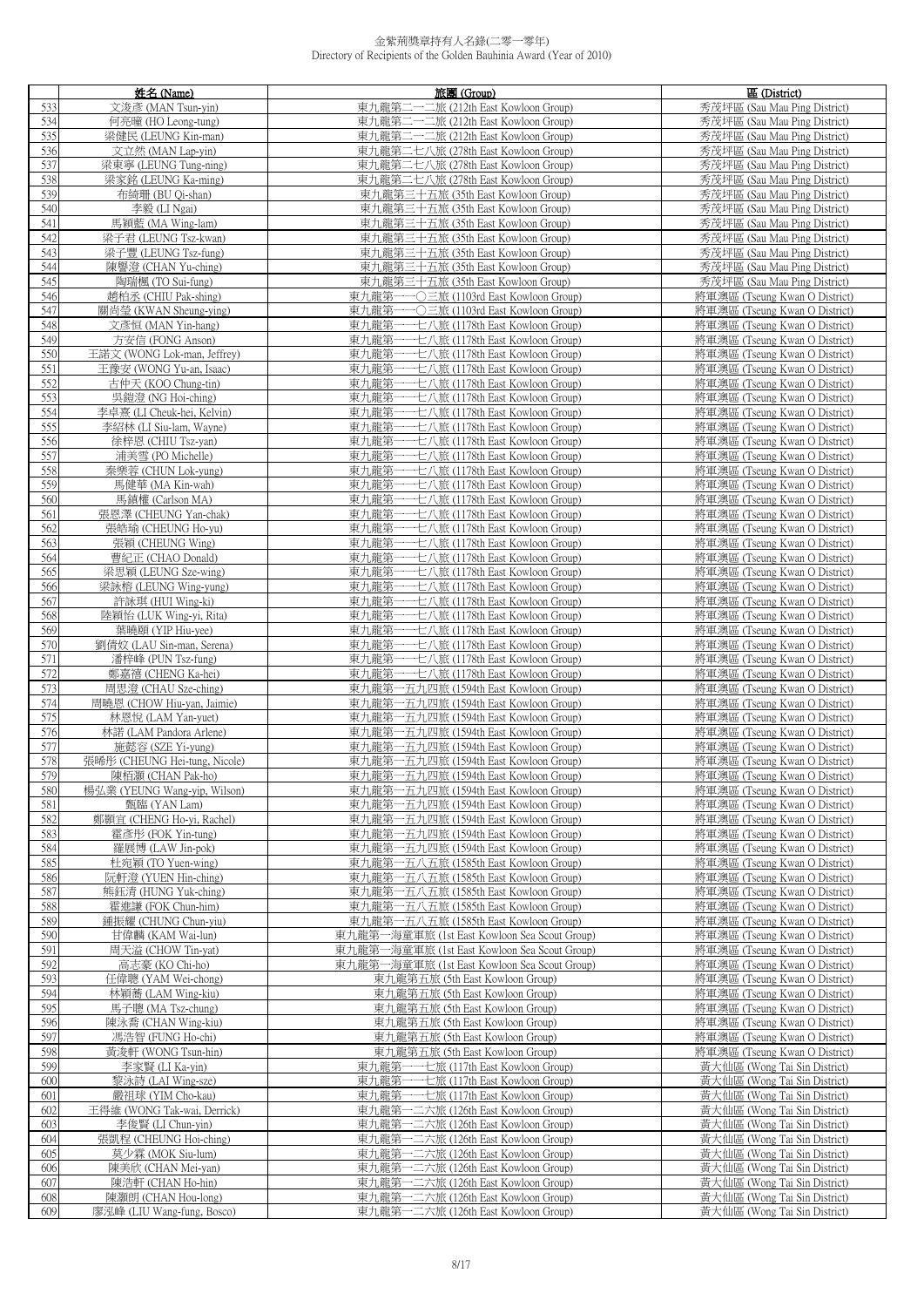|            | 姓名 (Name)                              | 旅團 (Group)                                                               | 區 (District)                                                 |
|------------|----------------------------------------|--------------------------------------------------------------------------|--------------------------------------------------------------|
| 610        | 謝富賢 (TSA Fu-yin)                       | 東九龍第一二六旅 (126th East Kowloon Group)                                      | 黃大仙區 (Wong Tai Sin District)                                 |
| 611        | 譚凱兒 (TAM Hoi-yi)                       | 東九龍第一二六旅 (126th East Kowloon Group)                                      | 黃大仙區 (Wong Tai Sin District)                                 |
| 612        | 譚閔之 (TAM Man-chi)                      | 東九龍第一二六旅 (126th East Kowloon Group)                                      | 黃大仙區 (Wong Tai Sin District)                                 |
| 613        | 戴梓軒 (TAI Tsz-hin)                      | 東九龍第一八〇旅 (180th East Kowloon Group)                                      | 黃大仙區 (Wong Tai Sin District)                                 |
| 614        | 許柏謙 (HUI Pak-him)                      | 東九龍第一八五旅 (185th East Kowloon Group)                                      | 黃大仙區 (Wong Tai Sin District)                                 |
| 615        | 王煒霖 (WONG Wai-lam)                     | 東九龍第二十七旅 (27th East Kowloon Group)                                       | 黃大仙區 (Wong Tai Sin District)                                 |
| 616        | 梁昊圻 (LEUNG Ho-ki)                      | 東九龍第二十七旅 (27th East Kowloon Group)                                       | 黃大仙區 (Wong Tai Sin District)                                 |
| 617        | 許丞進 (HUI Shing-chun)                   | 東九龍第二十七旅 (27th East Kowloon Group)                                       | 黃大仙區 (Wong Tai Sin District)                                 |
| 618        | 覃惠軒 (CHUM Wai-hin)                     | 東九龍第二十七旅 (27th East Kowloon Group)                                       | 黃大仙區 (Wong Tai Sin District)                                 |
| 619        | 黃雅玲 (WONG Nga-ling)                    | 東九龍第二十七旅 (27th East Kowloon Group)                                       | 黃大仙區 (Wong Tai Sin District)                                 |
| 620        | 黃煊桐 (WONG Suen-tung)                   | 東九龍第二十七旅 (27th East Kowloon Group)                                       | 黃大仙區 (Wong Tai Sin District)                                 |
| 621        | 鄭子謙 (CHENG Tsz-him)                    | 東九龍第二十七旅 (27th East Kowloon Group)                                       | 黃大仙區 (Wong Tai Sin District)                                 |
| 622        | 鄭悅軒 (CHENG Yuet-hin)                   | 東九龍第二十七旅 (27th East Kowloon Group)                                       | 黃大仙區 (Wong Tai Sin District)                                 |
| 623        | 翁芷敏 (YUNG Tsz-man)                     | 東九龍第二十旅 (20th East Kowloon Group)                                        | 黃大仙區 (Wong Tai Sin District)                                 |
| 624        | 黃靜 (WONG Ching)                        | 東九龍第二十旅 (20th East Kowloon Group)                                        | 黃大仙區 (Wong Tai Sin District)                                 |
| 625        | 劉曉靖 (LAU Hiu-ching)                    | 東九龍第二十旅 (20th East Kowloon Group)                                        | 黃大仙區 (Wong Tai Sin District)                                 |
| 626        | 鄧詠然 (TANG Wing-yin)                    | 東九龍第二十旅 (20th East Kowloon Group)                                        | 黃大仙區 (Wong Tai Sin District)                                 |
| 627        | 蘇曉穎 (SO Hiu-wing)                      | 東九龍第二十旅 (20th East Kowloon Group)                                        | 黃大仙區 (Wong Tai Sin District)                                 |
| 628        | 布力勤 (PO Lik-kan)                       | 東九龍第十八旅 (18th East Kowloon Group)                                        | 黃大仙區 (Wong Tai Sin District)                                 |
| 629        | 余玉梅 (YU Yuk-mui)                       | 東九龍第十八旅 (18th East Kowloon Group)                                        | 黃大仙區 (Wong Tai Sin District)                                 |
| 630        | 周永新 (CHAU Wing-san)                    | 東九龍第十八旅 (18th East Kowloon Group)                                        | 黃大仙區 (Wong Tai Sin District)                                 |
| 631        | 曹萍燕 (TSO Ping-yin)                     | 東九龍第十八旅 (18th East Kowloon Group)                                        | 黃大仙區 (Wong Tai Sin District)                                 |
| 632        | 曹儷登 (CHO Lai-ying)                     | 東九龍第十八旅 (18th East Kowloon Group)                                        | 黃大仙區 (Wong Tai Sin District)                                 |
| 633        | 陳均霖 (CHEN Kwan-lam)                    | 東九龍第十八旅 (18th East Kowloon Group)                                        | 黃大仙區 (Wong Tai Sin District)                                 |
| 634        | 劉詠思 (LAU Wing-sze)                     | 東九龍第十八旅 (18th East Kowloon Group)                                        | 黃大仙區 (Wong Tai Sin District)                                 |
| 635        | 潘梓豐 (PUN Tsz-fung)                     | 東九龍第十八旅 (18th East Kowloon Group)                                        | 黃大仙區 (Wong Tai Sin District)                                 |
| 636        | 盧信行 (LO Shun-hang)                     | 東九龍第十八旅 (18th East Kowloon Group)                                        | 黃大仙區 (Wong Tai Sin District)                                 |
| 637        | 王學明 (WONG Hok-ming)                    | 東九龍第六十七旅 (67th East Kowloon Group)                                       | 黃大仙區 (Wong Tai Sin District)                                 |
| 638        | 吳頌恆 (NG Chung-hang)                    | 東九龍第六十七旅 (67th East Kowloon Group)                                       | 黃大仙區 (Wong Tai Sin District)                                 |
| 639        | 李紫君 (LEE Tsz-kwan)                     | 東九龍第六十七旅 (67th East Kowloon Group)                                       | 黃大仙區 (Wong Tai Sin District)                                 |
| 640        | 陳卓盈 (CHAN Cheuk-ying)                  | 東九龍第六十七旅 (67th East Kowloon Group)                                       | 黃大仙區 (Wong Tai Sin District)                                 |
| 641        | 葉家俊 (IP Ka-chun)                       | 東九龍第六十七旅 (67th East Kowloon Group)                                       | 黃大仙區 (Wong Tai Sin District)                                 |
| 642        | 潘樂瑤 (POON Lok-yiu)                     | 東九龍第六十七旅 (67th East Kowloon Group)                                       | 黃大仙區 (Wong Tai Sin District)                                 |
| 643        | 戴曉琳 (TAI Hiu-lam)                      | 東九龍第六十七旅 (67th East Kowloon Group)                                       | 黃大仙區 (Wong Tai Sin District)                                 |
| 644        | 丘鴻亮 (YAU Hung-leong)                   | 東九龍第四十三旅 (43rd East Kowloon Group)                                       | 黃大仙區 (Wong Tai Sin District)                                 |
| 645        | 何展翹 (HO Chin-kiu)                      | 東九龍第四十三旅 (43rd East Kowloon Group)                                       | 黃大仙區 (Wong Tai Sin District)                                 |
| 646        | 吳迪雯 (NG Tik-man)                       | 東九龍第四十三旅 (43rd East Kowloon Group)                                       | 黃大仙區 (Wong Tai Sin District)                                 |
| 647        | 李嘉文 (LEE Ka-man)                       | 東九龍第四十三旅 (43rd East Kowloon Group)                                       | 黃大仙區 (Wong Tai Sin District)                                 |
| 648        | 胡栢麟 (WOO Pak-lun)                      | 東九龍第四十三旅 (43rd East Kowloon Group)                                       | 黃大仙區 (Wong Tai Sin District)                                 |
| 649        | 漢耀南 (HON Calvin)                       | 東九龍第四十三旅 (43rd East Kowloon Group)                                       | 黃大仙區 (Wong Tai Sin District)                                 |
| 650        | 許明慧 (HUI Ming-wai)                     | 東九龍第一〇八七旅 (1087th East Kowloon Group)                                    | 慈雲山區 (Tsz Wan Shan District)                                 |
| 651        | 沈著 (SHUM Chu, Sammy)                   | 東九龍第一四〇五旅 (1405th East Kowloon Group)                                    | 慈雲山區 (Tsz Wan Shan District)                                 |
| 652        | 林灝銘 (LAM Ho-ming)                      | 東九龍第一四〇五旅 (1405th East Kowloon Group)                                    | 慈雲山區 (Tsz Wan Shan District)                                 |
| 653        | 張家倫 (CHEUNG Ka-lun)                    | 東九龍第一四〇五旅 (1405th East Kowloon Group)                                    | 慈雲山區 (Tsz Wan Shan District)                                 |
| 654        | 連鈞浩 (LIN Kwan-ho)                      | 東九龍第一四〇五旅 (1405th East Kowloon Group)                                    | 慈雲山區 (Tsz Wan Shan District)                                 |
| 655        | 葉曉晴 (IP Jasmin)                        | 東九龍第一四〇五旅 (1405th East Kowloon Group)                                    | 慈雲山區 (Tsz Wan Shan District)                                 |
| 656        | 林昀聖 (LAM Wan-shing)                    | 東九龍第九十八旅 (98th East Kowloon Group)                                       | 慈雲山區 (Tsz Wan Shan District)                                 |
| 657        | 陳靖軒 (CHAN Ching-hin)                   | 東九龍第九十八旅 (98th East Kowloon Group)                                       | 慈雲山區 (Tsz Wan Shan District)                                 |
| 658        | 陳諾希 (CHAN Nok-hei)                     | 東九龍第九十八旅 (98th East Kowloon Group)<br>東九龍第九十八旅 (98th East Kowloon Group) | 慈雲山區 (Tsz Wan Shan District)<br>慈雲山區 (Tsz Wan Shan District) |
| 659        | 葉梓熹 (IP Tsz-hei)                       |                                                                          |                                                              |
| 660        | 廖俊浩 (LIU Chun-ho)                      | 東九龍第九十八旅 (98th East Kowloon Group)<br>東九龍第九十八旅 (98th East Kowloon Group) | 慈雲山區 (Tsz Wan Shan District)<br>慈雲山區 (Tsz Wan Shan District) |
| 661        | 鄭定昌 (CHENG Ting-cheung)                |                                                                          |                                                              |
| 662<br>663 | 盧施予 (LO Shi-vu)<br>關環禧 (KWAN King-hei) | 東九龍第九十八旅 (98th East Kowloon Group)<br>東九龍第九十八旅 (98th East Kowloon Group) | 慈雲山區 (Tsz Wan Shan District)<br>慈雲山區 (Tsz Wan Shan District) |
| 664        | 方贊晴 (FONG Tsan-ching)                  | 東九龍第九十三旅 (93rd East Kowloon Group)                                       | 慈雲山區 (Tsz Wan Shan District)                                 |
| 665        | 何嘉琪 (HO Ka-ki)                         | 東九龍第九十三旅 (93rd East Kowloon Group)                                       | 慈雲山區 (Tsz Wan Shan District)                                 |
| 666        | 何穎蕎 (HO Wing-kiu)                      | 東九龍第九十三旅 (93rd East Kowloon Group)                                       | 慈雲山區 (Tsz Wan Shan District)                                 |
| 667        | 李芷欣 (LI Tsz-yan)                       | 東九龍第九十三旅 (93rd East Kowloon Group)                                       | 慈雲山區 (Tsz Wan Shan District)                                 |
| 668        | 周子峻 (CHOW Tsz-tsun)                    | 東九龍第九十三旅 (93rd East Kowloon Group)                                       | 慈雲山區 (Tsz Wan Shan District)                                 |
| 669        | 周子軒 (CHOW Tsz-hin)                     | 東九龍第九十三旅 (93rd East Kowloon Group)                                       | 慈雲山區 (Tsz Wan Shan District)                                 |
| 670        | 林子揚 (LAM Tsz-yeung)                    | 東九龍第九十三旅 (93rd East Kowloon Group)                                       | 慈雲山區 (Tsz Wan Shan District)                                 |
| 671        | 林頌芝 (LAM Chung-chi)                    | 東九龍第九十三旅 (93rd East Kowloon Group)                                       | 慈雲山區 (Tsz Wan Shan District)                                 |
| 672        | 姚雋逸 (YIU Chun-yat)                     | 東九龍第九十三旅 (93rd East Kowloon Group)                                       | 慈雲山區 (Tsz Wan Shan District)                                 |
| 673        | 馬顥恩 (MA Ho-yan)                        | 東九龍第九十三旅 (93rd East Kowloon Group)                                       | 慈雲山區 (Tsz Wan Shan District)                                 |
| 674        | 高銘浚 (KOO Ming-tsun)                    | 東九龍第九十三旅 (93rd East Kowloon Group)                                       | 慈雲山區 (Tsz Wan Shan District)                                 |
| 675        | 張曜麟 (CHEUNG Yiu-lun)                   | 東九龍第九十三旅 (93rd East Kowloon Group)                                       | 慈雲山區 (Tsz Wan Shan District)                                 |
| 676        | 梁栢謙 (LEUNG Pak-him)                    | 東九龍第九十三旅 (93rd East Kowloon Group)                                       | 慈雲山區 (Tsz Wan Shan District)                                 |
| 677        | 許穎攸 (HUI Wing-yau)                     | 東九龍第九十三旅 (93rd East Kowloon Group)                                       | 慈雲山區 (Tsz Wan Shan District)                                 |
| 678        | 陳美琪 (CHAN Mei-ki)                      | 東九龍第九十三旅 (93rd East Kowloon Group)                                       | 慈雲山區 (Tsz Wan Shan District)                                 |
| 679        | 陳雅婷 (CHAN Nga-ting)                    | 東九龍第九十三旅 (93rd East Kowloon Group)                                       | 慈雲山區 (Tsz Wan Shan District)                                 |
| 680        | 陳鉦諺 (CHAN Jing-yin, Janie)             | 東九龍第九十三旅 (93rd East Kowloon Group)                                       | 慈雲山區 (Tsz Wan Shan District)                                 |
| 681        | 陶鎂儀 (TO Mei-yee)                       | 東九龍第九十三旅 (93rd East Kowloon Group)                                       | 慈雲山區 (Tsz Wan Shan District)                                 |
| 682        | 黃日童 (WONG Yat-tung)                    | 東九龍第九十三旅 (93rd East Kowloon Group)                                       | 慈雲山區 (Tsz Wan Shan District)                                 |
| 683        | 黃詠沁 (WONG Wing-sum, Wendy)             | 東九龍第九十三旅 (93rd East Kowloon Group)                                       | 慈雲山區 (Tsz Wan Shan District)                                 |
| 684        | 蔡曉晴 (CHOY Hiu-ching)                   | 東九龍第九十三旅 (93rd East Kowloon Group)                                       | 慈雲山區 (Tsz Wan Shan District)                                 |
| 685        | 盧曉彤 (LO Hiu-tung)                      | 東九龍第九十三旅 (93rd East Kowloon Group)                                       | 慈雲山區 (Tsz Wan Shan District)                                 |
| 686        | 譚蘊玉 (TAM Wan-yuk)                      | 東九龍第九十三旅 (93rd East Kowloon Group)                                       | 慈雲山區 (Tsz Wan Shan District)                                 |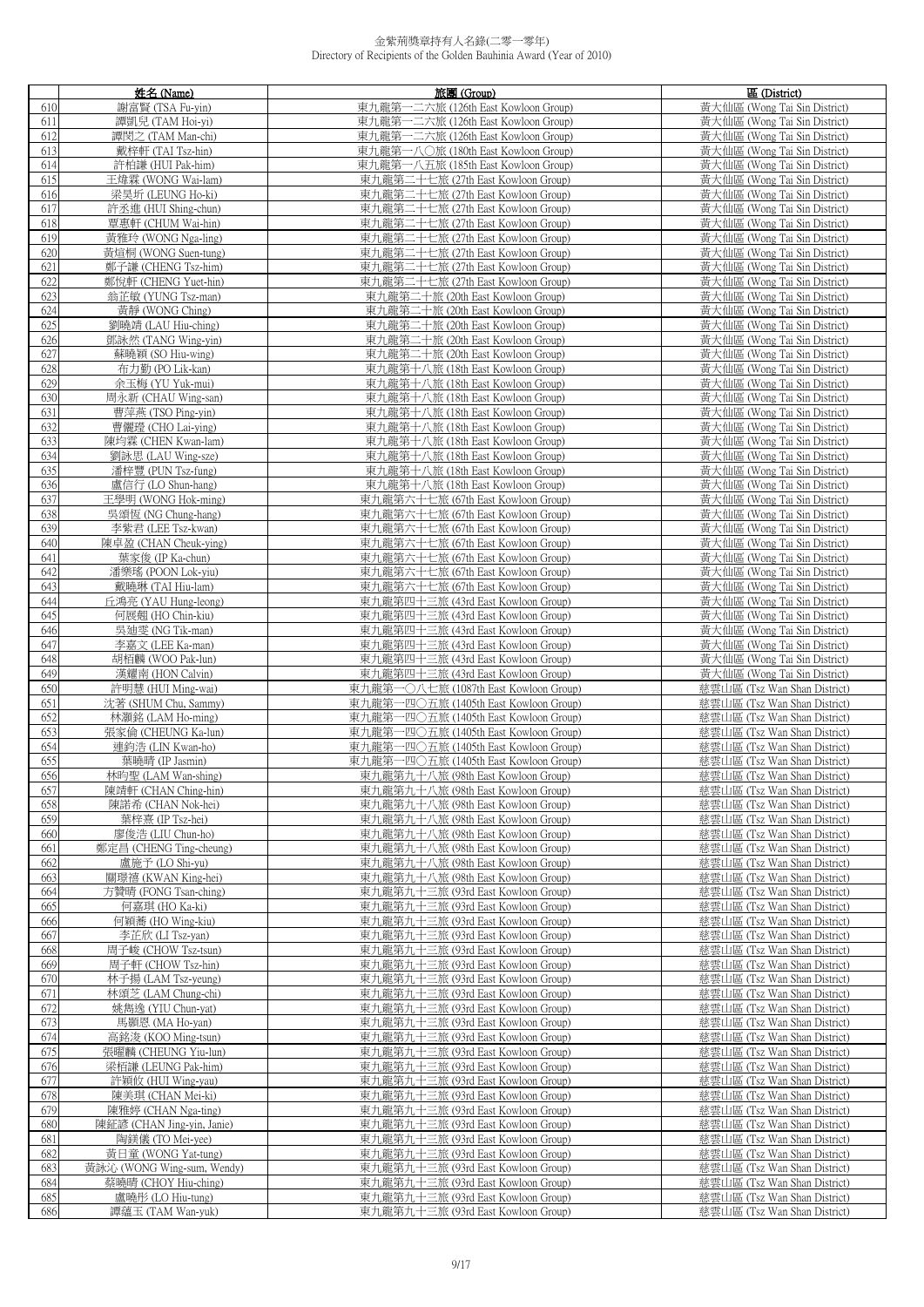|            | 姓名 (Name)                                     | 旅團 (Group)                                                                 | 區 (District)                                               |
|------------|-----------------------------------------------|----------------------------------------------------------------------------|------------------------------------------------------------|
| 687        | 周莉貽 (CHOW Lee-yi)                             | 東九龍第二六四旅 (264th East Kowloon Group)                                        | 慈雲山區 (Tsz Wan Shan District)                               |
| 688        | 張育綸 (CHEUNG Yuk-lun)                          | 東九龍第二六四旅 (264th East Kowloon Group)                                        | 慈雲山區 (Tsz Wan Shan District)                               |
| 689        | 陳濼謙 (CHAN Lok-him)                            | 東九龍第二六四旅 (264th East Kowloon Group)                                        | 慈雲山區 (Tsz Wan Shan District)                               |
| 690        | 蘇浚健 (SO Chun-kin)                             | 東九龍第二六四旅 (264th East Kowloon Group)                                        | 慈雲山區 (Tsz Wan Shan District)                               |
| 691        | 胡斫杓 (WU Cheuk-cheuk)                          | 東九龍第一一〇二旅 (1102nd East Kowloon Group)                                      | 鯉魚門區 (Lei Yue Mun District)                                |
| 692        | 陳紫嫣 (CHAN Tsz-yin)                            | 東九龍第一一〇二旅 (1102nd East Kowloon Group)                                      | 鯉魚門區 (Lei Yue Mun District)                                |
| 693        | 潘泳如 (POON Wing-yu)                            | 東九龍第一一〇二旅 (1102nd East Kowloon Group)                                      | 鯉魚門區 (Lei Yue Mun District)                                |
| 694        | 鄧曉晴 (TANG Hiu-ching)                          | 東九龍第一一〇二旅 (1102nd East Kowloon Group)                                      | 鯉魚門區 (Lei Yue Mun District)                                |
| 695        | 姜浩然 (KEUNG Ho-yin)                            | 東九龍第一九五旅 (195th East Kowloon Group)                                        | 鯉魚門區 (Lei Yue Mun District)                                |
| 696        | 韋芷晴 (WAI Tsz-ching)                           | 東九龍第一九五旅 (195th East Kowloon Group)                                        | 鯉魚門區 (Lei Yue Mun District)                                |
| 697        | 袁雅茵 (YUEN Nga-yan)                            | 東九龍第一九五旅 (195th East Kowloon Group)                                        | 鲤鱼門區 (Lei Yue Mun District)                                |
| 698        | 馬誠鋒 (MA Shing-fung)                           | 東九龍第一九五旅 (195th East Kowloon Group)                                        | 鯉魚門區 (Lei Yue Mun District)                                |
| 699        | 黃朗晴 (WONG Long-ching)                         | 東九龍第一九五旅 (195th East Kowloon Group)                                        | 鯉魚門區 (Lei Yue Mun District)                                |
| 700        | 廖卓勤 (LIU Cheuk-kan)                           | 東九龍第一九五旅 (195th East Kowloon Group)                                        | 鯉魚門區 (Lei Yue Mun District)                                |
| 701        | 趙浩銘 (CHIU Ho-ming)                            | 東九龍第一九五旅 (195th East Kowloon Group)                                        | 鯉魚門區 (Lei Yue Mun District)                                |
| 702<br>703 | 潘可欣 (POON Ho-yan)                             | 東九龍第一九五旅 (195th East Kowloon Group)                                        | 鯉魚門區 (Lei Yue Mun District)<br>鯉魚門區 (Lei Yue Mun District) |
| 704        | 鄧震軒 (TANG Chun-hin)<br>羅進亨 (LO Chun-hang)     | 東九龍第一九五旅 (195th East Kowloon Group)<br>東九龍第一九五旅 (195th East Kowloon Group) | 鯉魚門區 (Lei Yue Mun District)                                |
| 705        | 蘇進杰 (SO Chun-kit)                             | 東九龍第一九五旅 (195th East Kowloon Group)                                        | 鯉魚門區 (Lei Yue Mun District)                                |
| 706        | 方子揚 (FONG Tsz-yang)                           | 東九龍第一五二旅 (152nd East Kowloon Group)                                        | 鯉魚門區 (Lei Yue Mun District)                                |
| 707        | 蔡泓希 (CHOI Wang-hei)                           | 東九龍第八十八旅 (88th East Kowloon Group)                                         | 鯉魚門區 (Lei Yue Mun District)                                |
| 708        | 馬嘉駿 (MA Ka-chun)                              | 東九龍第十旅 (10th East Kowloon Group)                                           | 鯉魚門區 (Lei Yue Mun District)                                |
| 709        | 梁晉銘 (LEUNG Chun-ming)                         | 東九龍第五十二旅 (52nd East Kowloon Group)                                         | 鯉魚門區 (Lei Yue Mun District)                                |
| 710        | 黃家晉 (WONG Ka-chun)                            | 東九龍第五十二旅 (52nd East Kowloon Group)                                         | 鯉魚門區 (Lei Yue Mun District)                                |
| 711        | 黃灝彥 (WONG Ho-yin)                             | 東九龍第五十二旅 (52nd East Kowloon Group)                                         | 鯉魚門區 (Lei Yue Mun District)                                |
| 712        | 詹偉杰 (JIM Wai-kit)                             | 東九龍第五十二旅 (52nd East Kowloon Group)                                         | 鯉魚門區 (Lei Yue Mun District)                                |
| 713        | 鄧皓恩 (TANG Ho-yan)                             | 東九龍第五十二旅 (52nd East Kowloon Group)                                         | 鯉魚門區 (Lei Yue Mun District)                                |
| 714        | 文穎瑋 (MAN Winn-waee, Vivian)                   | 東九龍第四十旅 (40th East Kowloon Group)                                          | 鯉魚門區 (Lei Yue Mun District)                                |
| 715        | 蔣學健 (CHEUNG Hok-kin)                          | 東九龍第四十旅 (40th East Kowloon Group)                                          | 鯉魚門區 (Lei Yue Mun District)                                |
| 716        | 王冠熙 (WONG Kwun-hei)                           | 東九龍第一八二旅 (182nd East Kowloon Group)                                        | 觀塘區 (Kwun Tong District)                                   |
| 717<br>718 | 許焯琳 (HUI Cheuk-lam)<br>陳朗詩 (CHAN Long-sze)    | 東九龍第一八二旅 (182nd East Kowloon Group)<br>東九龍第一八二旅 (182nd East Kowloon Group) | 觀塘區 (Kwun Tong District)<br>觀塘區 (Kwun Tong District)       |
| 719        | 黃菀葶 (WONG Yuen-ting)                          | 東九龍第一八二旅 (182nd East Kowloon Group)                                        | 觀塘區 (Kwun Tong District)                                   |
| 720        | 黃慧萍 (WONG Wai-ping)                           | 東九龍第一八二旅 (182nd East Kowloon Group)                                        | 觀塘區 (Kwun Tong District)                                   |
| 721        | 楊秉達 (YEUNG Ping-tat)                          | 東九龍第一八二旅 (182nd East Kowloon Group)                                        | 觀塘區 (Kwun Tong District)                                   |
| 722        | 楊詠琳 (YEUNG Wing-lam)                          | 東九龍第一八二旅 (182nd East Kowloon Group)                                        | 觀塘區 (Kwun Tong District)                                   |
| 723        | 葉永曜 (IP Wing-yiu)                             | 東九龍第一八二旅 (182nd East Kowloon Group)                                        | 觀塘區 (Kwun Tong District)                                   |
| 724        | 葉浚桑 (YIP Tsun-san)                            | 東九龍第一八二旅 (182nd East Kowloon Group)                                        | 觀塘區 (Kwun Tong District)                                   |
| 725        | 譚詠思 (TAM Wing-sze)                            | 東九龍第一八二旅 (182nd East Kowloon Group)                                        | 觀塘區 (Kwun Tong District)                                   |
| 726        | 林子恩 (LAM Tsz-yan)                             | 東九龍第一五九旅 (159th East Kowloon Group)                                        | 觀塘區 (Kwun Tong District)                                   |
| 727        | 區煜琳 (AU Yuk-lam)                              | 東九龍第一五九旅 (159th East Kowloon Group)                                        | 觀塘區 (Kwun Tong District)                                   |
| 728<br>729 | 莫耀康 (MOK Yiu-hong)<br>陳采然 (CHAN Tsoi-yin)     | 東九龍第一五九旅 (159th East Kowloon Group)<br>東九龍第一五九旅 (159th East Kowloon Group) | 觀塘區 (Kwun Tong District)<br>觀塘區 (Kwun Tong District)       |
| 730        | 陳建成 (CHAN Kin-shing)                          | 東九龍第一五九旅 (159th East Kowloon Group)                                        | 觀塘區 (Kwun Tong District)                                   |
| 731        | 陳浩銘 (CHAN Ho-ming)                            | 東九龍第一五九旅 (159th East Kowloon Group)                                        | 觀塘區 (Kwun Tong District)                                   |
| 732        | 陳詠藍 (CHAN Wing-lam)                           | 東九龍第一五九旅 (159th East Kowloon Group)                                        | 觀塘區 (Kwun Tong District)                                   |
| 733        | 楊文輝 (YEUNG Man-fai)                           | 東九龍第一五九旅 (159th East Kowloon Group)                                        | 觀塘區 (Kwun Tong District)                                   |
| 734        | 江子健 (KONG Tsz-kin)                            | 東九龍第二三〇旅 (230th East Kowloon Group)                                        | 觀塘區 (Kwun Tong District)                                   |
| 735        | 呂玉倫 (LUI Yuk-lun)                             | 東九龍第二三〇旅 (230th East Kowloon Group)                                        | 觀塘區 (Kwun Tong District)                                   |
| 736        | 梁安彤 (LEUNG On-tung)                           | 東九龍第二三〇旅 (230th East Kowloon Group)                                        | 觀塘區 (Kwun Tong District)                                   |
| 737        | 梁詩朗 (LEUNG Sze-long)                          | 東九龍第二三〇旅 (230th East Kowloon Group)                                        | 觀塘區 (Kwun Tong District)                                   |
| 738        | 陳俊榮 (CHAN Chun-wing)                          | 東九龍第二三〇旅 (230th East Kowloon Group)                                        | 觀塘區 (Kwun Tong District)                                   |
| 739<br>740 | 陳淑華 (CHAN Shuk-wa)<br>程藝翔 (CHING Ngai-cheung) | 東九龍第二三〇旅 (230th East Kowloon Group)<br>東九龍第二三〇旅 (230th East Kowloon Group) | 觀塘區 (Kwun Tong District)<br>觀塘區 (Kwun Tong District)       |
| 741        | 黃宇瑩 (WONG Yue-ying)                           | 東九龍第二三〇旅 (230th East Kowloon Group)                                        | 觀塘區 (Kwun Tong District)                                   |
| 742        | 丁鎮鴻 (TING Chun-hung)                          | 東九龍第二三一旅 (231st East Kowloon Group)                                        | 觀塘區 (Kwun Tong District)                                   |
| 743        | 梁子晴 (LEUNG Tsz-tsing)                         | 東九龍第二三一旅 (231st East Kowloon Group)                                        | 觀塘區 (Kwun Tong District)                                   |
| 744        | 朱思雅 (CHU Sze-nga)                             | 東九龍第二四七旅 (247th East Kowloon Group)                                        | 觀塘區 (Kwun Tong District)                                   |
| 745        | 林曉俊 (LAM Hiu-chun)                            | 東九龍第十二旅 (12th East Kowloon Group)                                          | 觀塘區 (Kwun Tong District)                                   |
| 746        | 陶詠虹 (TO Wing-hung)                            | 東九龍第十二旅 (12th East Kowloon Group)                                          | 觀塘區 (Kwun Tong District)                                   |
| 747        | 麥家僖 (MAK Ka-hei)                              | 東九龍第十二旅 (12th East Kowloon Group)                                          | 觀塘區 (Kwun Tong District)                                   |
| 748        | 黃嘉渝 (WONG Ka-yu)                              | 東九龍第十二旅 (12th East Kowloon Group)                                          | 觀塘區 (Kwun Tong District)                                   |
| 749        | 劉建澤 (LAU Kin-chak)                            | 東九龍第十二旅 (12th East Kowloon Group)                                          | 觀塘區 (Kwun Tong District)                                   |
| 750<br>751 | 劉穎怡 (LAU Wing-yi)                             | 東九龍第十二旅 (12th East Kowloon Group)                                          | 觀塘區 (Kwun Tong District)<br>觀塘區 (Kwun Tong District)       |
| 752        | 鍾朗維 (CHUNG Long-wai)<br>方劭匡 (FONG Shiu-hong)  | 東九龍第十二旅 (12th East Kowloon Group)<br>東九龍第十五旅 (15th East Kowloon Group)     | 觀塘區 (Kwun Tong District)                                   |
| 753        | 郭煒軒 (KWOK Wai-hin)                            | 東九龍第十五旅 (15th East Kowloon Group)                                          | 觀塘區 (Kwun Tong District)                                   |
| 754        | 陳子謙 (CHAN Tsz-him)                            | 東九龍第十五旅 (15th East Kowloon Group)                                          | 觀塘區 (Kwun Tong District)                                   |
| 755        | 陳俊賢 (CHAN Chun-yin)                           | 東九龍第十五旅 (15th East Kowloon Group)                                          | 觀塘區 (Kwun Tong District)                                   |
| 756        | 盧鈺瑋 (LO Yuk-wai)                              | 東九龍第十五旅 (15th East Kowloon Group)                                          | 觀塘區 (Kwun Tong District)                                   |
| 757        | 蘇健聰 (SO Kin-chung)                            | 東九龍第十五旅 (15th East Kowloon Group)                                          | 觀塘區 (Kwun Tong District)                                   |

## 新界地域 (New Territories Region)

|     | 姓名 (Name)          | 旅團 (Group)                     | 區 (District)                         |
|-----|--------------------|--------------------------------|--------------------------------------|
| 758 | 吳子謙 (NG Tsz-him)   | 二旅 (22nd Shap Pat Heung Group) | <b>\鄉區 (Shap Pat Heung District)</b> |
| 759 | 吳芷敏 (NG Tsz-man)   | 二旅 (22nd Shap Pat Heung Group) | 八鄉區 (Shap Pat Heung District)        |
| 760 | 林庭恩 (LAM Ting-yan) | 『旅 (22nd Shap Pat Heung Group) | <b>\鄉區 (Shap Pat Heung District)</b> |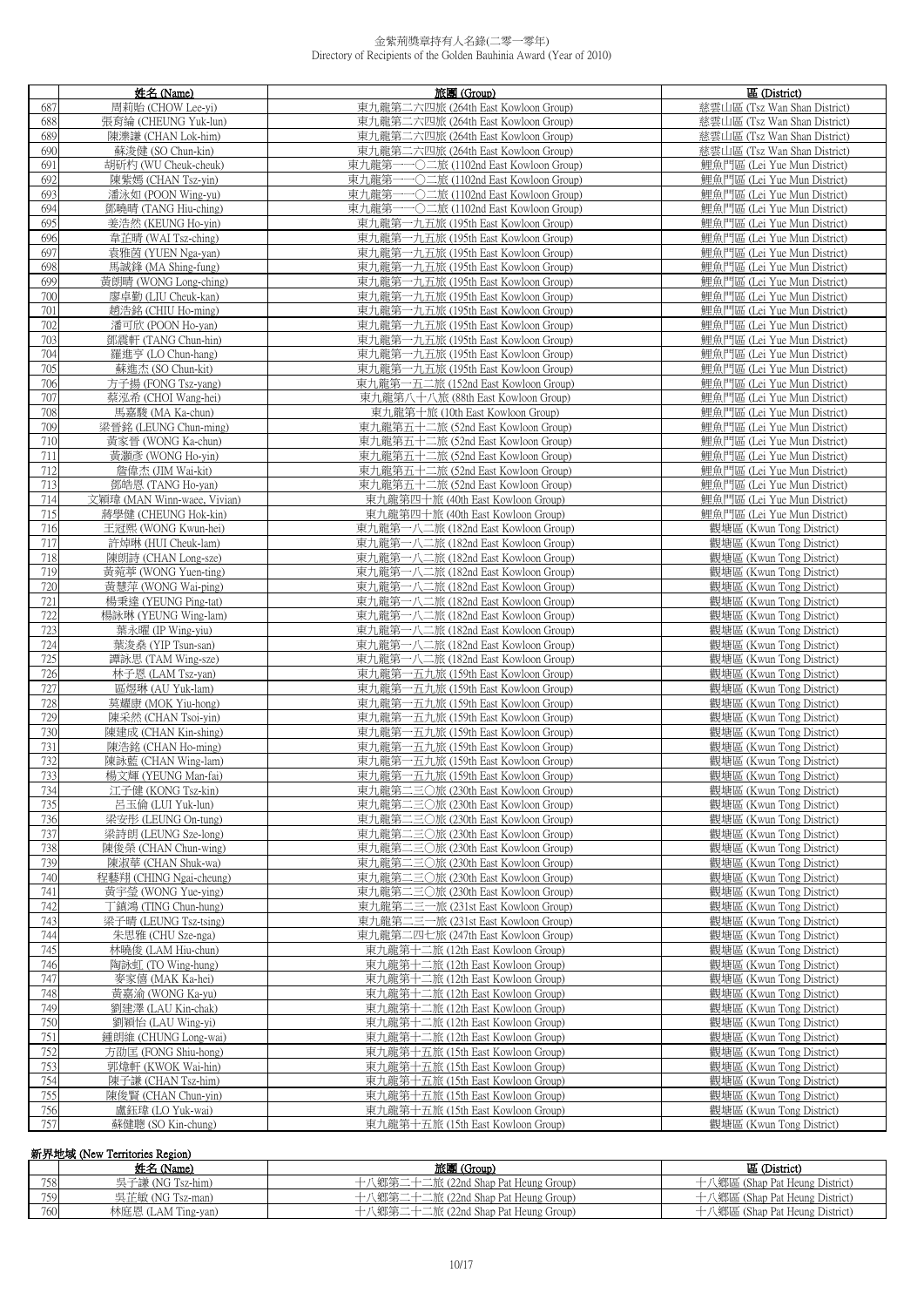|            | 姓名 (Name)                                  | 旅團 (Group)                                                                   | 區 (District)                                                     |
|------------|--------------------------------------------|------------------------------------------------------------------------------|------------------------------------------------------------------|
| 761        | 陳天晉 (CHAN Tin-chun)                        | 十八鄉第二十二旅 (22nd Shap Pat Heung Group)                                         | 十八鄉區 (Shap Pat Heung District)                                   |
| 762        | 陳倩雯 (CHAN Sin-man)                         | 十八鄉第二十二旅 (22nd Shap Pat Heung Group)                                         | 十八鄉區 (Shap Pat Heung District)                                   |
| 763        | 陳賢彪 (Anson CHAN Yin-piu)                   | 十八鄉第二十二旅 (22nd Shap Pat Heung Group)                                         | 十八鄉區 (Shap Pat Heung District)                                   |
| 764        | 黃天慧 (WONG Tin-wai)                         | 十八鄉第二十二旅 (22nd Shap Pat Heung Group)                                         | 十八鄉區 (Shap Pat Heung District)                                   |
| 765        | 黃嘉豪 (WONG Ka-ho)                           | 十八鄉第二十二旅 (22nd Shap Pat Heung Group)                                         | 十八鄉區 (Shap Pat Heung District)                                   |
| 766        | 楊曉昕 (YEUNG Hiu-yan)                        | 十八鄉第二十二旅 (22nd Shap Pat Heung Group)                                         | 十八鄉區 (Shap Pat Heung District)                                   |
| 767        | 蔡曉琪 (CHOI Hiu-ki)                          | 十八鄉第二十二旅 (22nd Shap Pat Heung Group)                                         | 十八鄉區 (Shap Pat Heung District)                                   |
| 768        | 賴凌楓 (LAI Ling-fung)                        | 十八鄉第二十二旅 (22nd Shap Pat Heung Group)                                         | 十八鄉區 (Shap Pat Heung District)                                   |
| 769        | 文日朗 (MAN Yat-long)                         | 十八鄉第二旅 (2nd Shap Pat Heung Group)                                            | 十八鄉區 (Shap Pat Heung District)                                   |
| 770        | 何俊蔚 (Kristie HO Jun-wai)                   | 十八鄉第二旅 (2nd Shap Pat Heung Group)                                            | 十八鄉區 (Shap Pat Heung District)                                   |
| 771        | 吳浩霖 (NG Ho-lam)                            | 十八鄉第二旅 (2nd Shap Pat Heung Group)                                            | 十八鄉區 (Shap Pat Heung District)                                   |
| 772        | 楊少傑 (YEUNG Siu-kit)                        | 十八鄉第二旅 (2nd Shap Pat Heung Group)                                            | 十八鄉區 (Shap Pat Heung District)                                   |
| 773        | 鄧梓聰 (TANG Tsz-chung)                       | 十八鄉第二旅 (2nd Shap Pat Heung Group)                                            | 十八鄉區 (Shap Pat Heung District)                                   |
| 774        | 譚為文 (TAM Wai-man)                          | 十八鄉第二旅 (2nd Shap Pat Heung Group)                                            | 十八鄉區 (Shap Pat Heung District)                                   |
| 775        | 尹哲為 (WAN Chit-wai)                         | 新界第一三六四旅 (1364th New Territories Group)                                      | 十八鄉區 (Shap Pat Heung District)                                   |
| 776        | 王信捷 (WONG Shun-chit)                       | 新界第一三六四旅 (1364th New Territories Group)                                      | 十八鄉區 (Shap Pat Heung District)                                   |
| 777        | 何柏澂 (HO Pak-ching)                         | 新界第一三六四旅 (1364th New Territories Group)                                      | 十八鄉區 (Shap Pat Heung District)                                   |
| 778        | 吳浚謙 (Darren NG Chun-him)                   | 新界第一三六四旅 (1364th New Territories Group)                                      | 十八鄉區 (Shap Pat Heung District)                                   |
| 779        | 呂智樂 (LOI Chi-lok)                          | 新界第一三六四旅 (1364th New Territories Group)                                      | 十八鄉區 (Shap Pat Heung District)                                   |
| 780        | 李耀朗 (LI Yiu-long)                          | 新界第一三六四旅 (1364th New Territories Group)                                      | 十八鄉區 (Shap Pat Heung District)                                   |
| 781        | 周洭錡 (Marco CHOW Hong-ki)                   | 新界第一三六四旅 (1364th New Territories Group)                                      | 十八鄉區 (Shap Pat Heung District)                                   |
| 782        | 林溢豐 (LAM Yat-fung)                         | 新界第一三六四旅 (1364th New Territories Group)                                      | 十八鄉區 (Shap Pat Heung District)                                   |
| 783        | 范明易 (FAN Ming-yee)                         | 新界第一三六四旅 (1364th New Territories Group)                                      | 十八鄉區 (Shap Pat Heung District)                                   |
| 784        | 張信諾 (CHEUNG Shun-nok)                      | 新界第一三六四旅 (1364th New Territories Group)                                      | 十八鄉區 (Shap Pat Heung District)                                   |
| 785        | 張樂輝 (CHEUNG Lok-fai)                       | 新界第一三六四旅 (1364th New Territories Group)                                      | 十八鄉區 (Shap Pat Heung District)                                   |
| 786        | 曹家齊 (CHO Ka-chai)                          | 新界第一三六四旅 (1364th New Territories Group)                                      | 十八鄉區 (Shap Pat Heung District)                                   |
| 787        | 梁慧文 (LEUNG Wai-man)                        | 新界第一三六四旅 (1364th New Territories Group)                                      | 十八鄉區 (Shap Pat Heung District)                                   |
| 788        | 莫家熙 (MOK Ka-hei)                           | 新界第一三六四旅 (1364th New Territories Group)                                      | 十八鄉區 (Shap Pat Heung District)                                   |
| 789        | 黃寧渢 (WONG Ning-fung)                       | 新界第一三六四旅 (1364th New Territories Group)                                      | 十八鄉區 (Shap Pat Heung District)                                   |
| 790        | 鄧志鋒 (TANG Chi-fung)                        | 新界第一三六四旅 (1364th New Territories Group)                                      | 十八鄉區 (Shap Pat Heung District)                                   |
| 791        | 鄧彥圖 (TANG Yin-to)                          | 新界第一三六四旅 (1364th New Territories Group)                                      | 十八鄉區 (Shap Pat Heung District)                                   |
| 792        | 吳浚然 (NG Tsun-yin)                          | 新界第一六五四旅 (1654th New Territories Group)                                      | 十八鄉區 (Shap Pat Heung District)                                   |
| 793        | 孫明緯 (SUEN Ming-wai)                        | 新界第一六五四旅 (1654th New Territories Group)                                      | 十八鄉區 (Shap Pat Heung District)                                   |
| 794        | 黃子豪 (WONG Tsz-ho)                          | 新界第一六五四旅 (1654th New Territories Group)                                      | 十八鄉區 (Shap Pat Heung District)                                   |
| 795        | 劉曜麒 (LAU Yiu-ki)                           | 新界第一六五四旅 (1654th New Territories Group)                                      | 十八鄉區 (Shap Pat Heung District)                                   |
| 796        | 王君彥 (Johnathan WONG Kwan-yin)              | 元朗西第七旅 (7th Yuen Long West Group)                                            | 元朗西區 (Yuen Long West District)                                   |
| 797        | 王竣民 (WONG Chun-man)                        | 元朗西第七旅 (7th Yuen Long West Group)                                            | 元朗西區 (Yuen Long West District)                                   |
| 798        | 張宇建 (CHEUNG Yu-kin)                        | 元朗西第七旅 (7th Yuen Long West Group)                                            | 元朗西區 (Yuen Long West District)                                   |
| 799        | 張耀昇 (CHEUNG Yiu-sing)                      | 元朗西第七旅 (7th Yuen Long West Group)                                            | 元朗西區 (Yuen Long West District)                                   |
| 800        | 陳文龍 (CHAN Man-lung)                        | 元朗西第七旅 (7th Yuen Long West Group)                                            | 元朗西區 (Yuen Long West District)                                   |
| 801        | 葉俊傑 (Desmond IP Chun-kit)                  | 元朗西第七旅 (7th Yuen Long West Group)                                            | 元朗西區 (Yuen Long West District)                                   |
| 802        | 文梓皓 (MAN Tsz-ho)                           | 元朗西第二十四旅 (24th Yuen Long West Group)                                         | 元朗西區 (Yuen Long West District)                                   |
| 803        | 朱嘉蕙 (CHU Ka-wai)                           | 元朗西第二十四旅 (24th Yuen Long West Group)                                         | 元朗西區 (Yuen Long West District)                                   |
| 804        | 江祐萳 (KONG Yau-nam)                         | 元朗西第二十四旅 (24th Yuen Long West Group)                                         | 元朗西區 (Yuen Long West District)                                   |
| 805        | 吳雅婷 (NG Nga-ting)                          | 元朗西第二十四旅 (24th Yuen Long West Group)                                         | 元朗西區 (Yuen Long West District)                                   |
| 806        | 李文杰 (LI Man-jie)                           | 元朗西第二十四旅 (24th Yuen Long West Group)                                         | 元朗西區 (Yuen Long West District)                                   |
| 807        | 李倬彤 (LI Cheuk-tung)                        | 元朗西第二十四旅 (24th Yuen Long West Group)                                         | 元朗西區 (Yuen Long West District)                                   |
| 808        | 周汶鍵 (CHOW Man-kin)                         | 元朗西第二十四旅 (24th Yuen Long West Group)                                         | 元朗西區 (Yuen Long West District)                                   |
| 809        | 林樂軒 (LAM Lok-hin)                          | 元朗西第二十四旅 (24th Yuen Long West Group)                                         | 元朗西區 (Yuen Long West District)                                   |
| 810        | 林顯豐 (LAM Hin-fung)                         | 元朗西第二十四旅 (24th Yuen Long West Group)                                         | 元朗西區 (Yuen Long West District)                                   |
| 811        | 梁展希 (LEUNG Chin-hei)                       | 元朗西第二十四旅 (24th Yuen Long West Group)                                         | 元朗西區 (Yuen Long West District)                                   |
| 812        | 陳紀元 (CHAN Kei-yuen)                        | 元朗西第二十四旅 (24th Yuen Long West Group)<br>元朗西第二十四旅 (24th Yuen Long West Group) | 元朗西區 (Yuen Long West District)                                   |
| 813<br>814 | 麥詠深 (MAK Wing-sum)                         | 元朗西第二十四旅 (24th Yuen Long West Group)                                         | 元朗西區 (Yuen Long West District)                                   |
| 815        | 辜柏軒 (KOO Pak-hin)<br>楊銘哲 (YEUNG Ming-chit) | 元朗西第二十四旅 (24th Yuen Long West Group)                                         | 元朗西區 (Yuen Long West District)<br>元朗西區 (Yuen Long West District) |
| 816        | 溫曉晴 (WAN Hiu-ching)                        | 元朗西第二十四旅 (24th Yuen Long West Group)                                         | 元朗西區 (Yuen Long West District)                                   |
| 817        | 樊彧農 (FAN Yue-lung)                         | 元朗西第二十四旅 (24th Yuen Long West Group)                                         | 元朗西區 (Yuen Long West District)                                   |
| 818        | 鄧兆希 (TANG Siu-hei)                         | 元朗西第二十四旅 (24th Yuen Long West Group)                                         | 元朗西區 (Yuen Long West District)                                   |
| 819        | 盧浩賢 (LO Ho-yin)                            | 元朗西第二十四旅 (24th Yuen Long West Group)                                         | 元朗西區 (Yuen Long West District)                                   |
| 820        | 鄺芷瑩 (KWONG Tsz-ying)                       | 元朗西第二十四旅 (24th Yuen Long West Group)                                         | 元朗西區 (Yuen Long West District)                                   |
| 821        | 林穎民 (LAM Wing-man)                         | 元朗西第十四旅 (14th Yuen Long West Group)                                          | 元朗西區 (Yuen Long West District)                                   |
| 822        | 陳彥均 (CHAN Yin-kwun)                        | 元朗西第十四旅 (14th Yuen Long West Group)                                          | 元朗西區 (Yuen Long West District)                                   |
| 823        | 劉康妮 (Connie LAU)                           | 元朗西第十四旅 (14th Yuen Long West Group)                                          | 元朗西區 (Yuen Long West District)                                   |
| 824        | 梁頌謙 (LEUNG Chun-him)                       | 元朗西第四十二旅 (42nd Yuen Long West Group)                                         | 元朗西區 (Yuen Long West District)                                   |
| 825        | 楊鈉晴 (YEUNG Nap-ching)                      | 元朗西第四十二旅 (42nd Yuen Long West Group)                                         | 元朗西區 (Yuen Long West District)                                   |
| 826        | 葉曉欣 (YIP Hiu-yan)                          | 元朗西第四十二旅 (42nd Yuen Long West Group)                                         | 元朗西區 (Yuen Long West District)                                   |
| 827        | 文卓昇 (MAN Cheuk-sing)                       | 元朗東第十四旅 (14th Yuen Long East Group)                                          | 元朗東區 (Yuen Long East District)                                   |
| 828        | 司徒安杰 (Andy SZETO On-kit)                   | 元朗東第十四旅 (14th Yuen Long East Group)                                          | 元朗東區 (Yuen Long East District)                                   |
| 829        | 麥仲勤 (John MAK Chung-kan)                   | 元朗東第十四旅 (14th Yuen Long East Group)                                          | 元朗東區 (Yuen Long East District)                                   |
| 830        | 曾栢榮 (TSANG Pak-wing)                       | 元朗東第十四旅 (14th Yuen Long East Group)                                          | 元朗東區 (Yuen Long East District)                                   |
| 831        | 鄧博康 (TANG Pok-hong)                        | 元朗東第十四旅 (14th Yuen Long East Group)                                          | 元朗東區 (Yuen Long East District)                                   |
| 832        | 戴永僖 (TAI Wing-hei)                         | 元朗東第十四旅 (14th Yuen Long East Group)                                          | 元朗東區 (Yuen Long East District)                                   |
| 833        | 羅慶隆 (LAW Hing-lung)                        | 元朗東第十四旅 (14th Yuen Long East Group)                                          | 元朗東區 (Yuen Long East District)                                   |
| 834        | 吳蔚琳 (NG Wai-lam)                           | 元朗東第五十二旅 (52nd Yuen Long East Group)                                         | 元朗東區 (Yuen Long East District)                                   |
| 835        | 岑卓濂 (SHUM Cheuk-lim)                       | 元朗東第五十二旅 (52nd Yuen Long East Group)                                         | 元朗東區 (Yuen Long East District)                                   |
| 836        | 李嘉烜 (LI Ka-huen)                           | 元朗東第五十二旅 (52nd Yuen Long East Group)                                         | 元朗東區 (Yuen Long East District)                                   |
| 837        | 林曉彤 (LAM Hiu-tung)                         | 元朗東第五十二旅 (52nd Yuen Long East Group)                                         | 元朗東區 (Yuen Long East District)                                   |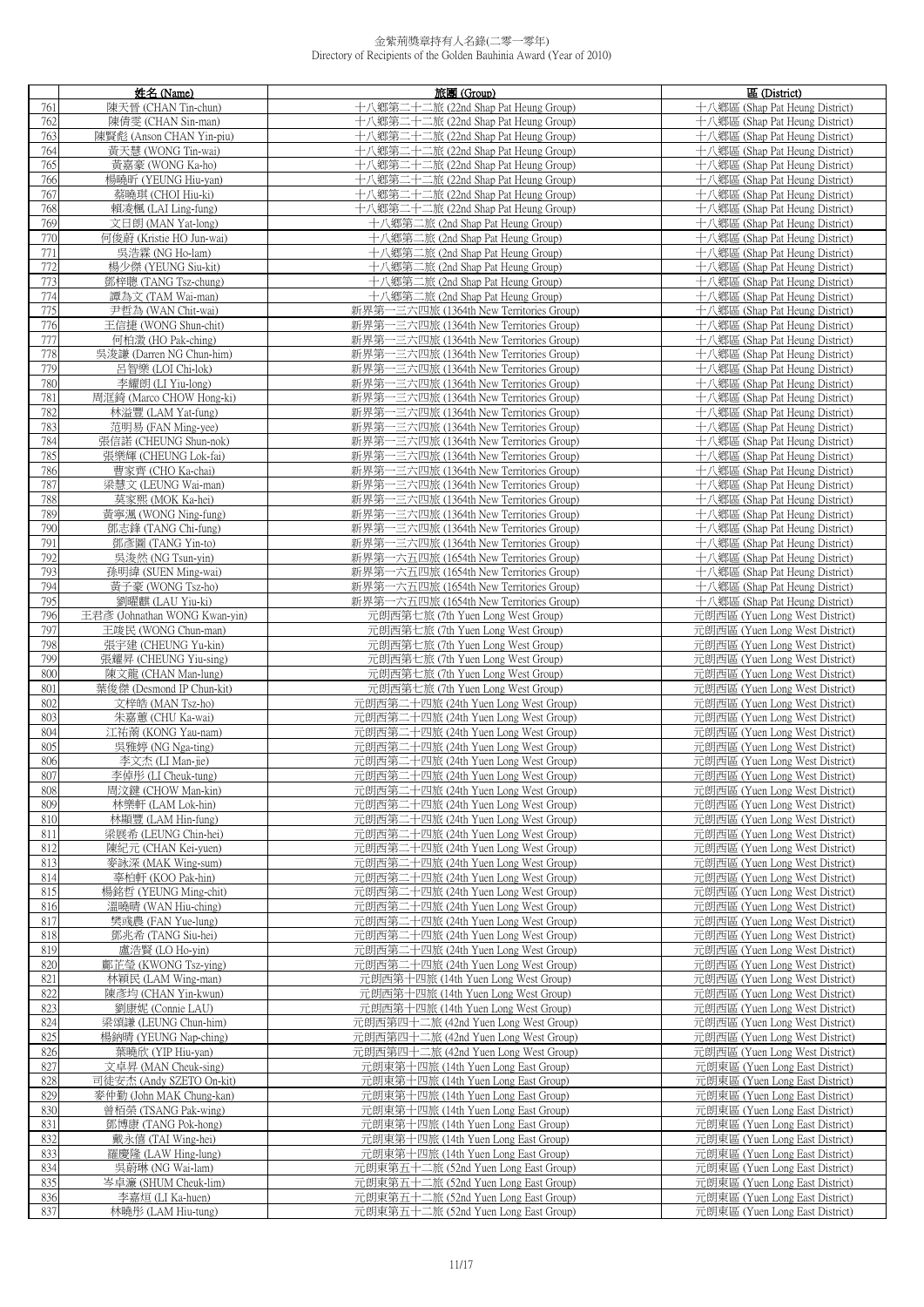|            | 姓名 (Name)                                   | 旅團 (Group)                                                                         | 區 (District)                                                     |
|------------|---------------------------------------------|------------------------------------------------------------------------------------|------------------------------------------------------------------|
| 838        | 梁敏婷 (LEUNG Man-ting)                        | 元朗東第五十二旅 (52nd Yuen Long East Group)                                               | 元朗東區 (Yuen Long East District)                                   |
| 839        | 梁嘉穎 (LEUNG Ka-wing)                         | 元朗東第五十二旅 (52nd Yuen Long East Group)                                               | 元朗東區 (Yuen Long East District)                                   |
| 840        | 梁慧茵 (LEUNG Wai-yan)                         | 元朗東第五十二旅 (52nd Yuen Long East Group)                                               | 元朗東區 (Yuen Long East District)                                   |
| 841        | 郭福俊 (KWOK Fuk-chun)                         | 元朗東第五十二旅 (52nd Yuen Long East Group)                                               | 元朗東區 (Yuen Long East District)                                   |
| 842        | 黃慧姍 (WONG Wai-shan)                         | 元朗東第五十二旅 (52nd Yuen Long East Group)                                               | 元朗東區 (Yuen Long East District)                                   |
| 843        | 霍梓騫 (FOK Tsz-hin)                           | 元朗東第五十二旅 (52nd Yuen Long East Group)                                               | 元朗東區 (Yuen Long East District)                                   |
| 844        | 楊梓熙 (YUENG Hsz-hei)                         | 新界第一三二七旅 (1327th New Territories Group)                                            | 元朗東區 (Yuen Long East District)                                   |
| 845        | 鄭廷浩 (CHENG Ting-ho)<br>李依澄 (LEE Yee-ching)  | 新界第一三二七旅 (1327th New Territories Group)                                            | 元朗東區 (Yuen Long East District)                                   |
| 846<br>847 |                                             | 新界第一三四九旅 (1349th New Territories Group)                                            | 元朗東區 (Yuen Long East District)                                   |
| 848        | 李淮君 (LEE Wai-kwan)<br>李富榮 (LI Fu-wing)      | 新界第一三四九旅 (1349th New Territories Group)<br>新界第一三四九旅 (1349th New Territories Group) | 元朗東區 (Yuen Long East District)<br>元朗東區 (Yuen Long East District) |
| 849        | 周卓知 (CHOW Cheuk-chi)                        | 新界第一三四九旅 (1349th New Territories Group)                                            | 元朗東區 (Yuen Long East District)                                   |
| 850        | 高毓霞 (KO Yuk-ha)                             | 新界第一三四九旅 (1349th New Territories Group)                                            | 元朗東區 (Yuen Long East District)                                   |
| 851        | 陳健忠 (CHAN Kin-chung)                        | 新界第一三四九旅 (1349th New Territories Group)                                            | 元朗東區 (Yuen Long East District)                                   |
| 852        | 陳菁霞 (CHAN Ching-ha)                         | 新界第一三四九旅 (1349th New Territories Group)                                            | 元朗東區 (Yuen Long East District)                                   |
| 853        | 葉卓賢 (YIP Cheuk-yin)                         | 新界第一三四九旅 (1349th New Territories Group)                                            | 元朗東區 (Yuen Long East District)                                   |
| 854        | 杜思詠 (TO Sze-wing)                           | 新界第一四二七旅 (1427th New Territories Group)                                            | 元朗東區 (Yuen Long East District)                                   |
| 855        | 袁振耀 (YUEN Chun-yiu)                         | 新界第一四二七旅 (1427th New Territories Group)                                            | 元朗東區 (Yuen Long East District)                                   |
| 856        | 楊智健 (YEUNG Chi-kin)                         | 新界第一四二七旅 (1427th New Territories Group)                                            | 元朗東區 (Yuen Long East District)                                   |
| 857        | 李康宏 (LEE Hong-wang)                         | 屯門西第二十一旅 (21st Tuen Mun West Group)                                                | 屯門西區 (Tuen Mun West District)                                    |
| 858        | 劉承標 (Tomas LAU)                             | 屯門西第二十一旅 (21st Tuen Mun West Group)                                                | 屯門西區 (Tuen Mun West District)                                    |
| 859        | 劉彥廷 (LAU Yin-ting)                          | 屯門西第二十一旅 (21st Tuen Mun West Group)                                                | 屯門西區 (Tuen Mun West District)                                    |
| 860        | 黎雪粦 (LAI Suet-lun)                          | 屯門西第二十一旅 (21st Tuen Mun West Group)                                                | 屯門西區 (Tuen Mun West District)                                    |
| 861        | 關凱欣 (KWAN Hoi-yan)                          | 屯門西第二十一旅 (21st Tuen Mun West Group)                                                | 屯門西區 (Tuen Mun West District)                                    |
| 862<br>863 | 梁景暉 (LEUNG King-fai)                        | 屯門西第十八旅 (18th Tuen Mun West Group)                                                 | 屯門西區 (Tuen Mun West District)                                    |
| 864        | 黃俊奇 (WONG Chun-ki)<br>黃海璇 (WONG Hoi-suen)   | 屯門西第十八旅 (18th Tuen Mun West Group)<br>屯門西第十八旅 (18th Tuen Mun West Group)           | 屯門西區 (Tuen Mun West District)<br>屯門西區 (Tuen Mun West District)   |
| 865        | 羅宇曦 (LAW Yue-hei)                           | 屯門西第十八旅 (18th Tuen Mun West Group)                                                 | 屯門西區 (Tuen Mun West District)                                    |
| 866        | 譚苑蕎 (TAM Jaime)                             | 屯門西第十八旅 (18th Tuen Mun West Group)                                                 | 屯門西區 (Tuen Mun West District)                                    |
| 867        | 石卓熙 (SHEK Cheuk-hei)                        | 屯門西第四十一旅 (41st Tuen Mun West Group)                                                | 屯門西區 (Tuen Mun West District)                                    |
| 868        | 侯詩穎 (HAU Sze-wing)                          | 屯門西第四十一旅 (41st Tuen Mun West Group)                                                | 屯門西區 (Tuen Mun West District)                                    |
| 869        | 莫天賜 (MOK Tin-chi)                           | 屯門西第四十一旅 (41st Tuen Mun West Group)                                                | 屯門西區 (Tuen Mun West District)                                    |
| 870        | 郭浩庭 (KWOK Ho-ting)                          | 屯門西第四十一旅 (41st Tuen Mun West Group)                                                | 屯門西區 (Tuen Mun West District)                                    |
| 871        | 陳晉軒 (CHAN Chun-hin)                         | 屯門西第四十一旅 (41st Tuen Mun West Group)                                                | 屯門西區 (Tuen Mun West District)                                    |
| 872        | 劉晉穎 (LAU Chun-wing)                         | 屯門西第四十一旅 (41st Tuen Mun West Group)                                                | 屯門西區 (Tuen Mun West District)                                    |
| 873        | 潘建希 (POON Kin-hei)                          | 屯門西第四十一旅 (41st Tuen Mun West Group)                                                | 屯門西區 (Tuen Mun West District)                                    |
| 874        | 潘駿維 (POON Chun-wai)                         | 屯門西第四十一旅 (41st Tuen Mun West Group)                                                | 屯門西區 (Tuen Mun West District)                                    |
| 875<br>876 | 謝景進 (TSE King-chun)<br>鍾曉童 (TSUNG Hiu-tung) | 屯門西第四十一旅 (41st Tuen Mun West Group)<br>屯門西第四十一旅 (41st Tuen Mun West Group)         | 屯門西區 (Tuen Mun West District)<br>屯門西區 (Tuen Mun West District)   |
| 877        | 何嘉霖 (HO Ka-lam)                             | 屯門西第四十九旅 (49th Tuen Mun West Group)                                                | 屯門西區 (Tuen Mun West District)                                    |
| 878        | 李穎彤 (LEE Wing-tung)                         | 屯門西第四十九旅 (49th Tuen Mun West Group)                                                | 屯門西區 (Tuen Mun West District)                                    |
| 879        | 李穎琳 (LEE Wing-lam)                          | 屯門西第四十九旅 (49th Tuen Mun West Group)                                                | 屯門西區 (Tuen Mun West District)                                    |
| 880        | 梁可衡 (LEUNG Ho-hang)                         | 屯門西第四十九旅 (49th Tuen Mun West Group)                                                | 屯門西區 (Tuen Mun West District)                                    |
| 881        | 郭子進 (KWOK Tsz-chun)                         | 屯門西第四十九旅 (49th Tuen Mun West Group)                                                | 屯門西區 (Tuen Mun West District)                                    |
| 882        | 陳柏樺 (CHAN Pak-wah)                          | 屯門西第四十九旅 (49th Tuen Mun West Group)                                                | 屯門西區 (Tuen Mun West District)                                    |
| 883        | 陳振傑 (CHAN Chun-kit)                         | 屯門西第四十九旅 (49th Tuen Mun West Group)                                                | 屯門西區 (Tuen Mun West District)                                    |
| 884        | 陳嘉銘 (CHAN Ka-ming)                          | 屯門西第四十九旅 (49th Tuen Mun West Group)                                                | 屯門西區 (Tuen Mun West District)                                    |
| 885        | 劉靜宜 (LAU Ching-yi)                          | 屯門西第四十九旅 (49th Tuen Mun West Group)                                                | 屯門西區 (Tuen Mun West District)                                    |
| 886<br>887 | 謝嘉明 (TSE Ka-ming)<br>鄺霆軒 (KWONG Ting-hin)   | 屯門西第四十九旅 (49th Tuen Mun West Group)<br>屯門西第四十九旅 (49th Tuen Mun West Group)         | 屯門西區 (Tuen Mun West District)<br>屯門西區 (Tuen Mun West District)   |
| 888        | 羅子安 (LAW Tsz-on)                            | 屯門西第四十九旅 (49th Tuen Mun West Group)                                                | 屯門西區 (Tuen Mun West District)                                    |
| 889        | 余俊鴻 (YU Chun-hung)                          | 屯門東第二十一旅 (21th Tuen Mun East Group)                                                | 屯門東區 (Tuen Mun East District)                                    |
| 890        | 郭浩東 (KWOK Ho-tung)                          | 屯門東第二十一旅 (21th Tuen Mun East Group)                                                | 屯門東區 (Tuen Mun East District)                                    |
| 891        | 黃森渝 (WONG Sum-yu)                           | 屯門東第二十一旅 (21th Tuen Mun East Group)                                                | 屯門東區 (Tuen Mun East District)                                    |
| 892        | 葉凱淋 (IP Hoi-lam)                            | 屯門東第二十一旅 (21th Tuen Mun East Group)                                                | 屯門東區 (Tuen Mun East District)                                    |
| 893        | 鄭皓月 (CHENG Ho-yuet)                         | 屯門東第二十一旅 (21th Tuen Mun East Group)                                                | 屯門東區 (Tuen Mun East District)                                    |
| 894        | 盧詠晞 (LO Wing-hei)                           | 屯門東第二十一旅 (21th Tuen Mun East Group)                                                | 屯門東區 (Tuen Mun East District)                                    |
| 895        | 蕭子卓 (SIU Tsz-cheu)                          | 屯門東第二十一旅 (21th Tuen Mun East Group)                                                | 屯門東區 (Tuen Mun East District)                                    |
| 896        | 周煒樂 (CHAU Wai-lok)                          | 屯門東第二十八旅 (28th Tuen Mun East Group)                                                | 屯門東區 (Tuen Mun East District)                                    |
| 897        | 劉子揚 (LAU Tsz-yeung)                         | 屯門東第二十八旅 (28th Tuen Mun East Group)                                                | 屯門東區 (Tuen Mun East District)                                    |
| 898<br>899 | 譚俊彥 (TAM Chun-yin)<br>劉景生 (LAU King-sang)   | 屯門東第二十八旅 (28th Tuen Mun East Group)<br>屯門東第三十五旅 (35th Tuen Mun East Group)         | 屯門東區 (Tuen Mun East District)<br>屯門東區 (Tuen Mun East District)   |
| 900        | 潘秉坤 (POON Ping-kwan)                        | 屯門東第三十五旅 (35th Tuen Mun East Group)                                                | 屯門東區 (Tuen Mun East District)                                    |
| 901        | 田曉嵐 (TIN Hiu-nam)                           | 屯門東第五十七旅 (57th Tuen Mun East Group)                                                | 屯門東區 (Tuen Mun East District)                                    |
| 902        | 李彥鋒 (LEE Yin-fung)                          | 屯門東第五十七旅 (57th Tuen Mun East Group)                                                | 屯門東區 (Tuen Mun East District)                                    |
| 903        | 李逸怡 (LI Yat-yi)                             | 屯門東第五十七旅 (57th Tuen Mun East Group)                                                | 屯門東區 (Tuen Mun East District)                                    |
| 904        | 陳浩源 (CHAN Ho-yuen)                          | 屯門東第五十七旅 (57th Tuen Mun East Group)                                                | 屯門東區 (Tuen Mun East District)                                    |
| 905        | 鄧灝晴 (TANG Ho-ching)                         | 屯門東第五十七旅 (57th Tuen Mun East Group)                                                | 屯門東區 (Tuen Mun East District)                                    |
| 906        | 余卓桓 (YU Cheuk-woon)                         | 屯門東第四十旅 (40th Tuen Mun East Group)                                                 | 屯門東區 (Tuen Mun East District)                                    |
| 907        | 張曉豐 (CHEUNG Hiu-fung)                       | 屯門東第四十旅 (40th Tuen Mun East Group)                                                 | 屯門東區 (Tuen Mun East District)                                    |
| 908        | 張灝勤 (CHEUNG Ho-kan)                         | 屯門東第四十旅 (40th Tuen Mun East Group)                                                 | 屯門東區 (Tuen Mun East District)                                    |
| 909        | 張文軒 (CHANG Man-hin)                         | 北葵涌第一旅 (1st North Kwai Chung Group)                                                | 北葵涌區 (North Kwai Chung District)                                 |
| 910<br>911 | 嚴子浩 (YIM Tsi-ho)<br>丘倩儀 (YAU Sin-yee)       | 北葵涌第一旅 (1st North Kwai Chung Group)<br>青衣第十七旅 (17th Tsing Yi Group)                | 北葵涌區 (North Kwai Chung District)<br>青衣區 (Tsing Yi District)      |
| 912        | 梁定國 (LEUNG Ting-kwok)                       | 青衣第十七旅 (17th Tsing Yi Group)                                                       | 青衣區 (Tsing Yi District)                                          |
| 913        | 彭婉蓉 (PANG Yuen-yung)                        | 青衣第十七旅 (17th Tsing Yi Group)                                                       | 青衣區 (Tsing Yi District)                                          |
| 914        | 黃志鋒 (WONG Chi-fung)                         | 青衣第十七旅 (17th Tsing Yi Group)                                                       | 青衣區 (Tsing Yi District)                                          |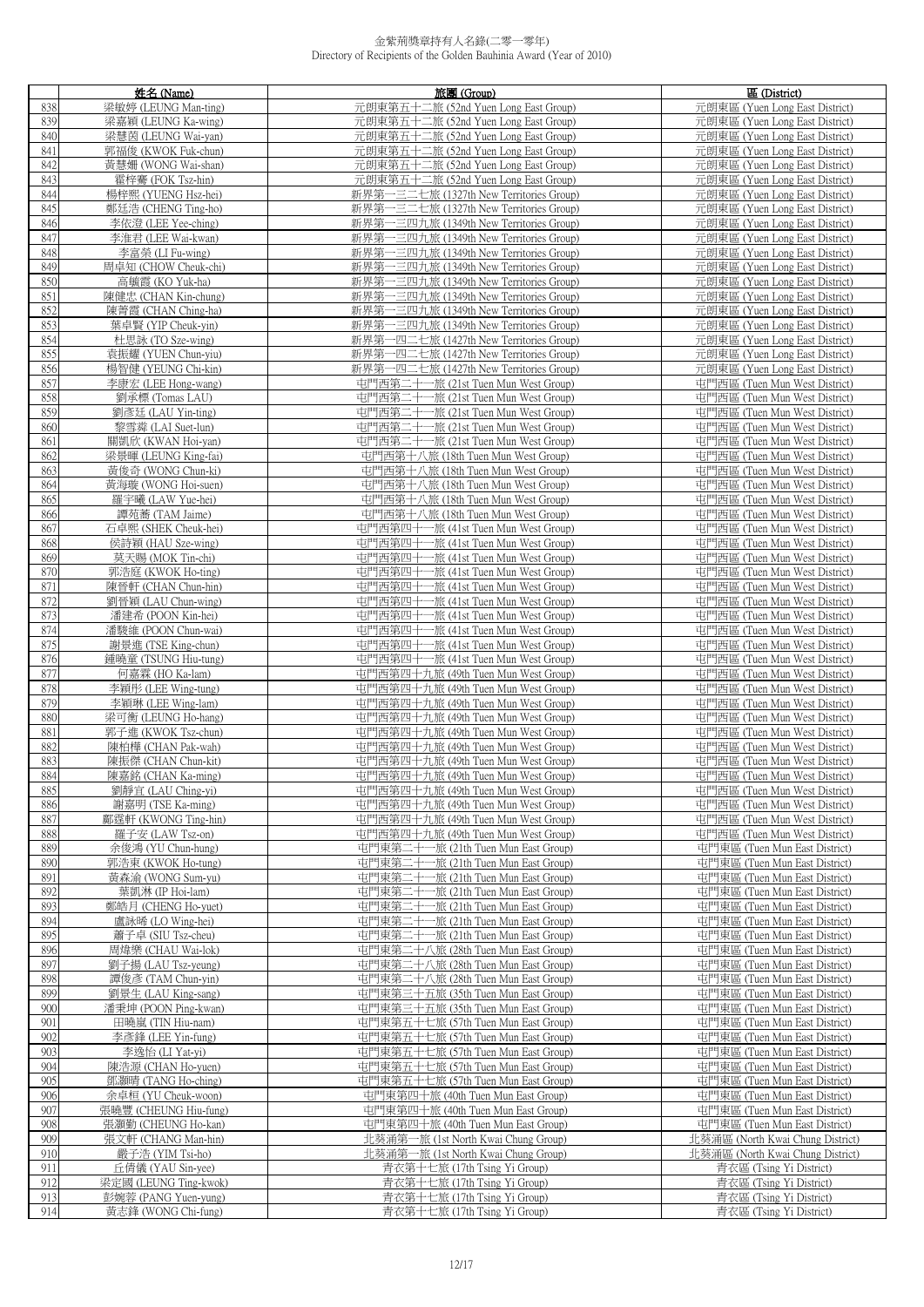|            | 姓名 (Name)                                | 旅團 (Group)                                                                         | 區 (District)                                         |
|------------|------------------------------------------|------------------------------------------------------------------------------------|------------------------------------------------------|
| 915        | 鄭錦盈 (CHENG Kam-ying)                     | 青衣第十七旅 (17th Tsing Yi Group)                                                       | 青衣區 (Tsing Yi District)                              |
| 916        | 呂浩成 (LUI Ho-shing)                       | 青衣第十五旅 (15th Tsing Yi Group)                                                       | 青衣區 (Tsing Yi District)                              |
| 917        | 李梓榮 (LI Tsz-wing)                        | 青衣第十五旅 (15th Tsing Yi Group)                                                       | 青衣區 (Tsing Yi District)                              |
| 918        | 徐雅言 (TSUI Nga-yin)                       | 青衣第十五旅 (15th Tsing Yi Group)                                                       | 青衣區 (Tsing Yi District)                              |
| 919        | 祝天煣 (CHUK Tin-yau)                       | 青衣第十五旅 (15th Tsing Yi Group)                                                       | 青衣區 (Tsing Yi District)                              |
| 920        | 梁家銘 (LEUNG Ka-ming)                      | 青衣第十五旅 (15th Tsing Yi Group)                                                       | 青衣區 (Tsing Yi District)                              |
| 921        | 梁凱晴 (LEUNG Hoi-ching)                    | 青衣第十五旅 (15th Tsing Yi Group)                                                       | 青衣區 (Tsing Yi District)                              |
| 922        | 陳嘉穎 (CHAN Ka-wing)                       | 青衣第十五旅 (15th Tsing Yi Group)                                                       | 青衣區 (Tsing Yi District)                              |
| 923        | 麥仲謙 (MAK Chung-him)                      | 青衣第十五旅 (15th Tsing Yi Group)                                                       | 青衣區 (Tsing Yi District)                              |
| 924        | 黃沛安 (WONG Pui-on)                        | 青衣第十五旅 (15th Tsing Yi Group)                                                       | 青衣區 (Tsing Yi District)                              |
| 925        | 楊維瑜 (YEUNG Wai-yu)                       | 青衣第十五旅 (15th Tsing Yi Group)                                                       | 青衣區 (Tsing Yi District)                              |
| 926        | 壽弘傑 (SAU Wang-kit)                       | 青衣第十五旅 (15th Tsing Yi Group)                                                       | 青衣區 (Tsing Yi District)                              |
| 927        | 鄧雯汧 (TANG Man-hin)                       | 青衣第十五旅 (15th Tsing Yi Group)                                                       | 青衣區 (Tsing Yi District)                              |
| 928        | 吳卓樺 (NG Cheuk-wa)                        | 青衣第三十旅 (30th Tsing Yi Group)                                                       | 青衣區 (Tsing Yi District)                              |
| 929        | 袁承諾 (YUEN Shing-nok)                     | 青衣第三十旅 (30th Tsing Yi Group)                                                       | 青衣區 (Tsing Yi District)                              |
| 930        | 羅栢桁 (LAW Pak-hang)                       | 青衣第三十旅 (30th Tsing Yi Group)                                                       | 青衣區 (Tsing Yi District)                              |
| 931        | 杜智康 (TO Chi-hong)                        | 青衣第三旅 (3rd Tsing Yi Group)                                                         | 青衣區 (Tsing Yi District)                              |
| 932        | 胡倩婷 (WU Sin-ting)                        | 青衣第三旅 (3rd Tsing Yi Group)                                                         | 青衣區 (Tsing Yi District)                              |
| 933        | 夏偉民 (HA Wai-man)                         | 青衣第三旅 (3rd Tsing Yi Group)                                                         | 青衣區 (Tsing Yi District)                              |
| 934        | 蔡健豐 (CHOI Kin-fung)                      | 青衣第三旅 (3rd Tsing Yi Group)                                                         | 青衣區 (Tsing Yi District)                              |
| 935        | 黃梓軒 (WONG Tsz-hin)                       | 新界第一一七三旅 (1173th New Territories Group)                                            | 青衣區 (Tsing Yi District)                              |
| 936        |                                          |                                                                                    |                                                      |
| 937        | 鄧偉樂 (TANG Wai-lok)<br>杜宇恒 (TO Yu-hang)   | 新界第一一七三旅 (1173th New Territories Group)<br>新界第一一九九旅 (1199th New Territories Group) | 青衣區 (Tsing Yi District)<br>青衣區 (Tsing Yi District)   |
| 938        | 梁俊軒 (LEUNG Chun-hin)                     | 新界第一一九九旅 (1199th New Territories Group)                                            | 青衣區 (Tsing Yi District)                              |
| 939        | 梁展丰 (LEONG Chin-fung)                    | 新界第一一九九旅 (1199th New Territories Group)                                            | 青衣區 (Tsing Yi District)                              |
| 940        |                                          | 新界第-                                                                               |                                                      |
| 941        | 莫嘉慧 (MOK Ka-wai)<br>郭俊彥 (KWOK Chun-yin)  | 一一九九旅 (1199th New Territories Group)<br>新界第一一九九旅 (1199th New Territories Group)    | 青衣區 (Tsing Yi District)<br>青衣區 (Tsing Yi District)   |
| 942        | 黃聖研 (WONG Shing-yin)                     | 新界第一一九九旅 (1199th New Territories Group)                                            | 青衣區 (Tsing Yi District)                              |
| 943        | 鄭程薰 (CHENG Ching-fan)                    | 新界第一一九九旅 (1199th New Territories Group)                                            | 青衣區 (Tsing Yi District)                              |
| 944        | 李瑞怡 (LEE Sui-yi)                         | 新界第一四三九旅 (1439th New Territories Group)                                            | 青衣區 (Tsing Yi District)                              |
| 945        | 李汶滔 (LI Man-to)                          | 新界第一四三九旅 (1439th New Territories Group)                                            | 青衣區 (Tsing Yi District)                              |
| 946        | 陳卉昕 (CHAN Wai-yan)                       | 新界第一四三九旅 (1439th New Territories Group)                                            | 青衣區 (Tsing Yi District)                              |
| 947        | 李駿康 (LEE Chun-hong)                      | 南葵涌第二十四旅 (24th South Kwai Chung Group)                                             | 南葵涌區 (South Kwai Chung District)                     |
| 948        | 周梓浚 (CHOW Tsz-tsun)                      | 南葵涌第二十四旅 (24th South Kwai Chung Group)                                             | 南葵涌區 (South Kwai Chung District)                     |
| 949        | 周頴怡 (CHOW Wing-yi)                       | 南葵涌第二十四旅 (24th South Kwai Chung Group)                                             | 南葵涌區 (South Kwai Chung District)                     |
| 950        | 倪潤賢 (NGAI Yun-yin)                       | 南葵涌第二十四旅 (24th South Kwai Chung Group)                                             | 南葵涌區 (South Kwai Chung District)                     |
| 951        | 梁智鋒 (LEUNG Chi-fung)                     | 南葵涌第二十四旅 (24th South Kwai Chung Group)                                             | 南葵涌區 (South Kwai Chung District)                     |
| 952        | 黃畯暉 (WONG Tsun-fai, Geoffrey)            | 南葵涌第二十四旅 (24th South Kwai Chung Group)                                             | 南葵涌區 (South Kwai Chung District)                     |
| 953        | 黃詩雅 (WONG Sze-nga)                       | 南葵涌第二十四旅 (24th South Kwai Chung Group)                                             | 南葵涌區 (South Kwai Chung District)                     |
| 954        | 劉振威 (LAU Chun-wai)                       | 南葵涌第二十四旅 (24th South Kwai Chung Group)                                             | 南葵涌區 (South Kwai Chung District)                     |
| 955        | 陳嘉耀 (CHAN Ka-yiu)                        | 新界第一一一二旅 (1112nd New Territories Group)                                            | 南葵涌區 (South Kwai Chung District)                     |
| 956        | 黃仲明 (WONG Chung-ming)                    | ——— 二旅 (1112nd New Territories Group)<br>新界第                                       | 南葵涌區 (South Kwai Chung District)                     |
| 957        | 何紀瑩 (HO Kei-ying)                        | 新界第一一八九旅 (1189th New Territories Group)                                            | 南葵涌區 (South Kwai Chung District)                     |
| 958        | 莫詩君 (MOK Sze-kwan)                       | 新界第一一八九旅 (1189th New Territories Group)                                            | 南葵涌區 (South Kwai Chung District)                     |
| 959        | 黃君瑤 (WONG Kwan-yiu)                      | 新界第一一八九旅 (1189th New Territories Group)                                            | 南葵涌區 (South Kwai Chung District)                     |
| 960        | 黃思諾 (WONG Sze-lok)                       | 新界第一一八九旅 (1189th New Territories Group)                                            | 南葵涌區 (South Kwai Chung District)                     |
| 961        | 鄭美欣 (CHENG Mei-yan)                      | 新界第一一八九旅 (1189th New Territories Group)                                            | 南葵涌區 (South Kwai Chung District)                     |
| 962        | 梁詩翹 (LEUNG Sze-kiu)                      | 新界第一六零五旅 (1605th New Territories Group)                                            | 南葵涌區 (South Kwai Chung District)                     |
| 963        | 陳卓超 (CHAN Cheuk-chiu)                    | 新界第一六零五旅 (1605th New Territories Group)                                            | 南葵涌區 (South Kwai Chung District)                     |
| 964<br>965 | 王慧兒 (WONG Wai-yee)<br>呂雪怡 (LUI Suet-yee) | 荃灣第二十八旅 (28th Tsuen Wan Group)<br>荃灣第二十八旅 (28th Tsuen Wan Group)                   | 荃灣區 (Tsuen Wan District)<br>荃灣區 (Tsuen Wan District) |
| 966        | 李卓泳 (LEE Cheuk-wing)                     | 荃灣第二十八旅 (28th Tsuen Wan Group)                                                     | 荃灣區 (Tsuen Wan District)                             |
| 967        | 李曼玲 (LI Man-ling)                        | 荃灣第二十八旅 (28th Tsuen Wan Group)                                                     | 荃灣區 (Tsuen Wan District)                             |
| 968        | 李淑敏 (LI Shuk-man)                        | 荃灣第二十八旅 (28th Tsuen Wan Group)                                                     | 荃灣區 (Tsuen Wan District)                             |
| 969        | 張浩霖 (CHEUNG Ho-lam)                      | 荃灣第二十八旅 (28th Tsuen Wan Group)                                                     | 荃灣區 (Tsuen Wan District)                             |
| 970        | 張聲耀 (CHEUNG Sing-yiu)                    | 荃灣第二十八旅 (28th Tsuen Wan Group)                                                     | 荃灣區 (Tsuen Wan District)                             |
| 971        | 馮頌文 (FUNG Chung-man)                     | 荃灣第二十八旅 (28th Tsuen Wan Group)                                                     | 荃灣區 (Tsuen Wan District)                             |
| 972        | 黃子馨 (WONG Tsz-hing)                      | 荃灣第二十八旅 (28th Tsuen Wan Group)                                                     | 荃灣區 (Tsuen Wan District)                             |
| 973        | 謝雅俊 (Adrian TSE Nga-chun)                | 荃灣第二十八旅 (28th Tsuen Wan Group)                                                     | 荃灣區 (Tsuen Wan District)                             |
| 974        | 羅軒彤 (Sirilux LAW)                        | 荃灣第二十八旅 (28th Tsuen Wan Group)                                                     | 荃灣區 (Tsuen Wan District)                             |
| 975        | 朱嘉儀 (CHU Ka-yee)                         | 荃灣第二十三旅 (23rd Tsuen Wan Group)                                                     | 荃灣區 (Tsuen Wan District)                             |
| 976        | 朱鴻章 (CHU Hung-cheung)                    | 荃灣第二十三旅 (23rd Tsuen Wan Group)                                                     | 荃灣區 (Tsuen Wan District)                             |
| 977        | 李健銘 (LEE Kin-ming)                       | 荃灣第二十三旅 (23rd Tsuen Wan Group)                                                     | 荃灣區 (Tsuen Wan District)                             |
| 978        | 林傲 (LAM Ngo)                             | 荃灣第二十三旅 (23rd Tsuen Wan Group)                                                     | 荃灣區 (Tsuen Wan District)                             |
| 979        | 洪夢思 (HUNG Mung-sze)                      | 荃灣第二十三旅 (23rd Tsuen Wan Group)                                                     | 荃灣區 (Tsuen Wan District)                             |
| 980        | 徐兆君 (TSUI Siu-kwan)                      | 荃灣第二十三旅 (23rd Tsuen Wan Group)                                                     | 荃灣區 (Tsuen Wan District)                             |
| 981        | 區曉凝 (AU Hiu-ying)                        | 荃灣第二十三旅 (23rd Tsuen Wan Group)                                                     | 荃灣區 (Tsuen Wan District)                             |
| 982        | 陳梓晴 (CHAN Tsz-ching)                     | 荃灣第二十三旅 (23rd Tsuen Wan Group)                                                     | 荃灣區 (Tsuen Wan District)                             |
| 983        | 黃廸勤 (Duncan WONG Di-can)                 | 荃灣第二十三旅 (23rd Tsuen Wan Group)                                                     | 荃灣區 (Tsuen Wan District)                             |
| 984        | 劉欣怡 (LAU Yan-yee)                        | 荃灣第二十三旅 (23rd Tsuen Wan Group)                                                     | 荃灣區 (Tsuen Wan District)                             |
| 985        | 蔡浩然 (TSOI Ho-yin)                        | 荃灣第二十三旅 (23rd Tsuen Wan Group)                                                     | 荃灣區 (Tsuen Wan District)                             |
| 986        | 謝詠恩 (TSE Wing-yan)                       | 荃灣第二十三旅 (23rd Tsuen Wan Group)                                                     | 荃灣區 (Tsuen Wan District)                             |
| 987        | 羅寶慧 (LAW Po-wai)                         | 荃灣第二十三旅 (23rd Tsuen Wan Group)                                                     | 荃灣區 (Tsuen Wan District)                             |
| 988<br>989 | 李穎棋 (LI Wing-ki)<br>黃敏婷 (WONG Man-ting)  | 荃灣第二旅 (2nd Tsuen Wan Group)<br>荃灣第二旅 (2nd Tsuen Wan Group)                         | 荃灣區 (Tsuen Wan District)<br>荃灣區 (Tsuen Wan District) |
| 990        | 何焯鏗 (Winson HO Cheuk-hang)               | 荃灣第十一旅 (11st Tsuen Wan Group)                                                      | 荃灣區 (Tsuen Wan District)                             |
| 991        | 李彥賢 (LEE Yin-yin)                        | 荃灣第十一旅 (11st Tsuen Wan Group)                                                      | 荃灣區 (Tsuen Wan District)                             |
|            |                                          |                                                                                    |                                                      |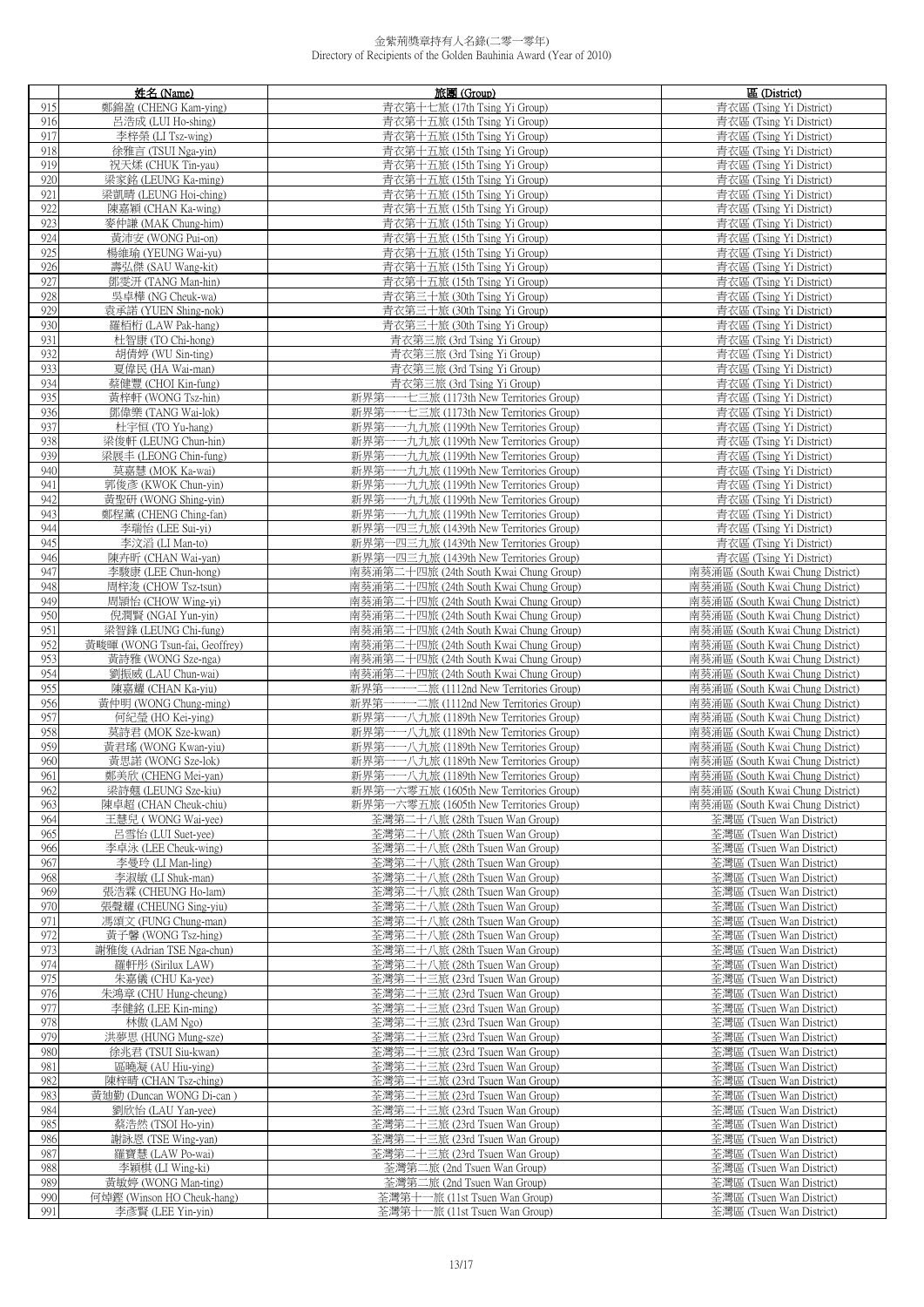|      | 姓名 (Name)                     | 旅團 (Group)                              | 區 (District)             |
|------|-------------------------------|-----------------------------------------|--------------------------|
| 992  | 明媚天 (MING Mei-tin)            | 荃灣第十<br>-旅 (11st Tsuen Wan Group)       | 荃灣區 (Tsuen Wan District) |
| 993  | 許晧昕 (HUI Ho-yan)              | 荃灣第十一旅 (11st Tsuen Wan Group)           | 荃灣區 (Tsuen Wan District) |
| 994  | 彭卓婷 (PANG Cheuk-ting)         | 荃灣第十一旅 (11st Tsuen Wan Group)           | 荃灣區 (Tsuen Wan District) |
| 995  | 梁釋元 (LEUNG Sik-yuen)          | 荃灣第十四旅 (14th Tsuen Wan Group)           | 荃灣區 (Tsuen Wan District) |
| 996  | 譚曉欣 (TAM Hiu-yin)             | 荃灣第十四旅 (14th Tsuen Wan Group)           | 荃灣區 (Tsuen Wan District) |
| 997  | 許逸昇 (HUI Yat-sing)            | 荃灣第五旅 (5th Tsuen Wan Group)             | 荃灣區 (Tsuen Wan District) |
| 998  | 江澤佑 (KONG Chak-yau)           | 荃灣第四十六旅 (46th Tsuen Wan Group)          | 荃灣區 (Tsuen Wan District) |
| 999  | 李承彥 (Jordan LI)               | 荃灣第四十六旅 (46th Tsuen Wan Group)          | 荃灣區 (Tsuen Wan District) |
| 1000 | 劉浚賢 (LAU Tsun-yin)            | 荃灣第四十六旅 (46th Tsuen Wan Group)          | 荃灣區 (Tsuen Wan District) |
| 1001 | 鄒展朗 (CHOW Chin-long)          | 新界第一六八三旅 (1683rd New Territories Group) | 荃灣區 (Tsuen Wan District) |
| 1002 | 彭朗圖 (PANG Long-to)            | 新界第一六八三旅 (1683th New Territories Group) | 荃灣區 (Tsuen Wan District) |
| 1003 | 黃祖雯 (WONG Cho-man)            | 新界第一六八三旅 (1683th New Territories Group) | 荃灣區 (Tsuen Wan District) |
| 1004 | 鍾凱婷 (Heidi CHUNG Hoi-ting)    | 新界第一六八三旅 (1683th New Territories Group) | 荃灣區 (Tsuen Wan District) |
| 1005 | 陳妍蒨 (CHAN Yin-sin)            | 離島第二十二旅 (22nd Islands Group)            | 離島區 (Island District)    |
| 1006 | 吳展東 (NG Chin-tung)            | 離島第十七旅 (17th Islands Group)             | 離島區 (Island District)    |
| 1007 | 張浩然 (CHEUNG Ho-vin)           | 離島第十七旅 (17th Islands Group)             | 離島區 (Island District)    |
| 1008 | 麥梓烽 (MAK Tsz-fung)            | 離島第十七旅 (17th Islands Group)             | 離島區 (Island District)    |
| 1009 | 麥嘉聰 (MAK Ka-chung)            | 離島第十七旅 (17th Islands Group)             | 離島區 (Island District)    |
| 1010 | 馮子豐 (FUNG Tsz-fung)           | 離島第十七旅 (17th Islands Group)             | 離島區 (Island District)    |
| 1011 | 黃詠朗 (WONG Wing-long)          | 離島第十七旅 (17th Islands Group)             | 離島區 (Island District)    |
| 1012 | 羅家明 (LO Ka-ming)              | 離島第十七旅 (17th Islands Group)             | 離島區 (Island District)    |
| 1013 | 孔慶嵐 (HUNG Hing-lam)           | 離島第十八旅 (18th Islands Group)             | 離島區 (Island District)    |
| 1014 | 彭惠達 (PANG Wai-tai)            | 離島第十八旅 (18th Islands Group)             | 離島區 (Island District)    |
| 1015 | 程家麟 (CHING Ka-lun)            | 離島第十八旅 (18th Islands Group)             | 離島區 (Island District)    |
| 1016 | 董嘉熙 (TUNG Ka-hei)             | 離島第十八旅 (18th Islands Group)             | 離島區 (Island District)    |
| 1017 | 張曉聰 (Kelvin CHEUNG Hiu-chung) | 離島第十三旅 (13th Islands Group)             | 離島區 (Island District)    |
| 1018 | 陳柏楠 (CHAN Pak-nam)            | 離島第十三旅 (13th Islands Group)             | 離島區 (Island District)    |
| 1019 | 黃安生 (Anson WONG On-sang)      | 離島第十三旅 (13th Islands Group)             | 離島區 (Island District)    |
| 1020 | 羅曉晴 (LAW Hiu-ching)           | 離島第十三旅 (13th Islands Group)             | 離島區 (Island District)    |

|      | 新界東地域 (New Territories East Region) |                                    |                              |  |
|------|-------------------------------------|------------------------------------|------------------------------|--|
|      | 姓名 (Name)                           | 旅團 (Group)                         | 區 (District)                 |  |
| 1021 | 丘振標 (YAU Chun-piu)                  | 大埔北第十七旅 (17th Tai Po North Group)  | 大埔北區 (Tai Po North District) |  |
| 1022 | 余曉欣 (YU Hiu-yan)                    | 大埔北第十七旅 (17th Tai Po North Group)  | 大埔北區 (Tai Po North District) |  |
| 1023 | 吳卓瑤 (NG Cheuk-yiu)                  | 大埔北第十七旅 (17th Tai Po North Group)  | 大埔北區 (Tai Po North District) |  |
| 1024 | 吳浚軒 (NG Tsun-hin)                   | 大埔北第十七旅 (17th Tai Po North Group)  | 大埔北區 (Tai Po North District) |  |
| 1025 | 吳鎮星 (NG Chun-sing)                  | 大埔北第十七旅 (17th Tai Po North Group)  | 大埔北區 (Tai Po North District) |  |
| 1026 | 李泳欣 (LEE Wing-yan)                  | 大埔北第十七旅 (17th Tai Po North Group)  | 大埔北區 (Tai Po North District) |  |
| 1027 | 李俊霖 (LI Chun-lam)                   | 大埔北第十七旅 (17th Tai Po North Group)  | 大埔北區 (Tai Po North District) |  |
| 1028 | 李星汶 (LEE Sing-man)                  | 大埔北第十七旅 (17th Tai Po North Group)  | 大埔北區 (Tai Po North District) |  |
| 1029 | 杜季幫 (TO Kwai-pong)                  | 大埔北第十七旅 (17th Tai Po North Group)  | 大埔北區 (Tai Po North District) |  |
| 1030 | 周佩嫻 (CHOW Pui-han)                  | 大埔北第十七旅 (17th Tai Po North Group)  | 大埔北區 (Tai Po North District) |  |
| 1031 | 周善怡 (CHOW Sin-yee)                  | 大埔北第十七旅 (17th Tai Po North Group)  | 大埔北區 (Tai Po North District) |  |
| 1032 | 林芷澄 (LAM Tsz-chang)                 | 大埔北第十七旅 (17th Tai Po North Group)  | 大埔北區 (Tai Po North District) |  |
| 1033 | 林晉潁 (LAM Chun-wing)                 | 大埔北第十七旅 (17th Tai Po North Group)  | 大埔北區 (Tai Po North District) |  |
| 1034 | 林穎彤 (LAM Wing-tung)                 | 大埔北第十七旅 (17th Tai Po North Group)  | 大埔北區 (Tai Po North District) |  |
| 1035 | 姚雅文 (YIU Nga-man)                   | 大埔北第十七旅 (17th Tai Po North Group)  | 大埔北區 (Tai Po North District) |  |
| 1036 | 徐逸熙 (TSUI Yat-hei)                  | 大埔北第十七旅 (17th Tai Po North Group)  | 大埔北區 (Tai Po North District) |  |
| 1037 | 徐嘉俊 (CHUI Ka-chun)                  | 大埔北第十七旅 (17th Tai Po North Group)  | 大埔北區 (Tai Po North District) |  |
| 1038 | 馬栢謙 (MA Pak-him)                    | 大埔北第十七旅 (17th Tai Po North Group)  | 大埔北區 (Tai Po North District) |  |
| 1039 | 張沛綸 (CHEUNG Pui-lun)                | 大埔北第十七旅 (17th Tai Po North Group)  | 大埔北區 (Tai Po North District) |  |
| 1040 | 張衍禎 (CHEUNG Hin-ching)              | 大埔北第十七旅 (17th Tai Po North Group)  | 大埔北區 (Tai Po North District) |  |
| 1041 | 梁卓彥 (LEUNG Cheuk-yin)               | 大埔北第十七旅 (17th Tai Po North Group)  | 大埔北區 (Tai Po North District) |  |
| 1042 | 梁展晨 (LEUNG Chin-sen)                | 大埔北第十七旅 (17th Tai Po North Group)  | 大埔北區 (Tai Po North District) |  |
| 1043 | 梁詩朗 (LEUNG Sze-long)                | 大埔北第十七旅 (17th Tai Po North Group)  | 大埔北區 (Tai Po North District) |  |
| 1044 | 陳子鈞 (CHAN Tsz-kwan)                 | 大埔北第十七旅 (17th Tai Po North Group)  | 大埔北區 (Tai Po North District) |  |
| 1045 | 陳景豐 (CHAN King-fung)                | 大埔北第十七旅 (17th Tai Po North Group)  | 大埔北區 (Tai Po North District) |  |
| 1046 | 陳逸峰 (CHAN Yat-fung)                 | 大埔北第十七旅 (17th Tai Po North Group)  | 大埔北區 (Tai Po North District) |  |
| 1047 | 曾善賢 (TSANG Sin-yin)                 | 大埔北第十七旅 (17th Tai Po North Group)  | 大埔北區 (Tai Po North District) |  |
| 1048 | 黃子浚 (WONG Chi-tsun)                 | 大埔北第十七旅 (17th Tai Po North Group)  | 大埔北區 (Tai Po North District) |  |
| 1049 | 葉仲霖 (YIP Chung-lam)                 | 大埔北第十七旅 (17th Tai Po North Group)  | 大埔北區 (Tai Po North District) |  |
| 1050 | 雷浩光 (LUI Ho-kwong)                  | 大埔北第十七旅 (17th Tai Po North Group)  | 大埔北區 (Tai Po North District) |  |
| 1051 | 鄧梓軒 (TAN Tsz-hin)                   | 大埔北第十七旅 (17th Tai Po North Group)  | 大埔北區 (Tai Po North District) |  |
| 1052 | 黎友傑 (LAI Yau-kit)                   | 大埔北第十七旅 (17th Tai Po North Group)  | 大埔北區 (Tai Po North District) |  |
| 1053 | 王文羲 (WONG Man-hei)                  | 大埔北第十旅 (10th Tai Po North Group)   | 大埔北區 (Tai Po North District) |  |
| 1054 | 吳雋行 (NG Chun-hang Jerome)           | 大埔北第十旅 (10th Tai Po North Group)   | 大埔北區 (Tai Po North District) |  |
| 1055 | 李沚叡 (LI Chi-yui)                    | 大埔北第十旅 (10th Tai Po North Group)   | 大埔北區 (Tai Po North District) |  |
| 1056 | 李澤榆 (LI Chak-yu Felix)              | 大埔北第十旅 (10th Tai Po North Group)   | 大埔北區 (Tai Po North District) |  |
| 1057 | 陳朗程 (CHAN Long-ching Lauren)        | 大埔北第十旅 (10th Tai Po North Group)   | 大埔北區 (Tai Po North District) |  |
| 1058 | 陳梓灝 (CHAN Tsz-ho Colin)             | 大埔北第十旅 (10th Tai Po North Group)   | 大埔北區 (Tai Po North District) |  |
| 1059 | 曾蔚雯 (Lena TSANG)                    | 大埔北第十旅 (10th Tai Po North Group)   | 大埔北區 (Tai Po North District) |  |
| 1060 | 黃俊瑜 (WONG Trevour)                  | 大埔北第十旅 (10th Tai Po North Group)   | 大埔北區 (Tai Po North District) |  |
| 1061 | 楊佩霖 (YANG Pui-lam)                  | 大埔北第十旅 (10th Tai Po North Group)   | 大埔北區 (Tai Po North District) |  |
| 1062 | 馮樂維 (FUNG Lok-wai)                  | 大埔北第五十五旅 (55th Tai Po North Group) | 大埔北區 (Tai Po North District) |  |
| 1063 | 何卓文 (HO Chuk-man)                   | 大埔北第六旅 (6th Tai Po North Group)    | 大埔北區 (Tai Po North District) |  |
| 1064 | 李嘉詠 (LI Ka-wing)                    | 大埔北第六旅 (6th Tai Po North Group)    | 大埔北區 (Tai Po North District) |  |
| 1065 | 李穎珊 (LEE Wing-shan)                 | 大埔北第六旅 (6th Tai Po North Group)    | 大埔北區 (Tai Po North District) |  |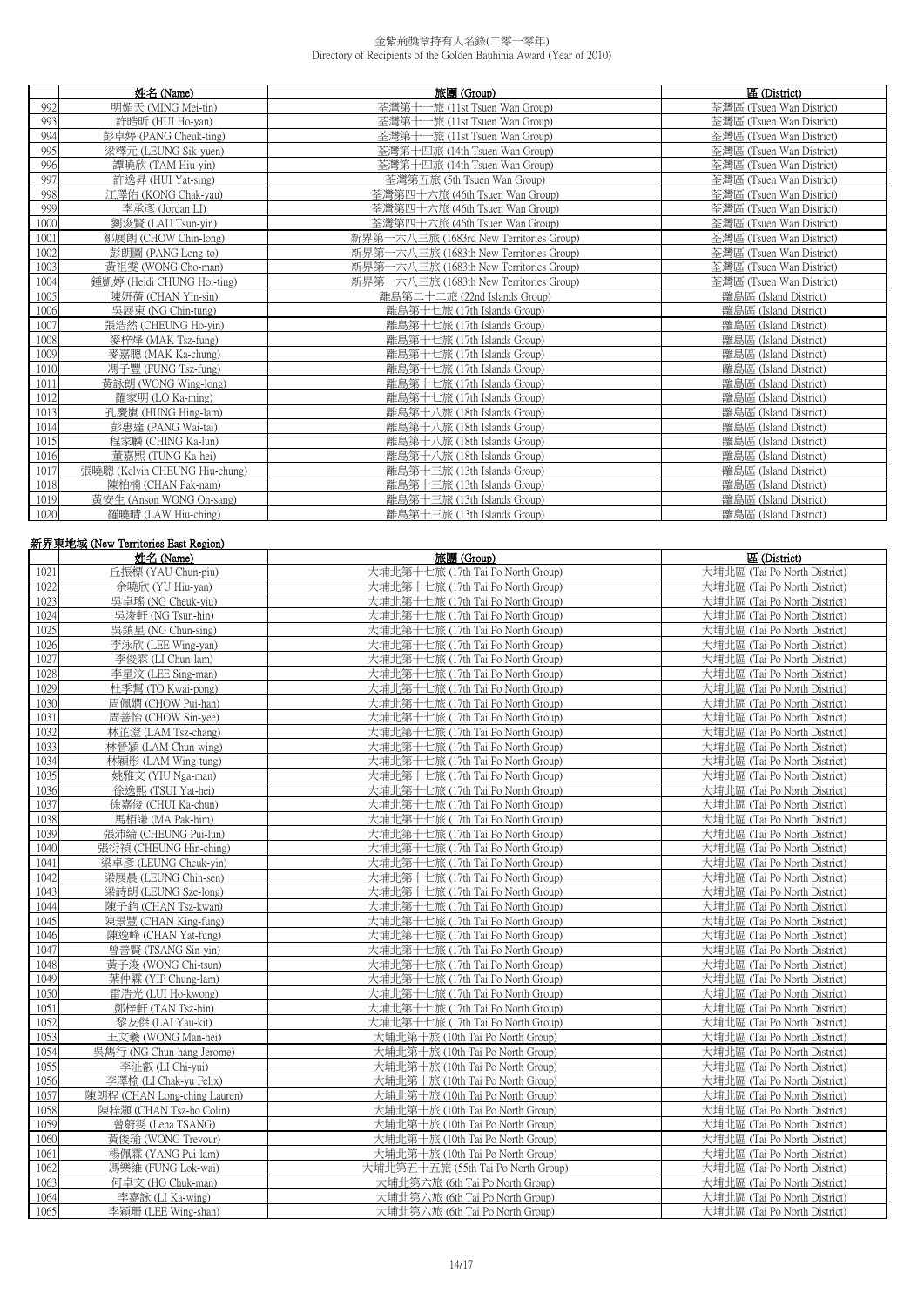|              | 姓名 (Name)                                  | 旅團 (Group)                                                                                     | 區 (District)                                                 |
|--------------|--------------------------------------------|------------------------------------------------------------------------------------------------|--------------------------------------------------------------|
| 1066         | 林亮懷 (LAM Leong-wai)                        | 大埔北第六旅 (6th Tai Po North Group)                                                                | 大埔北區 (Tai Po North District)                                 |
| 1067         | 胡均鎬 (WU Kwan-ho)                           | 大埔北第六旅 (6th Tai Po North Group)                                                                | 大埔北區 (Tai Po North District)                                 |
| 1068         | 唐曦怡 (KHAN Hei-yi)                          | 大埔北第六旅 (6th Tai Po North Group)                                                                | 大埔北區 (Tai Po North District)                                 |
| 1069         | 殷穎琦 (YAN Wing-ki)                          | 大埔北第六旅 (6th Tai Po North Group)                                                                | 大埔北區 (Tai Po North District)                                 |
| 1070         | 崔均浩 (CHUI Kwan-ho)                         | 大埔北第六旅 (6th Tai Po North Group)                                                                | 大埔北區 (Tai Po North District)                                 |
| 1071         | 梅浩鳴 (MUI Ho-ming)                          | 大埔北第六旅 (6th Tai Po North Group)                                                                | 大埔北區 (Tai Po North District)                                 |
| 1072         | 陳姿霖 (CHAN Chi-lam)                         | 大埔北第六旅 (6th Tai Po North Group)                                                                | 大埔北區 (Tai Po North District)                                 |
| 1073         | 黃皓光 (WONG Ho-kwong)                        | 大埔北第六旅 (6th Tai Po North Group)                                                                | 大埔北區 (Tai Po North District)                                 |
| 1074         | 劉佩棋 (LAU Pui-ki)                           | 大埔北第六旅 (6th Tai Po North Group)                                                                | 大埔北區 (Tai Po North District)                                 |
| 1075         | 盧錦慧 (LO Kam-wai)                           | 新界東第一四七六旅 (1476th New Territories East Group)                                                  | 大埔北區 (Tai Po North District)                                 |
| 1076         | 李泳妍 (LEE Wing-yin)                         | 新界東第一四五九旅 (1459th New Territories East Group)                                                  | 大埔北區 (Tai Po North District)                                 |
| 1077         | 莊芷欣 (CHONG Chee-yan)                       | 新界東第一四五九旅 (1459th New Territories East Group)                                                  | 大埔北區 (Tai Po North District)                                 |
| 1078         | 古俊匡 (KU Chun-hong)                         | 大埔南第二十一旅 (21st Tai Po South Group)                                                             | 大埔南區 (Tai Po South District)                                 |
| 1079         | 伍絲行 (NG Sze-hang)                          | 大埔南第二十一旅 (21st Tai Po South Group)                                                             | 大埔南區 (Tai Po South District)                                 |
| 1080         | 吳梓源 (NG Tsz-yuen)                          | 大埔南第二十一旅 (21st Tai Po South Group)                                                             | 大埔南區 (Tai Po South District)                                 |
| 1081         | 林芷棋 (LAM Chi-ki)                           | 大埔南第二十一旅 (21st Tai Po South Group)                                                             | 大埔南區 (Tai Po South District)                                 |
| 1082         | 姚珞琳 (YIU Kate)                             | 大埔南第二十一旅 (21st Tai Po South Group)                                                             | 大埔南區 (Tai Po South District)                                 |
| 1083         | 胡家楠 (WOO Ka-nam)                           | 大埔南第二十一旅 (21st Tai Po South Group)                                                             | 大埔南區 (Tai Po South District)                                 |
| 1084         | 梁德俊 (LEUNG Tak-chun)                       | 大埔南第二十一旅 (21st Tai Po South Group)                                                             | 大埔南區 (Tai Po South District)                                 |
| 1085         | 楊鎮軒 (YEUNG Chun-hin)                       | 大埔南第二十一旅 (21st Tai Po South Group)                                                             | 大埔南區 (Tai Po South District)                                 |
|              |                                            | 大埔南第二十一旅 (21st Tai Po South Group)                                                             | 大埔南區 (Tai Po South District)                                 |
| 1086<br>1087 | 劉曉君 (LAU Hiu-kwan)<br>劉樹仁 (LAU Shu-yan)    | 大埔南第二十一旅 (21st Tai Po South Group)                                                             | 大埔南區 (Tai Po South District)                                 |
| 1088         | 蔡欣樺 (TSOI Yan-wa)                          | 大埔南第二十一旅 (21st Tai Po South Group)                                                             | 大埔南區 (Tai Po South District)                                 |
| 1089         | 盧兆沛 (LO Siu-pui)                           | 大埔南第二十一旅 (21st Tai Po South Group)                                                             | 大埔南區 (Tai Po South District)                                 |
| 1090         | 蕭巧琳 (SIU Hau-lam)                          | 大埔南第二十一旅 (21st Tai Po South Group)                                                             | 大埔南區 (Tai Po South District)                                 |
| 1091         | 羅浩權 (LAW Ho-kuen)                          | 大埔南第二十一旅 (21st Tai Po South Group)                                                             | 大埔南區 (Tai Po South District)                                 |
| 1092         | 方舜儀 (FONG Shun-yee)                        | 大埔南第十七旅 (17th Tai Po South Group)                                                              | 大埔南區 (Tai Po South District)                                 |
| 1093         | 余俊彥 (YU Chun-yin)                          | 大埔南第十七旅 (17th Tai Po South Group)                                                              | 大埔南區 (Tai Po South District)                                 |
| 1094         | 冼 悠 (SIN Yau)                              | 大埔南第十七旅 (17th Tai Po South Group)                                                              | 大埔南區 (Tai Po South District)                                 |
| 1095         | 周樂晴 (CHOW Lok-ching, Sharon)               | 大埔南第十七旅 (17th Tai Po South Group)                                                              | 大埔南區 (Tai Po South District)                                 |
| 1096         | 林冠喬 (LAM Kwun-kiu)                         | 大埔南第十七旅 (17th Tai Po South Group)                                                              | 大埔南區 (Tai Po South District)                                 |
| 1097         | 林綺華 (LAM Yee-wa)                           | 大埔南第十七旅 (17th Tai Po South Group)                                                              | 大埔南區 (Tai Po South District)                                 |
| 1098         | 姜永賢 (KEUNG Wing-yin)                       | 大埔南第十七旅 (17th Tai Po South Group)                                                              | 大埔南區 (Tai Po South District)                                 |
| 1099         | 陳可盈 (CHAN Ho-ying)                         | 大埔南第十七旅 (17th Tai Po South Group)                                                              | 大埔南區 (Tai Po South District)                                 |
| 1100         | 陳彥衡 (CHAN Yin-hang)                        | 大埔南第十七旅 (17th Tai Po South Group)                                                              | 大埔南區 (Tai Po South District)                                 |
| 1101         | 陳灝暘 (CHAN Ho-yeung)                        | 大埔南第十七旅 (17th Tai Po South Group)                                                              | 大埔南區 (Tai Po South District)                                 |
| 1102         | 黎采羚 (LAI Choy-ling)                        | 大埔南第十七旅 (17th Tai Po South Group)                                                              | 大埔南區 (Tai Po South District)                                 |
| 1103         | 羅芷銚 (LAW Tsz-yiu, Cherie)                  | 大埔南第十七旅 (17th Tai Po South Group)                                                              | 大埔南區 (Tai Po South District)                                 |
| 1104         | 李俊泓 (LEE Zen-wang)                         | 大埔南第三十七旅 (37th Tai Po South Group)                                                             | 大埔南區 (Tai Po South District)                                 |
| 1105         | 黃俊傑 (WONG Chun-kit, Leo)                   | 大埔南第三十七旅 (37th Tai Po South Group)                                                             | 大埔南區 (Tai Po South District)                                 |
| 1106         | 黃康楠 (WONG Hong-nam)                        | 大埔南第三十七旅 (37th Tai Po South Group)                                                             | 大埔南區 (Tai Po South District)                                 |
| 1107         | 鄭樂之 (CHENG Log-g)                          | 大埔南第三十七旅 (37th Tai Po South Group)                                                             | 大埔南區 (Tai Po South District)                                 |
| 1108         | 蘇柏熹 (SO Pak-hei)                           | 大埔南第三十七旅 (37th Tai Po South Group)                                                             | 大埔南區 (Tai Po South District)                                 |
| 1109         | 蘇樂施 (SO Lok-sze)                           | 大埔南第三十七旅 (37th Tai Po South Group)                                                             | 大埔南區 (Tai Po South District)                                 |
| 1110         | 吳展熙 (NG Chin-hei)                          | 大埔南第四十旅 (40th Tai Po South Group)                                                              | 大埔南區 (Tai Po South District)                                 |
| 1111         | 吳栩琳 (WU Hsu-lin)                           | 大埔南第四十旅 (40th Tai Po South Group)                                                              | 大埔南區 (Tai Po South District)                                 |
| 1112         | 岑曉欣 (SHUM Hiu-yan)                         | 大埔南第四十旅 (40th Tai Po South Group)                                                              | 大埔南區 (Tai Po South District)                                 |
| 1113         | 李君浩 (LEE Kwan-ho, Anson)                   | 大埔南第四十旅 (40th Tai Po South Group)                                                              | 大埔南區 (Tai Po South District)                                 |
| 1114<br>1115 | 李宏嘉 (LEE Wang-ka)<br>梁婉瑩 (LEUNG Yuen-ying) | 大埔南第四十旅 (40th Tai Po South Group)<br>大埔南第四十旅 (40th Tai Po South Group)                         | 大埔南區 (Tai Po South District)<br>大埔南區 (Tai Po South District) |
| 1116         | 黃詠君 (WONG Wing-kwan)                       | 大埔南第四十旅 (40th Tai Po South Group)                                                              | 大埔南區 (Tai Po South District)                                 |
| 1117         | 楊詠茵 (YEUNG Wing-yan)                       | 大埔南第四十旅 (40th Tai Po South Group)                                                              | 大埔南區 (Tai Po South District)                                 |
| 1118         | 黎燕卿 (LAI Yin-hing)                         | 大埔南第四十旅 (40th Tai Po South Group)                                                              | 大埔南區 (Tai Po South District)                                 |
| 1119         | 盧芷晴 (LO Tsz-ching)                         | 大埔南第四十旅 (40th Tai Po South Group)                                                              | 大埔南區 (Tai Po South District)                                 |
| 1120         | 羅嘉琳 (LAW Ka-lam)                           | 大埔南第四十旅 (40th Tai Po South Group)                                                              | 大埔南區 (Tai Po South District)                                 |
| 1121         | 關映雪 (KWAN Ying-suet)                       | 大埔南第四十旅 (40th Tai Po South Group)                                                              | 大埔南區 (Tai Po South District)                                 |
| 1122         | 關曉容 (KWAN Hiu-yung)                        | 大埔南第四十旅 (40th Tai Po South Group)                                                              | 大埔南區 (Tai Po South District)                                 |
| 1123         | 李恩洛 (LI Yan-lok)                           | 新界東第一O五六旅 (1056th New Territories East Group)                                                  | 大埔南區 (Tai Po South District)                                 |
| 1124         | 徐詠彤 (CHUI Wing-tung)                       | 新界東第一O五六旅 (1056th New Territories East Group)                                                  | 大埔南區 (Tai Po South District)                                 |
| 1125         | 黃愷婷 (WONG Hoi-ting)                        | 新界東第一O五六旅 (1056th New Territories East Group)                                                  | 大埔南區 (Tai Po South District)                                 |
| 1126         | 趙梓進 (CHIU Tsz-chun)                        | 新界東第一O五六旅 (1056th New Territories East Group)                                                  | 大埔南區 (Tai Po South District)                                 |
| 1127         | 鄭焯文 (CHENG Cheuk-man)                      | 新界東第一O五六旅 (1056th New Territories East Group)                                                  | 大埔南區 (Tai Po South District)                                 |
| 1128         | 鄭皓庭 (CHENG Ho-ting)                        | 新界東第一O五六旅 (1056th New Territories East Group)                                                  | 大埔南區 (Tai Po South District)                                 |
| 1129         | 吳嘉希 (NG Ka-hei)                            | 沙田北第十九旅 (19th Shatin North Group)                                                              | 沙田北區 (Shatin North District)                                 |
| 1130         | 王宇軒 (WONG Yu-hin)                          | 新界東第一二O九旅 (1209th New Territories East Group)                                                  | 沙田北區 (Shatin North District)                                 |
| 1131         | 陳子淇 (CHAN Tsz-ki)                          | 新界東第一二O九旅 (1209th New Territories East Group)                                                  | 沙田北區 (Shatin North District)                                 |
| 1132         | 謝樂瑤 (TSE Lok-yiu)                          | 新界東第一二O九旅 (1209th New Territories East Group)                                                  | 沙田北區 (Shatin North District)                                 |
| 1133         | 丘瑞文 (YAU Sui-man)                          | 新界東第一二一四旅 (1214th New Territories East Group)                                                  | 沙田北區 (Shatin North District)                                 |
| 1134         | 石恒熙 (SHEK Hang-hei)                        | 新界東第一二一四旅 (1214th New Territories East Group)                                                  | 沙田北區 (Shatin North District)                                 |
| 1135         | 江浩泓 (KONG Ho-wang)                         | 新界東第一二一四旅 (1214th New Territories East Group)                                                  | 沙田北區 (Shatin North District)                                 |
| 1136         | 何宇軒 (HO Yu-hin)                            | 新界東第一二一四旅 (1214th New Territories East Group)                                                  | 沙田北區 (Shatin North District)                                 |
| 1137         | 何啟睿 (HO Kai-yui)<br>吳旻駿 (NG Man-chun)      | 新界東第一二一四旅 (1214th New Territories East Group)<br>新界東第一二一四旅 (1214th New Territories East Group) | 沙田北區 (Shatin North District)<br>沙田北區 (Shatin North District) |
| 1138<br>1139 | 吳鈞洛 (NG Kwan-lok)                          | 新界東第一二一四旅 (1214th New Territories East Group)                                                  | 沙田北區 (Shatin North District)                                 |
| 1140         | 吳睿勤 (NG Yui-kan)                           | 新界東第一二一四旅 (1214th New Territories East Group)                                                  | 沙田北區 (Shatin North District)                                 |
| 1141         | 李竣浩 (LEE Chun-ho)                          | 新界東第一二一四旅 (1214th New Territories East Group)                                                  | 沙田北區 (Shatin North District)                                 |
| 1142         | 林蔚琛 (LAM Wai-sum)                          | 新界東第一二一四旅 (1214th New Territories East Group)                                                  | 沙田北區 (Shatin North District)                                 |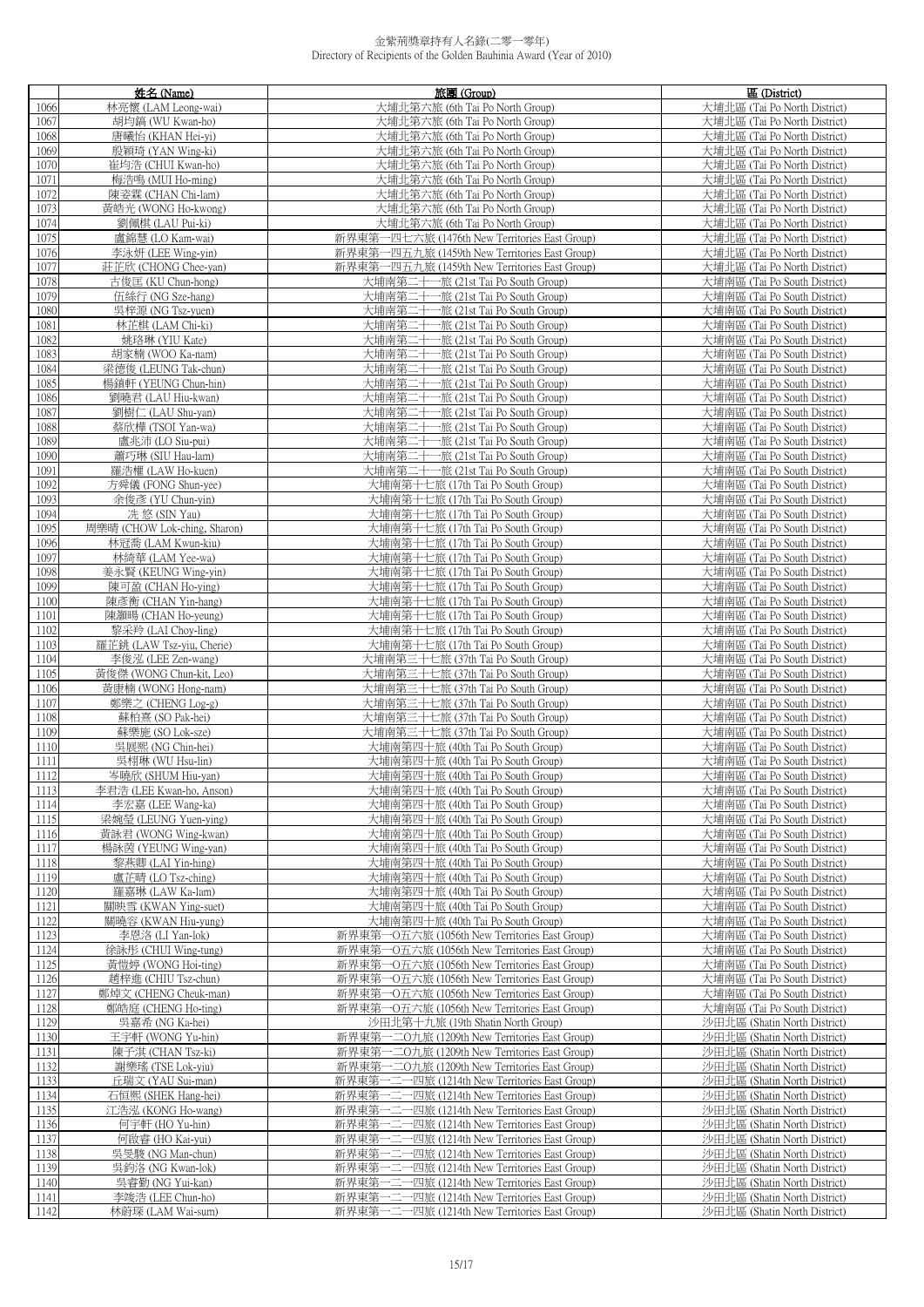|              | 姓名 (Name)                               | 旅團 (Group)                                                               | 區 (District)                                                 |
|--------------|-----------------------------------------|--------------------------------------------------------------------------|--------------------------------------------------------------|
| 1143         | 容卓軒 (YUNG Cheuk-hin)                    | 新界東第一二一四旅 (1214th New Territories East Group)                            | 沙田北區 (Shatin North District)                                 |
| 1144         | 高浤瀚 (KO Wang-hon)                       | 新界東第一二一四旅 (1214th New Territories East Group)                            | 沙田北區 (Shatin North District)                                 |
| 1145         | 張家榮 (CHANG Jia-lun)                     | 新界東第一二一四旅 (1214th New Territories East Group)                            | 沙田北區 (Shatin North District)                                 |
| 1146         | 張梓樂 (CHEONG Tze-lok)                    | 新界東第一二一四旅 (1214th New Territories East Group)                            | 沙田北區 (Shatin North District)                                 |
| 1147         | 曹哲銘 (CHO Chit-ming)                     | 新界東第一二一四旅 (1214th New Territories East Group)                            | 沙田北區 (Shatin North District)                                 |
| 1148         | 梁閏添 (LEUNG Yung-tim Larry)              | 新界東第一二一四旅 (1214th New Territories East Group)                            | 沙田北區 (Shatin North District)                                 |
| 1149         | 許晴 (HUI Ching)                          | 新界東第一二一四旅 (1214th New Territories East Group)                            | 沙田北區 (Shatin North District)                                 |
| 1150         | 郭頌謙 (KWOK Chung-him)                    | 新界東第一二一四旅 (1214th New Territories East Group)                            | 沙田北區 (Shatin North District)                                 |
| 1151         | 陳衍惺 (CHAN Hin-sing)                     | 新界東第一二一四旅 (1214th New Territories East Group)                            | 沙田北區 (Shatin North District)                                 |
| 1152         | 楊俊廷 (YEUNG Chun-ting)                   | 新界東第一二一四旅 (1214th New Territories East Group)                            | 沙田北區 (Shatin North District)                                 |
| 1153         | 潘友維 (POON Yau-wai)                      | 新界東第一二一四旅 (1214th New Territories East Group)                            | 沙田北區 (Shatin North District)                                 |
| 1154         | 禤俊嘉 (HUEN Chun-ka)                      | 新界東第一二一四旅 (1214th New Territories East Group)                            | 沙田北區 (Shatin North District)                                 |
| 1155         | 薛綾豐 (SIT Ling-fung)                     | 新界東第一二一四旅 (1214th New Territories East Group)                            | 沙田北區 (Shatin North District)                                 |
| 1156         | 朱家樑 (CHU Ka-leung)                      | 新界東第一五一二旅 (1512nd New Territories East Group)                            | 沙田北區 (Shatin North District)                                 |
| 1157         | 林永津 (LAM Wing-chun)                     | 新界東第一五一二旅 (1512nd New Territories East Group)                            | 沙田北區 (Shatin North District)                                 |
| 1158         | 彭敬然 (PANG King-yin)                     | 新界東第一五一二旅 (1512nd New Territories East Group)                            | 沙田北區 (Shatin North District)                                 |
| 1159         | 陳穎琪 (CHAN Wing-kei)                     | 沙田西第二十八旅 (28th Shatin West Group)                                        | 沙田西區 (Shatin West District)                                  |
| 1160         | 司徒卓鴻 (SZETO Cheuk-hung)                 | 沙田西第十旅 (10th Shatin West Group)                                          | 沙田西區 (Shatin West District)                                  |
| 1161         | 何祖榮 (HO Cho-wing)                       | 沙田西第十旅 (10th Shatin West Group)                                          | 沙田西區 (Shatin West District)                                  |
| 1162         | 李嘉儀 (LEE Ka-yee)                        | 沙田西第十旅 (10th Shatin West Group)                                          | 沙田西區 (Shatin West District)                                  |
| 1163         | 梁智行 (LEUNG Chi-hang)                    | 沙田西第十旅 (10th Shatin West Group)                                          | 沙田西區 (Shatin West District)                                  |
| 1164         | 許善淇 (HUI Sin-ki)                        | 沙田西第十旅 (10th Shatin West Group)                                          | 沙田西區 (Shatin West District)                                  |
| 1165         | 梁顥騰 (LEUNG Ho-tang)                     | 沙田西第三十七旅 (37th Shatin West Group)                                        | 沙田西區 (Shatin West District)                                  |
| 1166         | 衛彥彤 (WAI Yin-tung)                      | 沙田西第三十七旅 (37th Shatin West Group)                                        | 沙田西區 (Shatin West District)                                  |
| 1167         | 羅鈞鍵 (LO Kwan-kin)                       | 沙田西第三十七旅 (37th Shatin West Group)                                        | 沙田西區 (Shatin West District)                                  |
| 1168         | 何浚禮 (HO Tsun-lai)                       | 新界東第一一一O旅 (1110th New Territories East Group)                            | 沙田西區 (Shatin West District)                                  |
| 1169         | 黃善栢 (NG Sin-pak)                        | 新界東第一一一O旅 (1110th New Territories East Group)                            | 沙田西區 (Shatin West District)                                  |
| 1170         | 呂卓恒 (LUI Cheuk-hang)                    | 沙田東第八旅 (8th Shatin East Group)                                           | 沙田東區 (Shatin East District)                                  |
| 1171         | 洪嘉孺 (HUNG Ka-yu)                        | 沙田東第八旅 (8th Shatin East Group)                                           | 沙田東區 (Shatin East District)                                  |
| 1172         | 陳樂宜 (CHAN Lok-yee)                      | 沙田東第八旅 (8th Shatin East Group)                                           | 沙田東區 (Shatin East District)                                  |
| 1173         | 楊卓南 (YEUNG Cheuk-nam)                   | 沙田東第八旅 (8th Shatin East Group)                                           | 沙田東區 (Shatin East District)                                  |
| 1174         | 葉至蕻 (IP Chi-hung)                       | 沙田東第八旅 (8th Shatin East Group)                                           | 沙田東區 (Shatin East District)                                  |
| 1175         | 鄭梓浚 (CHENG Tsz-tsun)                    | 沙田東第八旅 (8th Shatin East Group)                                           | 沙田東區 (Shatin East District)                                  |
| 1176         | 周可欣 (CHOW Ho-yan)                       | 新界東第一三四六旅 (1346th New Territories East Group)                            | 沙田東區 (Shatin East District)                                  |
| 1177         | 卜卓行 (POOK Cheuk-hang)                   | 沙田南第十六旅 (16th Shatin South Group)                                        | 沙田南區 (Shatin South District)                                 |
| 1178         | 吳子浩 (NG Jeffrey)                        | 沙田南第十六旅 (16th Shatin South Group)                                        | 沙田南區 (Shatin South District)                                 |
| 1179         | 李彥婷 (LEE Kristy)                        | 沙田南第十六旅 (16th Shatin South Group)                                        | 沙田南區 (Shatin South District)                                 |
| 1180         | 李隽 (LI Chun)                            | 沙田南第十六旅 (16th Shatin South Group)                                        | 沙田南區 (Shatin South District)                                 |
| 1181         | 林衛誠 (LAM Wai-shing)                     | 沙田南第十六旅 (16th Shatin South Group)                                        | 沙田南區 (Shatin South District)                                 |
| 1182         | 梁樂謙 (LEUNG Lok-him)                     | 沙田南第十六旅 (16th Shatin South Group)                                        | 沙田南區 (Shatin South District)                                 |
| 1183         | 陳學維 (TAN Jamie Timothy)                 | 沙田南第十六旅 (16th Shatin South Group)                                        | 沙田南區 (Shatin South District)                                 |
| 1184         | 潘子傑 (POON Keith Anderson)               | 沙田南第十六旅 (16th Shatin South Group)                                        | 沙田南區 (Shatin South District)                                 |
| 1185         | 鄭曉瑩 (CHENG Hiu-ying)                    | 沙田南第十六旅 (16th Shatin South Group)                                        | 沙田南區 (Shatin South District)                                 |
| 1186         | 黃栢朗 (WONG Pak-long)                     | 沙田南第三十六旅 (36th Shatin South Group)                                       | 沙田南區 (Shatin South District)                                 |
| 1187         | 謝德怡 (TSE Tak-vi)                        | 沙田南第三十六旅 (36th Shatin South Group)                                       | 沙田南區 (Shatin South District)                                 |
| 1188         | 郭明慧 (KWOK Ming-wai)                     | 沙田南第三十旅 (30th Shatin South Group)                                        | 沙田南區 (Shatin South District)                                 |
| 1189         | 蕭德駿 (SHIU Tak-chun)                     | 沙田南第五十九旅 (59th Shatin South Group)                                       | 沙田南區 (Shatin South District)                                 |
| 1190         | 朱庭楓 (CHU Ting-fung)                     | 沙田南第五十五旅 (55th Shatin South Group)                                       | 沙田南區 (Shatin South District)                                 |
| 1191         | 吳子維 (NG Chi-wai Gareth)                 | 沙田南第五十五旅 (55th Shatin South Group)                                       | 沙田南區 (Shatin South District)                                 |
| 1192         | 呂棨翹 (LUI Kai-kiu)                       | 沙田南第五十五旅 (55th Shatin South Group)                                       | 沙田南區 (Shatin South District)                                 |
| 1193         | 李子銓 (LI Tsz-chuen)                      | 沙田南第五十五旅 (55th Shatin South Group)                                       | 沙田南區 (Shatin South District)                                 |
| 1194         | 李天佑 (LEE Tin-yau)                       | 沙田南第五十五旅 (55th Shatin South Group)                                       | 沙田南區 (Shatin South District)                                 |
| 1195         | 李卓堯 (LEE Cheuk-yiu)                     | 沙田南第五十五旅 (55th Shatin South Group)                                       | 沙田南區 (Shatin South District)                                 |
| 1196         | 莫皓光 (MOK Ho-kwong)                      | 沙田南第五十五旅 (55th Shatin South Group)                                       | 沙田南區 (Shatin South District)                                 |
| 1197         | 廖浩倫 (LIU Ho-lun)                        | 沙田南第五十五旅 (55th Shatin South Group)                                       | 沙田南區 (Shatin South District)                                 |
| 1198         | 劉卓賢 (LAU Cheuk-yin)                     | 沙田南第五十五旅 (55th Shatin South Group)<br>沙田南第五十五旅 (55th Shatin South Group) | 沙田南區 (Shatin South District)                                 |
| 1199         | 劉建詠 (LAU Kin-wing)                      | 新界東第一四六O旅 (1460th New Territories East Group)                            | 沙田南區 (Shatin South District)                                 |
| 1200<br>1201 | 林颸颱 (LAM Sze-ho)<br>黃澤淇 (WONG Chak-kei) | 新界東第一四六O旅 (1460th New Territories East Group)                            | 沙田南區 (Shatin South District)<br>沙田南區 (Shatin South District) |
| 1202         | 蔡敏婷 (CHOI Man-ting)                     | 新界東第一四六O旅 (1460th New Territories East Group)                            | 沙田南區 (Shatin South District)                                 |
| 1203         | 鄧悅珩 (TANG Yuet-hang Tiffany)            | 新界東第一四六O旅 (1460th New Territories East Group)                            | 沙田南區 (Shatin South District)                                 |
| 1204         | 黎令行 (LAI Ling-hang)                     | 新界東第一四六O旅 (1460th New Territories East Group)                            | 沙田南區 (Shatin South District)                                 |
| 1205         | 譚皓婷 (TAM Ho-ting)                       | 新界東第一四六O旅 (1460th New Territories East Group)                            | 沙田南區 (Shatin South District)                                 |
| 1206         | 嚴梓浚 (YIM Chi-chun Nicholas)             | 新界東第一四六O旅 (1460th New Territories East Group)                            | 沙田南區 (Shatin South District)                                 |
| 1207         | 張令聰 (CHEUNG Ling-chung)                 | 新界東第一一一八旅 (1118th New Territories East Group)                            | 壁峰區 (Pik Fung District)                                      |
| 1208         | 陳俊陞 (CHAN Chun-sing)                    | 新界東第一一一八旅 (1118th New Territories East Group)                            | 壁峰區 (Pik Fung District)                                      |
| 1209         | 陳湛錡 (CHAN Cham-ki)                      | 新界東第一一一八旅 (1118th New Territories East Group)                            | 壁峰區 (Pik Fung District)                                      |
| 1210         | 黃子瑜 (WONG Tsz-yue)                      | 新界東第一一一八旅 (1118th New Territories East Group)                            | 壁峰區 (Pik Fung District)                                      |
| 1211         | 歐卓妍 (AU Cheuk-in)                       | 新界東第一一一八旅 (1118th New Territories East Group)                            | 壁峰區 (Pik Fung District)                                      |
| 1212         | 邵樂瑤 (SIU Lok-yiu)                       | 璧峰第七旅 (7th Pik Fung Group)                                               | 壁峰區 (Pik Fung District)                                      |
| 1213         | 夏啟豐 (HA Kai-fung)                       | 璧峰第七旅 (7th Pik Fung Group)                                               | 壁峰區 (Pik Fung District)                                      |
| 1214         | 馬嘉欣 (MA Ka-yan)                         | 璧峰第七旅 (7th Pik Fung Group)                                               | 壁峰區 (Pik Fung District)                                      |
| 1215         | 温朗晴 (WAN Long-ching)                    | 璧峰第七旅 (7th Pik Fung Group)                                               | 壁峰區 (Pik Fung District)                                      |
| 1216         | 葉慧賢 (IP Wai-yin)                        | 璧峰第七旅 (7th Pik Fung Group)                                               | 壁峰區 (Pik Fung District)                                      |
| 1217         | 簡卓賢 (KAN Chak-yin)                      | 璧峰第七旅 (7th Pik Fung Group)                                               | 壁峰區 (Pik Fung District)                                      |
| 1218         | 李子軒 (LI Tze-hin)                        | 璧峰第十六旅 (16th Pik Fung Group)                                             | 壁峰區 (Pik Fung District)                                      |
| 1219         | 肖 希(XIAO Xi)                            | 璧峰第十六旅 (16th Pik Fung Group)                                             | 壁峰區 (Pik Fung District)                                      |